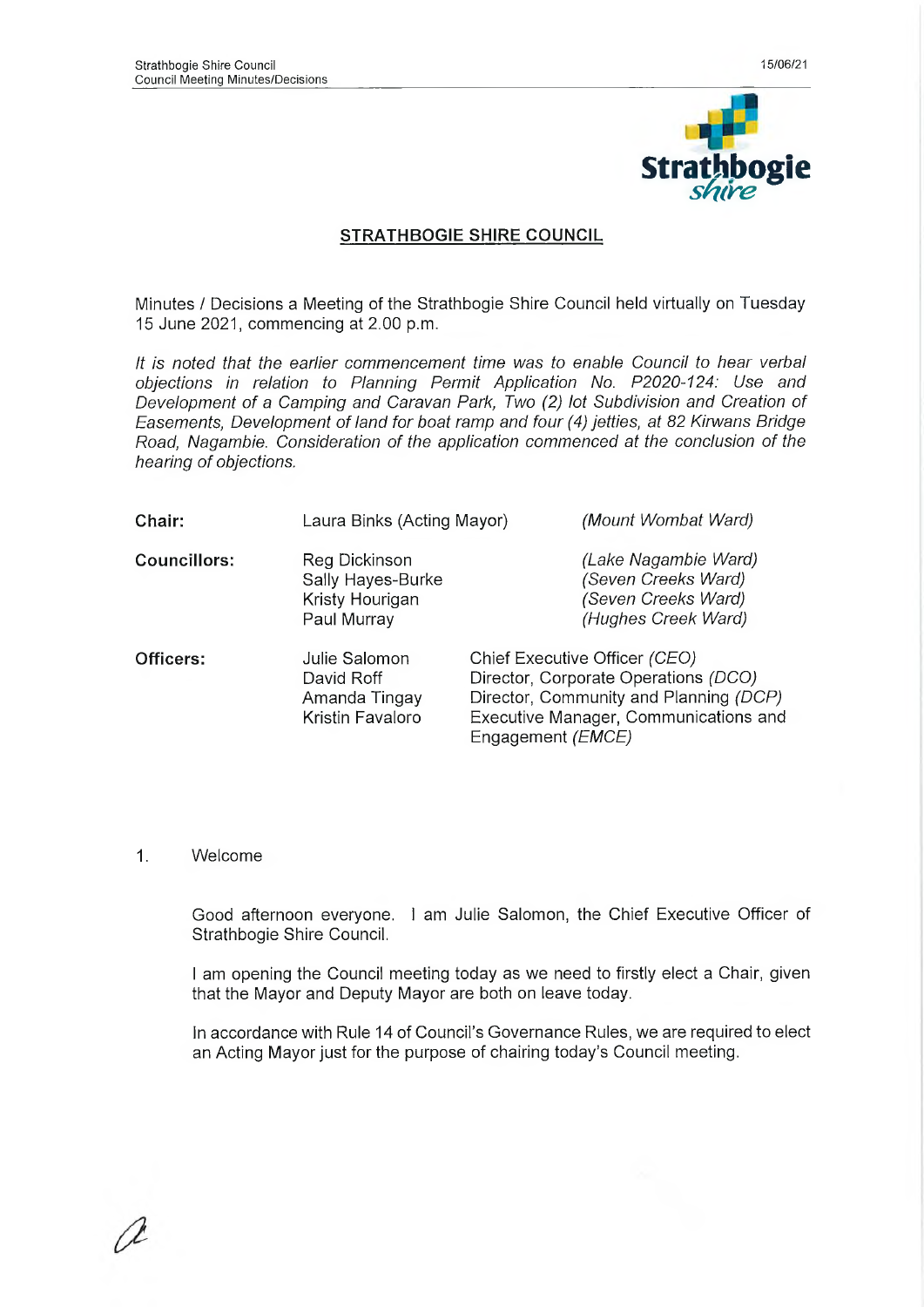Councillors, can I please have a motion regarding the appointment of an Acting Mayor for the purpose of chairing today's Council meeting?

*COUNCILLOR HAYES-BURKE NOMINATED COUNCILLOR BINKS AS ACTING MAYOR TO CHAIR TODAY'S MEETING*

*COUNCILLOR BINKS ACCEPTED THE ROLE OF ACTING MAYOR FOR TODAY'S MEETING*

*THERE BEING NO FURTHER NOMINATIONS OR OPPOSITION TO THE NOMINATION, COUNCILLOR BINKS WAS ELECTED AS ACTING MAYOR AND ASSUMED THE ROLE OF CHAIR FOR THE MEETING*

#### *The Acting Mayor addressed the meeting*

*Good afternoon everyone, I would like to welcome you all to this Council meeting of 15 June 2021, which is commencing earlier at 2.00 p.m. today in order to hear quite a number of submissions from the Applicant and community on Item 9.2 on the Agenda for the Use and Development of a Camping and Caravan Park, Two (2) lot Subdivision and Creation of Easements, Development of land for boat ramp and four (4) jetties ~ 82 Kirwans Bridge Road, Nagambie.*

*This meeting is held in accordance with Strathbogie Shire's Governance Rules and the Ministerial Good Practice Guidelines (MGPG-1) for Virtual Meetings.*

2. Acknowledgement of Traditional Land Owners 7 *acknowledge the Traditional Owners of the land on which we are meeting. I pay my respects to their Elders, past and present'*

#### *The Acting Mayor addressed the meeting*

*We hope everyone in our community has now received their invitation to be part of our Community Panel.*

*This is the first time Council has used deliberative engagement methods to develop our Community Vision and set the direction for the next Council Plan.*

*The panel will have the important role of reviewing the information received during the first stage of the community engagement program and creating the Strathbogie Shire 2040 Community Vision and the 2021-25 Council Plan.*

*The panel will consist of about 25 to 30 people from throughout our region.*

*Panel members will be independently recruited in a random-selection process to ensure there are a cross-section of people working together to drive our direction.*

*Expert facilitators will support panel members with different viewpoints to work together in a respectful manner and come to a shared position.*

*This will be a genuine, open process that will result in a shared vision for our future. It will not be a public meeting format where loud voices can sometimes dominate.*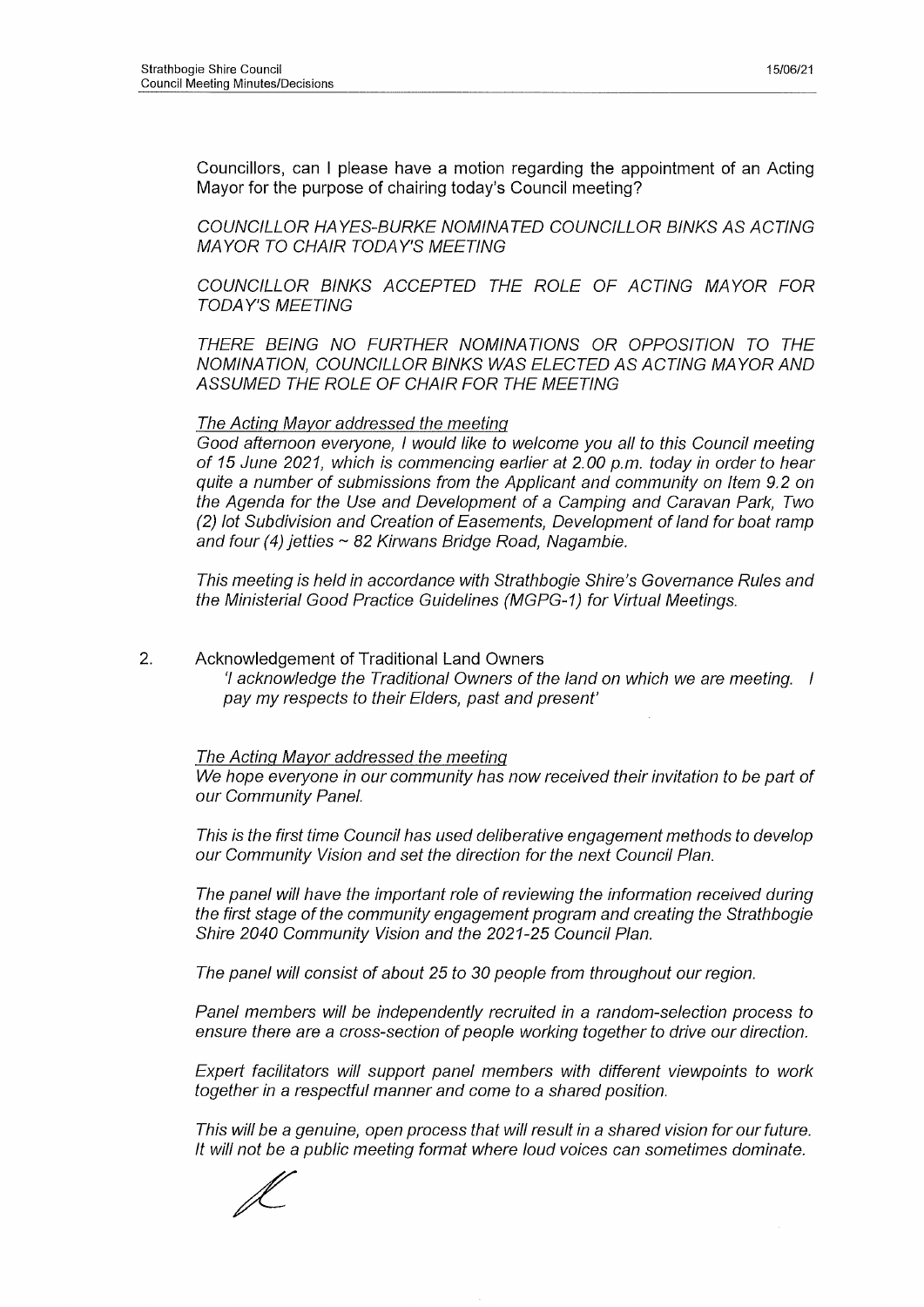*We are also keen to include younger people in these processes, so we encourage our young people aged between 18 to 30 years old, to register so we can include their voice in this process.*

*To register your interest, go to deliberatelyengaging.com.au/strathbogie.*

*Registrations close at midnight on Sunday, June 20. So please - we encourage you to register your interest now.*

3. Apologies / Leave of Absence Chris Raeburn (Mayor) Melanie Likos (Deputy Mayor) Dawn Bray

*(Honeysuckle Creek Ward) (Lake Nagambie Ward)* Executive Manager, Governance and Customer Service *(EMGCS)*

*4.* Disclosure of Conflicts of Interests

Cr Hourigan declared an interest only in Item 9.2 and made the following statement -

*After considering whether or not I have a conflict of interest in this matter I have consulted with Council staff and legal advice has been sought. I wish to declare an interest in the matter as one of a group of many tourism operators that run businesses across the Shire and the region, however I do not have a general or material conflict of interest in this matter.*

#### *The Acting Mayor addressed the meeting*

*Councillors, we have a number of people wishing to make a submission to Council on item 9.2 on the Agenda.*

*We also have a number of questions submitted for Item 8 Public Question Time that relate to this Item.*

*In accordance with Rule 29 of Council's Governance Rules, we are able to change the order of business by way of a resolution.* 

*Councillors, can I have a motion to change the order of business so that we now consider Items 8 and 9.2 on the Agenda relating to Public Question Time and the Use and Development of a Camping and Caravan Park, Two (2) lot Subdivision and Creation of Easements, Development of land for boat ramp and four (4) jetties ~ 82 Kirwans Bridge Road, Nagambie?*

## *MOVED: COUNCILLOR HAYES-BURKE SECONDED: COUNCILLOR MURRAY*

*That the Order of Business be changed to allow consideration of Items 8 and 9.2 on the Agenda relating to Public Question Time and the Use and Development of a Camping and Caravan Park, Two (2) lot Subdivision and Creation of Easements, Development of land for boat ramp and four (4) jetties ~ 82 Kirwans Bridge Road, Nagambie*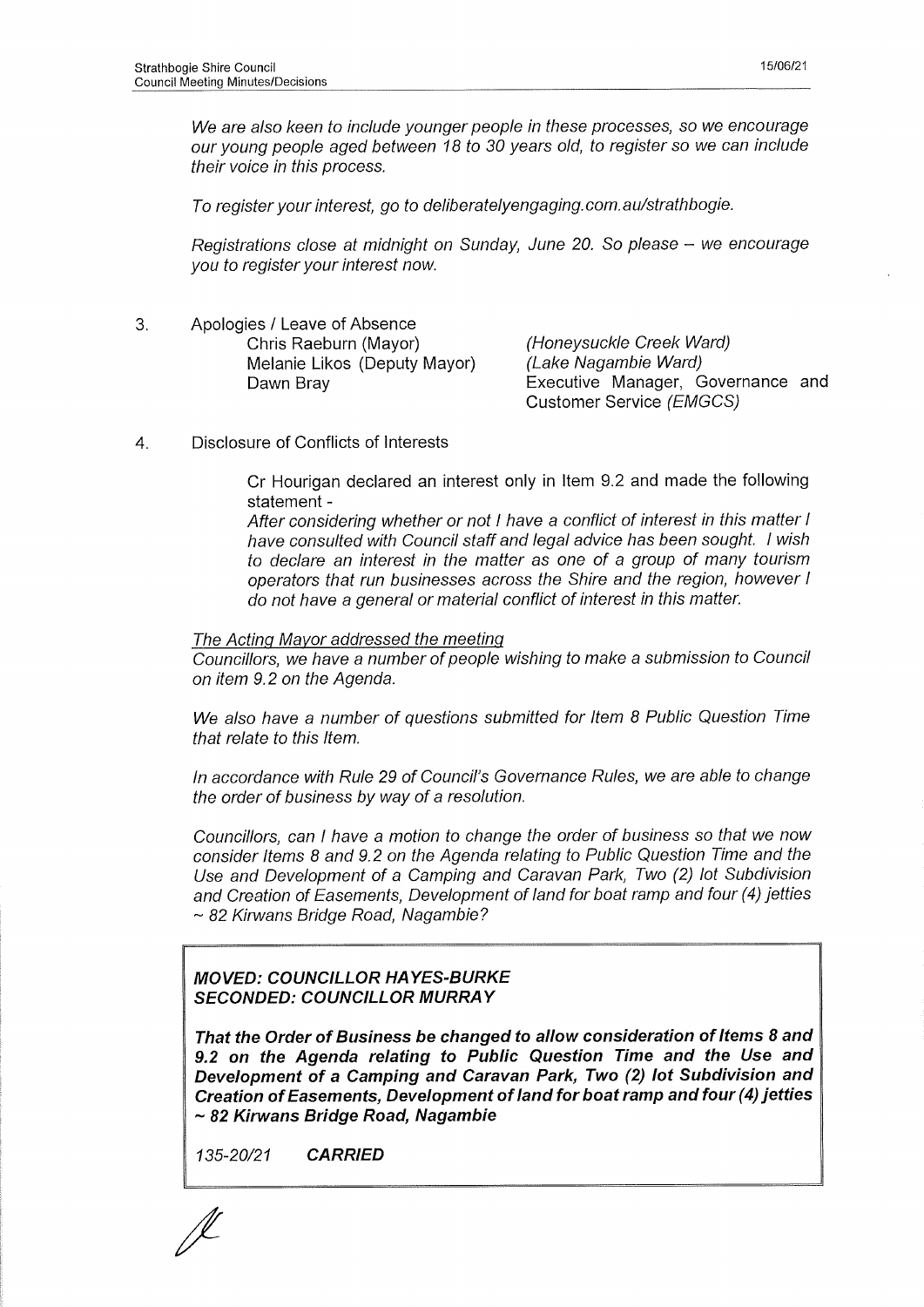#### 8. Public Question Time

Public Question Time will be conducted as per Rule 31 of Strathbogie Shire Council's Governance Rules. A copy of the required form for completion and lodgment, and associated Procedural Guidelines, are attached for information.

As the questions are a permanent public record and to meet the requirements of the Privacy and Data Protection Act 2014, only the initials of the person asking the question will be used together with a Council reference number.

*Questions were received from twelve submitters, which were read out and responded to by the Chief Executive Officer*

## **Council Ref: DO: 12/2021**

- 1. Ref P2020-124 The Decision Guidelines take into account the impact on the character and appearance of the area. Why is it feasible for 215 cabins and 57 camper sites to not have an impact on the natural scenic beauty and environment of the area.
- 2. Ref 2020-124 The Strathbogie Planning Scheme Clause 21.06 promotes tourism. Why does tourism carry more value than the amenity of the township of Kirwans Bridge, the wellbeing of residents and the preservation of the environment.

#### *Response*

*The questions posed are in relation to the Officer report being heard before Council today. The Strathbogie Planning Scheme takes into consideration a broad range of matters both State and Local polices. The planning matter will ultimately be decided by VC AT and all Victorian Planning Policies.*

## **Council Ref: BC: 13/2021**

- Can the following be included in the Permit Conditions? Proposed development is classified as a non-motorized water sports tourist park.
- No Launching of Powered Boats, or PWC's / Jet ski's is to be allowed from the property, nor is the property to allow waterfront access of any visitors by water using same.

#### *Response*

*Thank you for raising the proposed additional conditions for the Planning Application to be heard today. Council notes your comments for consideration.*

## **Council Ref: PL: 14/2021**

Has any consideration been taken by The Shire or the Developer regarding the local neighbours. If so has the developer expressed to the Shire any circumstances that would mitigate the impact to neighbours. Has The Shire considered 21.02-2 of Strathbogie Planning Scheme to preserve and protect small community settlements as Kirwans Bridge, Goulburn Weir?

The fact the proposal hasn't really changed beside a change to the size of the boat ramp. Is the Shire aware of any proposals by the developer, to add any infrastructure for the benefit of the Kirwans Bridge or Nagambie residence, (if successful).

## *Response*

*1. The questions posed are in relation to the Officer report being heard before Council today. The Strathbogie Planning Scheme takes into consideration a broad range of matters both State and Local polices. The planning matter will ultimately be decided by VCAT and all Victorian Planning Policies.*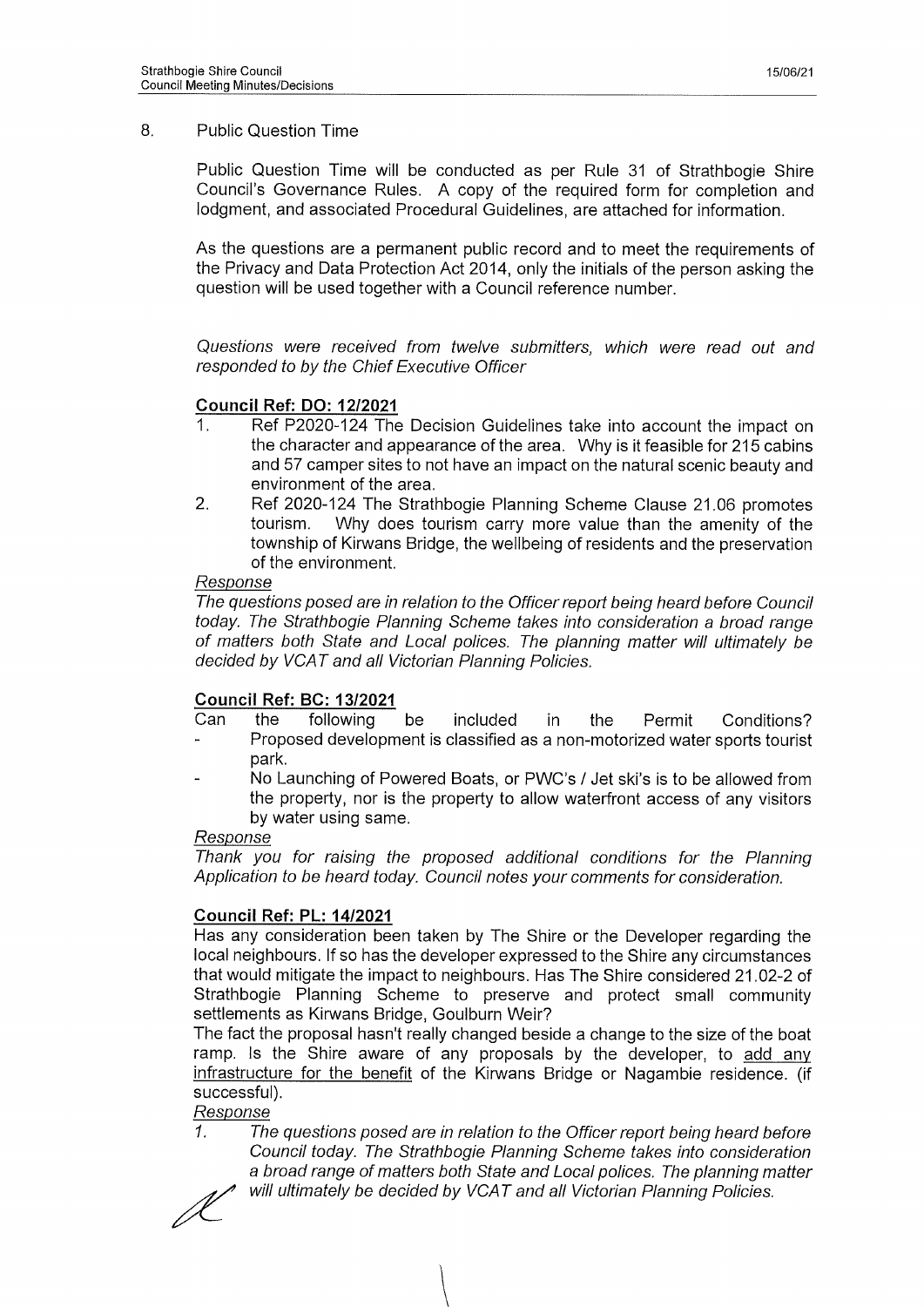## 8. Public Question Time (cont.)

#### Response to Council Ref: PL: 14/2021 (cont.)

2. *The application before council has taken into consideration a number of matters and infrastructure is a part of that consideration. The draft permit conditions which will be provided to VCAT cover a range of infrastructure requirements.*

#### **Council Ref: DM: 16/2021**

Many submitters were disadvantaged: they weren't notified of an internet link to the virtual meeting.

#### *Response*

*All people who registered to speak have been contacted*

#### *The following questions from seven submitters were responded to collectively*

#### **Council Ref: DM: 15/2021**

Will the Shire be spending ratepayer funds for roads, paths, tracks and service utilities to be provided to the development site ref P2020-124?

#### **Council Ref: DL: 17/2021**

- 1. Given the significant level of concern for the environmental impact from the many objectors to Planning Application P2020-124, why hasn't the Council seen the need to obtain an independent flora and fauna assessment, rather than relying on that of the Applicant's alone, or as a minimum had the Applicant's assessment independently peer reviewed, prior to a decision being considered by Council.
- 2. The development for P2020-124 is immediately adjacent to a backwater area that is environmentally sensitive and has not had the impact of powered watercraft for over 130 years. Why is the Shire permitting such activity into this backwater and wetland area?.

#### **Council Ref: RH: 18/2021**

I have 2 questions regarding application P2020/124:

Section 9 of the Local Government Act 2020 requires transparency. Why have the reports from the Applicant to the Shire not been made available for distribution to Respondents to the Application?

#### Also

The Officer Comments state that one portion of the land (Lot 1) was used as a commercial business. Was the function centre, café, restaurant, cellar door not a secondary facility to the whole agricultural business of the vineyard?

#### **Council Ref: JA: 19/2021**

- 1. Ref P2020-124 The analysis of the development is based on the Decision Guidelines of the Strathbogie Planning Scheme which is very general. Why has the planning analysis not been more in-depth particularly with regard to the Clause 12.01 Biodiversity and the sub-Clauses 12.01-1S and 12.01-2S?
- 2. Ref P2020-124 Why has the planning analysis not investigated in detail Clause 13.03-1S of the Strathbogie Planning Scheme to protect and enhance river corridors, waterways, lakes and wetlands?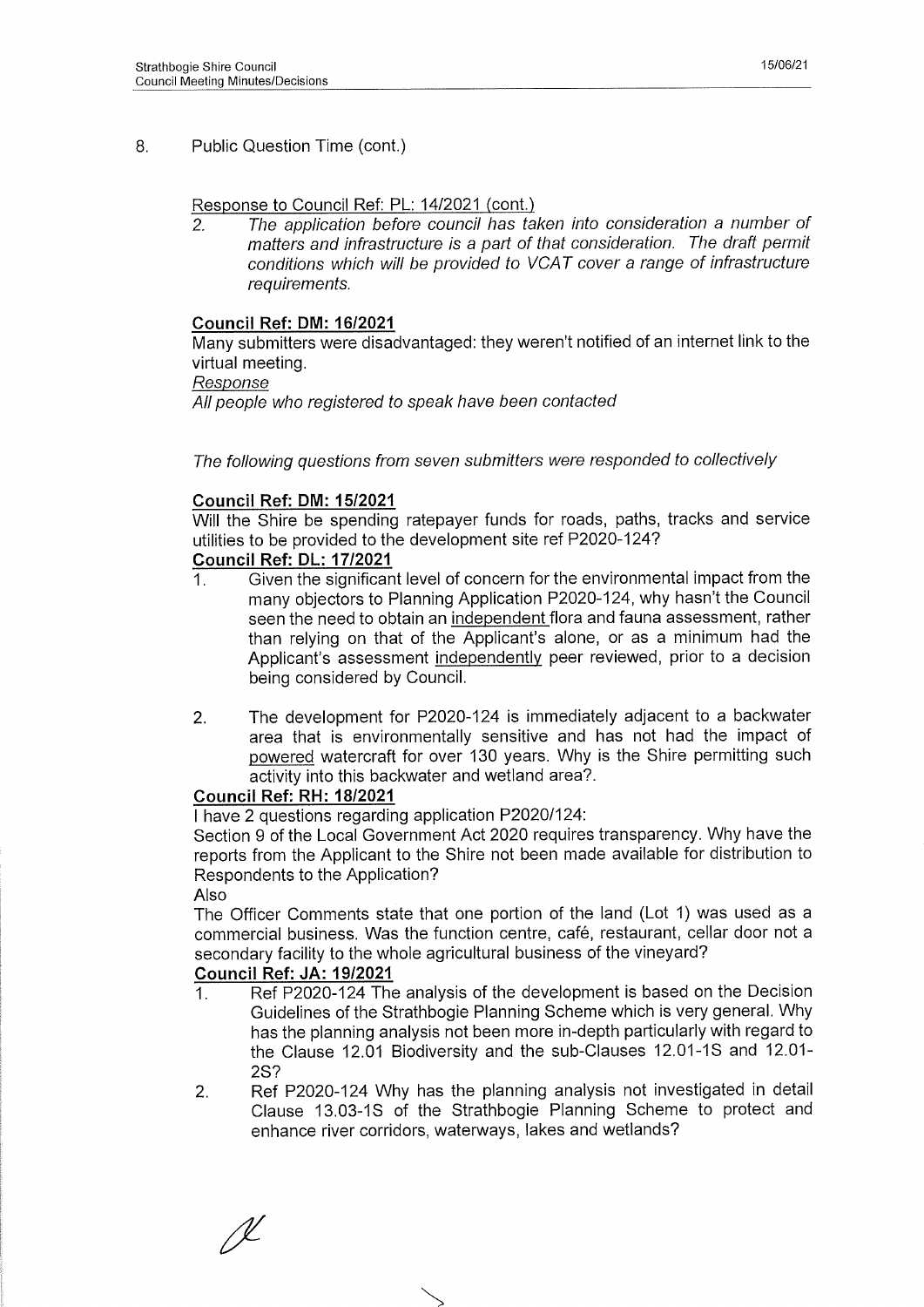## 8. Public Question Time (cont.)

## **Council Ref: DM: 20/2021**

- 1. Ref. P2020-124 The site is in a Farming Zone where the Purpose is to provide for the use of the land for agriculture. Why is the land being permitted to become a zone for a commercial operation and pseudoresidential zone?
- 2. Ref. P2020-124 The Farming Zone specifies 40Ha as the minimum lot size. Why is the Proposal being permitted to create Lot 1 which is only 16.4Ha?

## **Council Ref: RA: 21/2021**

- 1. P2020-124 The development is supposed to relate to sustainable land management. Why is the planning consideration that connection to reticulated services the only component in sustainable land management?
- 2. P2020-124 The Decision Guidelines suggest that the buildings avoid any adverse impacts on surrounding agricultural uses. How is it possible for the development to cover the whole of Lot 1 and be considered to have no adverse impacts?

## **Council Ref: GM: 22/2021**

- 1. P2020-124 The Strathbogie Planning Scheme calls for the Protection of Biodiversity. Why is the planning consideration based on reticulated sewer, landscape plans and stormwater and NOT on the protection of threatened species and their habitat?
- 2. P2020-124 The Strathbogie Planning Scheme requires protection of river corridors, waterways, lakes and wetlands. Why is the planning consideration not based on an assessment of the protection of these assets?

## *Response to above seven submitters*

*The questions posed are in relation to the Officer report being heard before Council today. The Strathbogie Planning Scheme takes into consideration a broad range* of matters both State and Local polices. The planning matter will ultimately be *decided by VCAT and all Victorian Planning Policies.*

## **Council Re: AD: 23/2021**

Regarding Planning Permit P2020-124.

- Q1: Does Cr Likos have a conflict of interest in this matter due to her business that relies on this tourist activity?
- Q2: Is the Shire aware of the developers plan to use this decision as the base to develop low density housing on the \$15 -20 million dollars of land he has purchased directly north and east the proposal site?

## *Response*

- *1. All matters of potential conflict are part of the Council meeting and declared accordingly.*
- *2. All planning applications are considered on their merit and should an application be submitted into the future, it will be considered at the time. Low Density housing will be required to be zoned accordingly prior to the consideration of a permit. Land to the south is zoned Low Density Residential with a Development Plan Overlay.*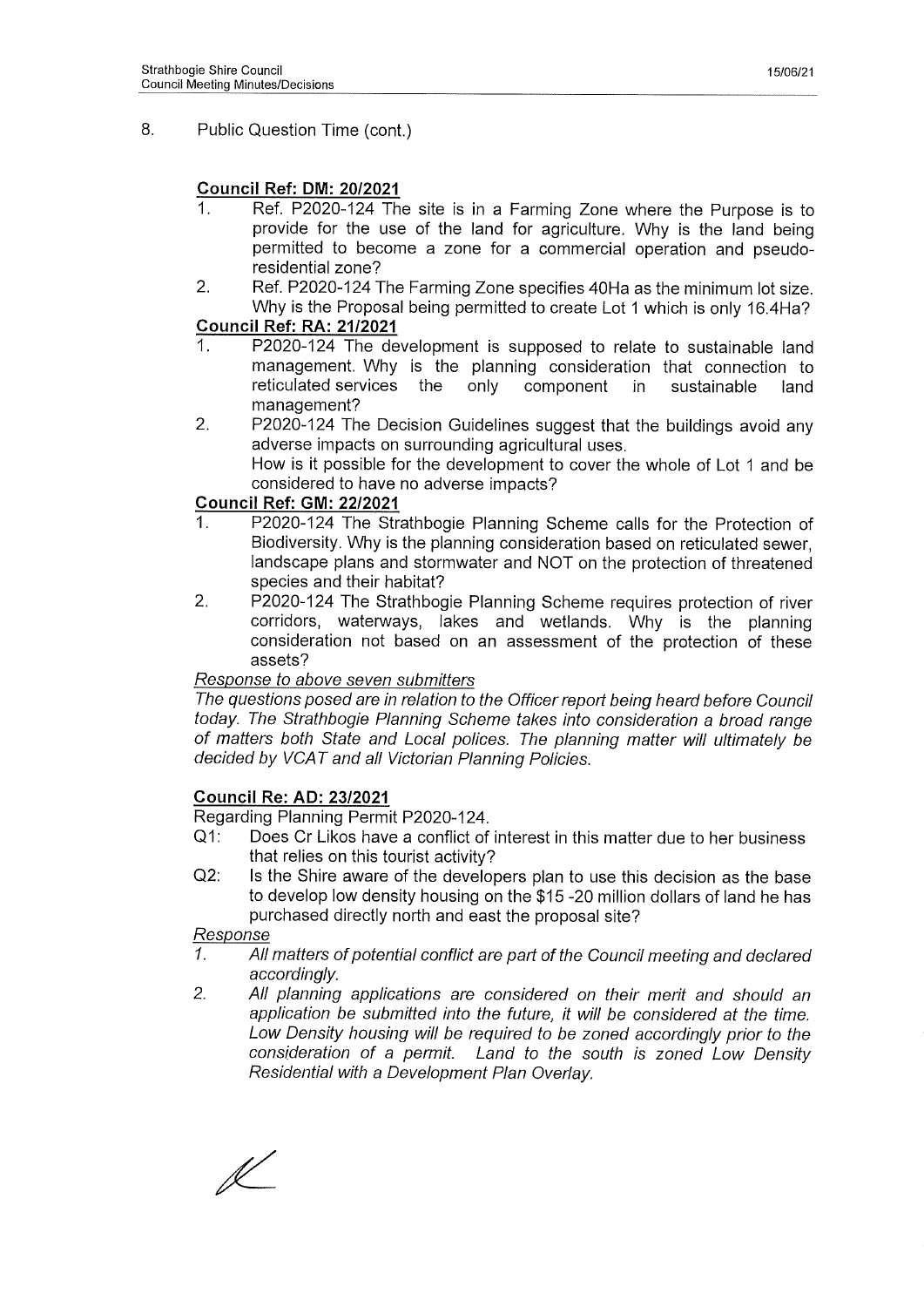## **REPORTS INDEX**

| 9.   | <b>OFFICER REPORTS</b>                                                 | Page No. |
|------|------------------------------------------------------------------------|----------|
| 9.2  | Planning Permit Application No. P2020-124                              |          |
|      | Use and Development of a Camping and Caravan Park, Two (2) lot         |          |
|      | Subdivision and Creation of Easements, Development of land for         |          |
|      | boat ramp and four (4) jetties ~ 82 Kirwans Bridge Road, Nagambie      |          |
| 9.1  | Planning Permit Application No. P2020-141                              | 8        |
|      | Development of land for a commercial building; eleven (11) lot         |          |
|      | subdivision; reduction of car parking requirements $\sim$ 272-278 High |          |
|      | Street, Nagambie                                                       |          |
| 9.3  | Planning Applications Received<br>and Planning<br>Applications         | 18       |
|      | Determined                                                             |          |
|      | - 1 to 30 May 2021                                                     |          |
| 9.4  | Tender for Contract No. 20/21-47: Provision of Road Maintenance        | 19       |
|      | Services - Panel of Suppliers                                          |          |
| 9.5  | Tender for Contract No. 20/21-26: Supply and Delivery of Road          | 21       |
|      | Maintenance Discharge Truck                                            |          |
| 9.6  | Strathbogie Shire Council Road Management Plan Review                  | 22       |
| 9.7  | Request for Variation to Request For Quotation Strathbogie             | 24       |
|      | Recreation Reserve Pavilion Upgrade Stage 1                            |          |
| 9.8  | Strathbogie Shire Council Audit and Risk Committee                     | 25       |
|      | - Unconfirmed Minutes of the Meeting held on Wednesday 14 April        |          |
|      | 2021                                                                   |          |
| 9.9  | Operational Management of Strathbogie Shire Aquatic Facilities         | 26       |
| 9.10 | Review of 2021-22 Sponsorship Program Guidelines                       | 28       |
| 9.11 | Violet Town & District Early Childhood Centre - Application for        | 29       |
|      | Sponsorship                                                            |          |
| 9.12 | Strathbogie Shire Council Audit and Risk Committee - Appointment       | 30       |
|      | of Two Independent External Members                                    |          |
| 9.13 | Victorian Small Business Commission (VSBC) - Small Business            | 31       |
|      | Friendly Council Charter Agreement                                     |          |
| 9.14 | Contract 20-21-55: Roads Rehabilitation Program 2020-21                | 32       |
|      | - Variation to Contract                                                |          |
| 9.15 | <b>Business Management System</b>                                      | 33       |
|      |                                                                        | 34       |
| 10.  | <b>NOTICES OF MOTION</b><br>Nil                                        |          |
| 11.  | <b>NOTICES OF RESCISSION</b>                                           | 34       |
|      | Nil                                                                    |          |
| 12.  | <b>URGENT BUSINESS</b>                                                 | 34       |
|      | Nil                                                                    |          |
|      |                                                                        | 34       |
| 13.  | <b>CONFIDENTIAL BUSINESS</b>                                           |          |
|      | Nil                                                                    |          |

 $\chi$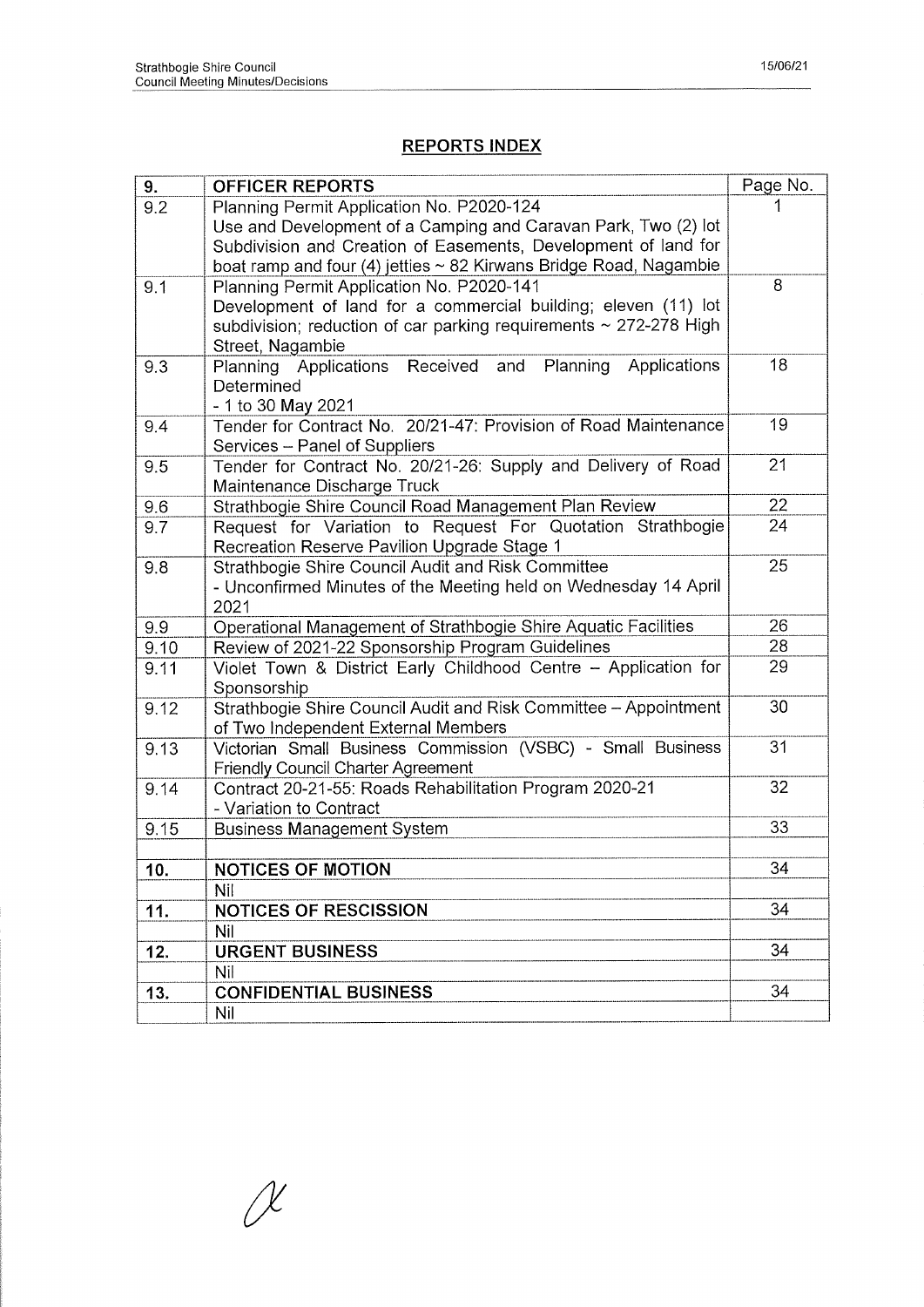# **9. OFFICER REPORTS**

## **9.2 Planning Permit Application No. P2020-124**

## **Use and Development of a Camping and Caravan Park. Two (2) lot Subdivision and Creation of Easements, Development of land for boat ramp and four (4) jetties ~ 82 Kirwans Bridge Road. Nagambie**

Author: Manager Planning & Investment

Responsible Director: Director Community and Planning

## *EXECUTIVE SUMMARY*

- *•* Council has received notice from the Victorian Civil and Administrative Tribunal (VCAT) that the Applicant has lodged an application under Section 79 Failure of the Responsible Authority to grant the permit within the prescribed time of 60 statutory days (known as a failure to determine appeal) of the *Planning & Environment Act 1987.*
- Even though a failure to determine appeal has been lodged and VCAT is now the decision maker, Council must still form a view on the merits of the application.
- The purpose of this report is to provide Council with information pertaining to Planning Application P2020-124 to enable Council to form a position on the application to provide to VCAT.
- The application as proposed is for the use and development of land for a Camping and Caravan Park, two (2) lot subdivision, the creation of easements and the development of land for a boat ramp and four (4) jetties.
- The use and development is proposed to be located at 82 Kirwans Bridge Road, Nagambie also known as 225 Lobbs Lane Nagambie, formally identified as Lot 1 on Title Plan 5782242L, Certificate of Title Volume 09667, Folio 723.
- The subject site is approximately 42 hectares in area. The proposed two (2) lot subdivision will create two (2) lots of approximately 16 hectares (Lot 1) and 26 hectares (Lot 2). The 16 hectare parcel will be located in the north west corner of the site with existing access and is proposed to contain the Camping and Caravan Park. The balance lot contains an existing dwelling and associated shedding and is accessed via an existing driveway from Lobbs Lane.
- The proposed creation of easements will allow for water and power supply to both lots.
- The application was advertised, and 1177 objections were received and in addition 19 submissions were received in support of the application. Further detail is contained within this report.
- The application was referred to the Country Fire Authority (CFA), Goulburn Broken Catchment Management Authority (GBCMA), Goulburn Murray Water, Goulburn Valley Region Water Corporation, the Department of Environment, Land, Water and Planning (DELWP), AusNet Electricity Services (AusNet) and Taungurung Land and Waters Council (Taungurung). All authorities have provided conditional consent to the proposal, subject to the inclusion of planning permit conditions.

L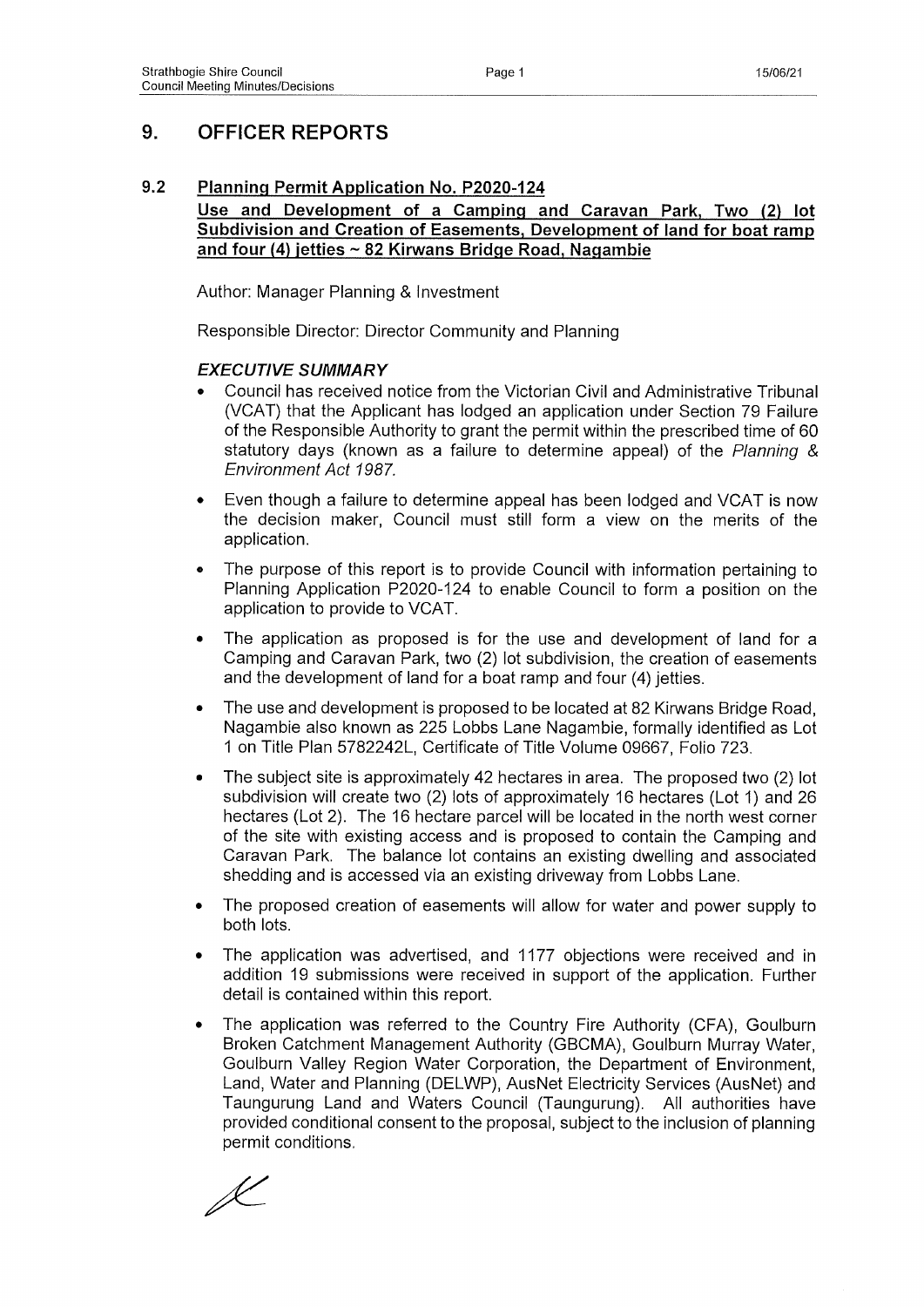## 9.2 Planning Permit Application No. P2020-124 Use and Development of a Camping and Caravan Park. Two (2) lot Subdivision and Creation of Easements, Development of land for boat ramp and four (4) jetties ~ 82 Kirwans Bridge Road, Nagambie (cont.)

- The application was referred internally to Council's Asset department and Environmental Health Officer. Neither object to the proposal. The Assets department has provided conditional consent, whilst Council's Environmental Health Officer offered no conditions due to the proposal including connection to reticulated sewer and water services to the site.
- Having provided notification to residents in the surrounding area and more broadly through notification in local media, online through Councils website and the provision of drop in sessions and consultative meetings, the submissions received both objecting to and in support of the application are predominately related to the Camping and Caravan Park component of the application. Further detail in relation to the objections and letters of support can be found within the consultation section of this report.
- The application has not been assessed within the 60-day statutory timeframe due to the extensive consultation with relevant authorities, further detail contained within the consultation section of this report.
- The proposal is considered to meet the objectives of the Planning Policy Framework, Local Planning Policy Framework, the Farming Zone, Overlays and relevant particular provisions.
- It is recommended that Council notify the Victorian Civil and Administrative Tribunal that the issue of a permit is supported subject to the conditions.

| Application is for:                        | Use and Development of land for a Camping and Caravan<br>Park, Two (2) lot subdivision, Creation of Easements,<br>development of land for a boat ramp and four (4) jetties. |
|--------------------------------------------|-----------------------------------------------------------------------------------------------------------------------------------------------------------------------------|
| Applicant's/Owner's Name:                  | Spiire for Parklea Pty Ltd                                                                                                                                                  |
| Date Received:                             | 28 September 2020                                                                                                                                                           |
| <b>Statutory Days:</b>                     | 83 Statutory days                                                                                                                                                           |
| <b>Application Number:</b>                 | P2020-124                                                                                                                                                                   |
| &<br>title<br>Planner: Name,<br>department | Emma Kubeil<br>Manager Planning & Investment<br><b>Planning &amp; Investment Department</b>                                                                                 |
| Land/Address:                              | Lot 1 on Title Plan 578242L. Certificate of Title Volume<br>09667 Folio 723<br>82 Kirwans Bridge Road, Nagambie                                                             |
| Zoning:                                    | <b>Farming Zone</b>                                                                                                                                                         |
| Overlays:                                  | Floodway Overlay (Part)                                                                                                                                                     |

## *APPLICATION DETAILS*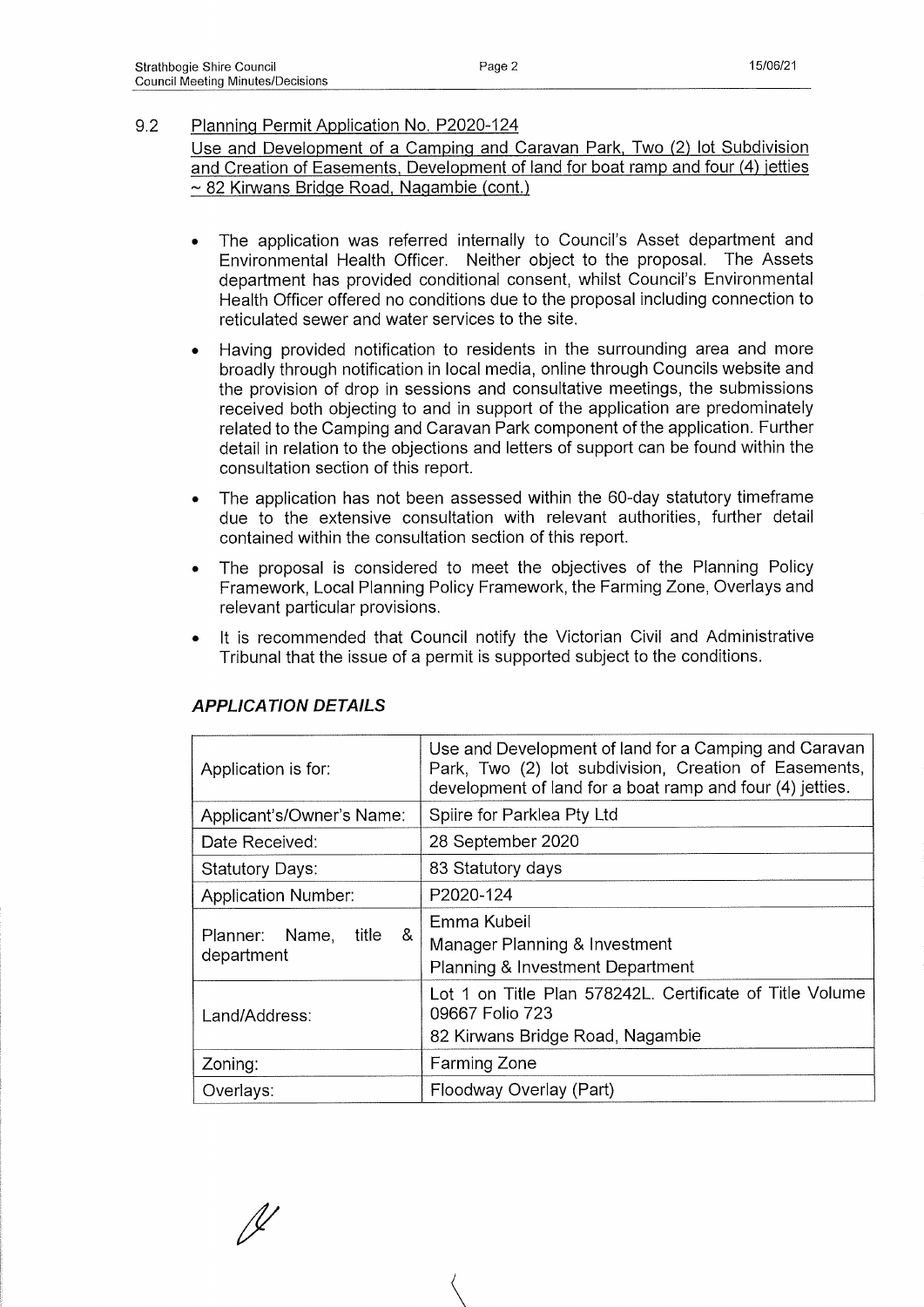Use and Development of a Camping and Caravan Park. Two (2) lot Subdivision and Creation of Easements, Development of land for boat ramp and four (4) jetties ~ 82 Kirwans Bridge Road, Nagambie (cont.)

|                                                                        |                                                                                                       | Yes - Provided and approved                                                                                                                                                                                                                    |              |
|------------------------------------------------------------------------|-------------------------------------------------------------------------------------------------------|------------------------------------------------------------------------------------------------------------------------------------------------------------------------------------------------------------------------------------------------|--------------|
|                                                                        | Victori                                                                                               | Department of<br><b>Premier and Cabinet</b><br><b>Process List</b>                                                                                                                                                                             |              |
|                                                                        | Project Name.                                                                                         | P2020-124                                                                                                                                                                                                                                      |              |
|                                                                        | Project Location                                                                                      | 82 Kewans Bridge Road                                                                                                                                                                                                                          |              |
|                                                                        | Date                                                                                                  | 28-Sep-2020                                                                                                                                                                                                                                    |              |
|                                                                        |                                                                                                       | QUESTION                                                                                                                                                                                                                                       | <b>ANSWE</b> |
|                                                                        | Question 1                                                                                            | is the proposed activity , or all the proposed activities, exempt?                                                                                                                                                                             | No           |
| Is a CHMP required?                                                    | Question 2                                                                                            | Are you undertaking a High Impact Activity as fisted in the Abonginal<br>Heritage Regulations?                                                                                                                                                 | Yes          |
|                                                                        | Question 2(b)                                                                                         | Is the activity for or associated with a purpose for which the land<br>was being lawfully used prior to 28 May 2007?                                                                                                                           | No.          |
|                                                                        | <b>Coolesion</b>                                                                                      | Does your activity include significant ground disturbance?                                                                                                                                                                                     | Yes          |
|                                                                        | <b>Duestion 4</b>                                                                                     | Does your activity area include areas of a registered cultural<br>heritage place (regardiess of significant ground disturbance) or<br>cultural hentage sensitivity that have not previously been subject to<br>significant ground disturbance? | Yes          |
|                                                                        | Answer:                                                                                               | ON THE BASIS OF THE ANSWERS YOU HAVE ENTERED                                                                                                                                                                                                   |              |
|                                                                        |                                                                                                       | YOU ARE REQUIRED BY THE REGULATIONS TO PREPARE A<br>CULTURAL HERITAGE MANAGEMENT PLAN                                                                                                                                                          |              |
|                                                                        |                                                                                                       | FOR THIS PROJECT                                                                                                                                                                                                                               |              |
|                                                                        |                                                                                                       | This process list is for information purposes only, the result must not<br>be refied upon by a statutory authority in deciding whether a cultural<br>heritage marks assumit plan is required for a proposed a divity                           |              |
|                                                                        |                                                                                                       |                                                                                                                                                                                                                                                |              |
| Is it within an Open Potable<br>Catchment Area?                        | No                                                                                                    |                                                                                                                                                                                                                                                |              |
|                                                                        |                                                                                                       | Clause 35.07-1, Farming Zone, Planning Permit required<br>for the 'Use' of land for a Camping and Caravan Park                                                                                                                                 |              |
|                                                                        | for subdivision.                                                                                      | Clause 35.07-3, Farming Zone - planning permit required                                                                                                                                                                                        |              |
| Under what clause(s) is a<br>permit required? (include<br>description) |                                                                                                       | Clause 35.07-4, Farming Zone – planning permit required<br>for 'buildings and works' associated with a Section 2 use.                                                                                                                          |              |
|                                                                        | Clause 44.03-2 Buildings and works (Jetties and Boat<br>ramp) Clause 44.03-4 Subdivision              |                                                                                                                                                                                                                                                |              |
|                                                                        | Clause 52.02 Easements, Restrictions and Reserves -<br>planning permit required to create an easement |                                                                                                                                                                                                                                                |              |
| Restrictive covenants on the<br>title?                                 | No                                                                                                    |                                                                                                                                                                                                                                                |              |
| Current<br>and<br>use<br>development:                                  |                                                                                                       | Existing use for restaurant, café, liquor license, functions<br>at the time of application.                                                                                                                                                    |              |

*Objectors who requested to present a verbal presentation in support of their written objections were given the opportunity to address Council.*

*The applicant addressed Council in support of the application. Apologies were conveyed that the owner of the property* was *going to address Council, however, due to time constraints,* was *now unable to make a presentation due to other meeting commitments.*

V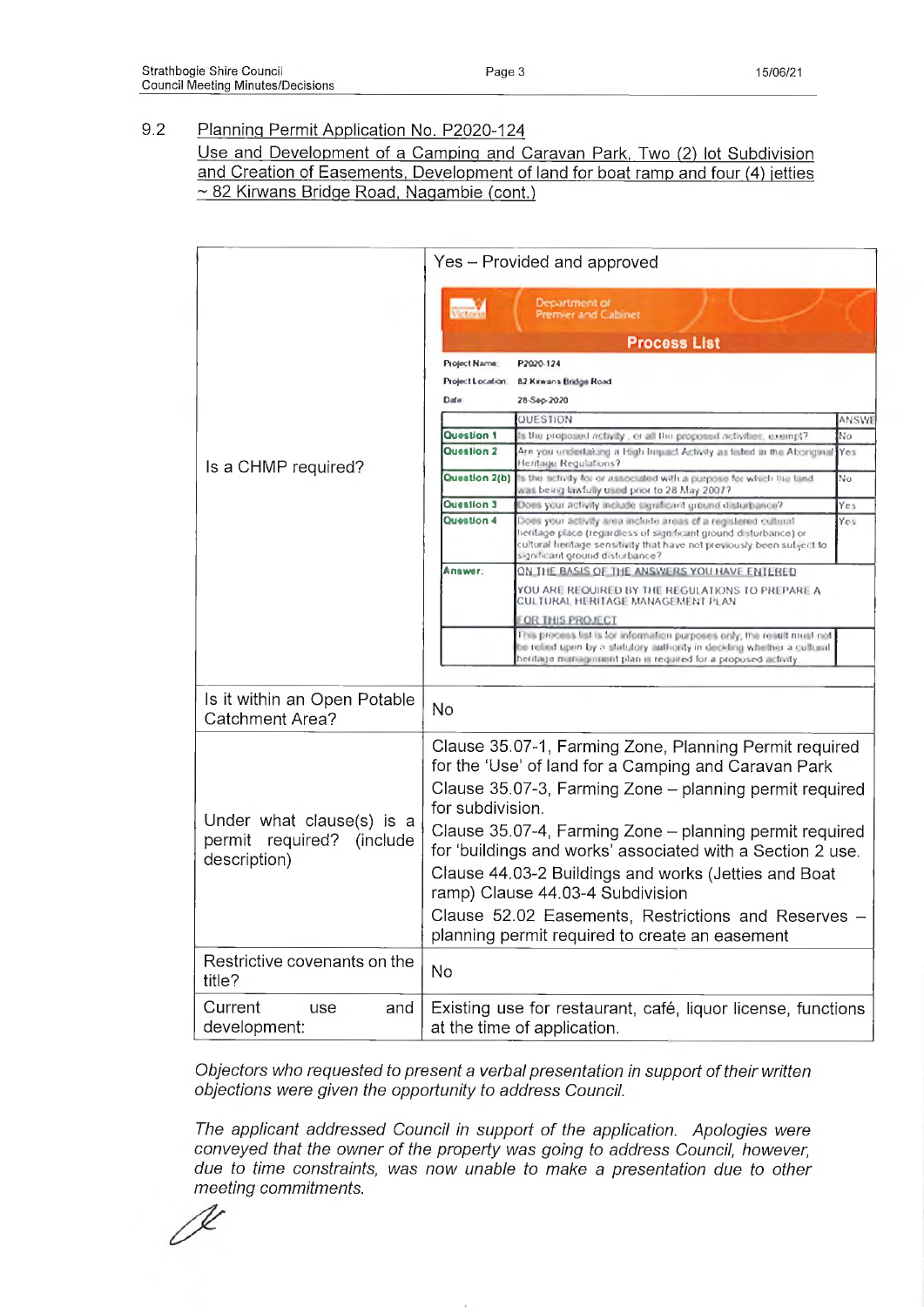Use and Development of a Camping and Caravan Park, Two (2) lot Subdivision and Creation of Easements. Development of land for boat ramp and four (4) jetties ~ 82 Kirwans Bridge Road. Nagambie (cont.)

*MOVED: COUNCILLOR MURRAY SECONDED: COUNCILLOR HAYES-BURKE*

*That Council:*

- *1. Having caused notice of planning application No. P2020-124 to be given under Section 52 of the Planning and Environment Act 1987; and having considered all the matters required under Section 60 of the Planning and Environment Act 1987, resolved that it would have decided to refuse the application on land known and described as 82 Kirwans Bridge Road, Nagambie for the Use and Development of land for a Camping and Caravan Park, Two (2) lot subdivision, Creation of Easements, development of land for a boat ramp and four (4) jetties, on the following grounds:*
	- *The permit application has failed to adequately address the potential environmental impacts of the proposed development and Clause 12.01-1 S of the Strathbogie Planning Scheme.*
	- *The permit application has failed to adequately address how the proposed development of the Caravan and Camping park satisfies with Clause 12.03-1S and will not have unacceptable impacts on the environment, including on the Sloane Froglet.*
	- *The permit application fails to adequately address the context of the area* and Clause 18.02-1S and provide adequate provision for transport *connectivity for pedestrians or cyclists to Nagambie and features of interest in the area.*
	- *The permit application has failed to adequately address the lack of connectivity and benefit of the proposed development to the Nagambie community.*
- *2. Advise the Victorian Civil and Administrative Tribunal and relevant parties of its position on planning permit application P2020-124.*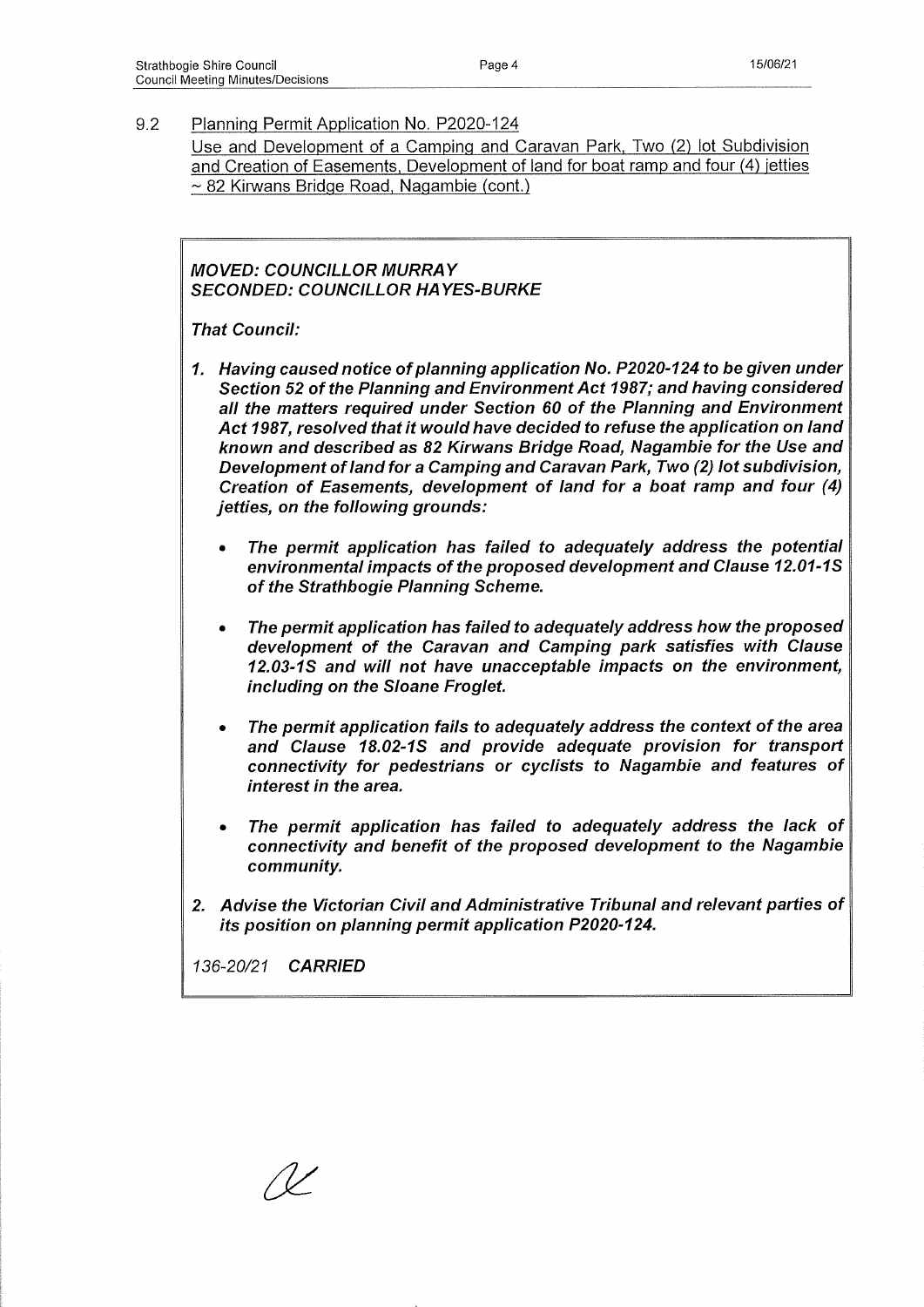#### *The Acting Mayor addressed the meeting*

Councillors, given that we have considered the submissions and made a resolution on Item 9,2 we will now adjourn this Council meeting and reconvene at the usual time of 6.00 p.m.

Under Governance sub rule 25.1 I require a motion to defer the meeting until 6.00 p.m., which will continue to be held virtually due to COVID-19 restrictions.

#### *MOVED: COUNCILLOR HAYES-BURKE SECONDED: COUNCILLOR DICKINSON*

*That the meeting be adjourned, and reconvened virtually at 6.00 p.m.*

*137-20/21 CARRIED*

*THE MEETING ADJOURNED AT 4.24 P.M.*

<u>N</u>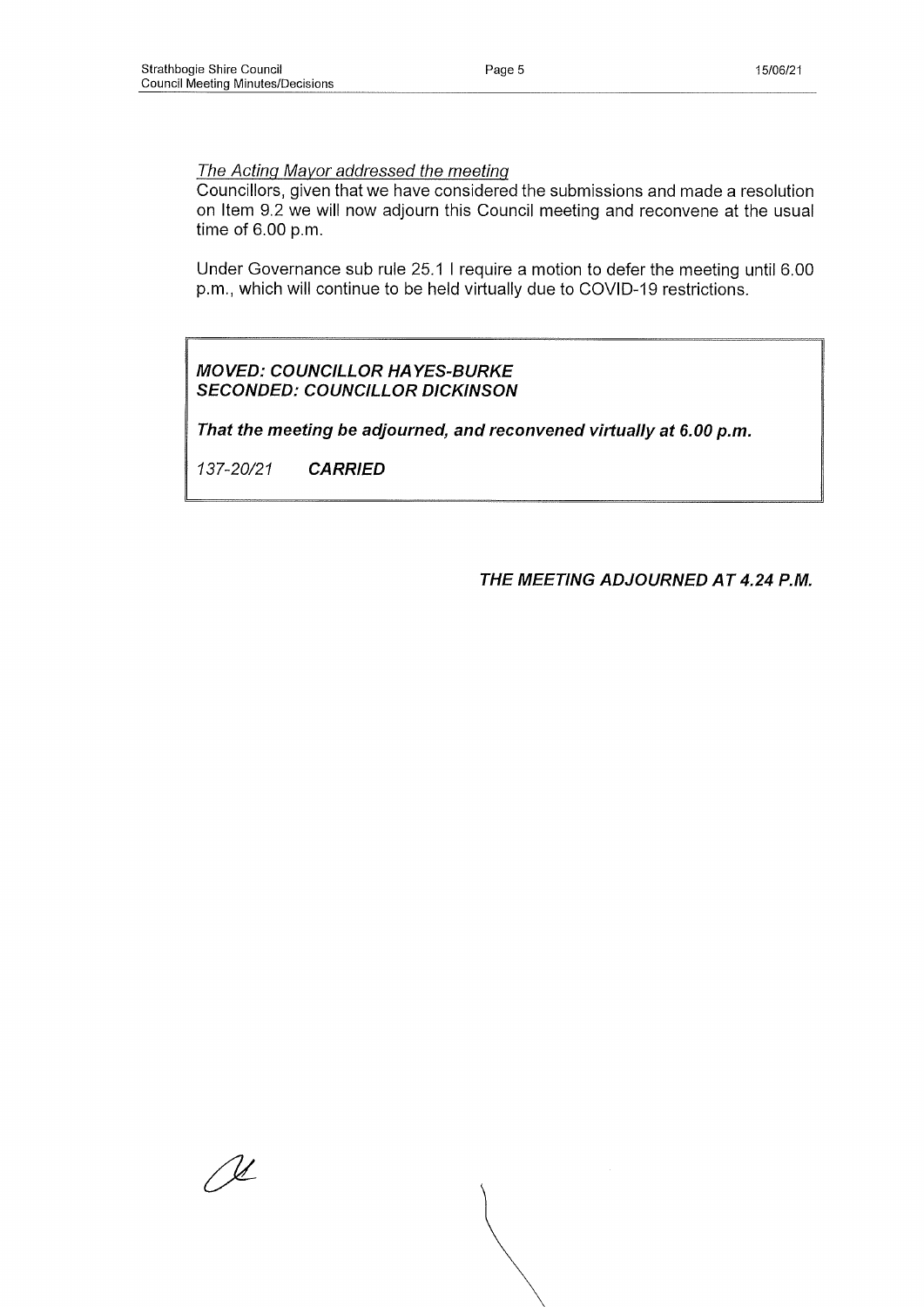## **6.00 p.m.**

#### *The Acting Mayor reconvened the meeting and addressed the meeting*

*Good evening everyone, I am Councillor Laura Binks and was elected as temporary Acting Mayor for the purpose of chairing this meeting given the absence of the Mayor, Councillor Chris Raeburn, and Deputy Mayor, Melanie Likos.*

*I would like to recommence the Council meeting of 15 June 2021, which* was *adjourned by Council at 4.24 p.m. following the consideration of Items 8 and 9.2 on the Agenda.*

*We had to change the order of business on the Agenda to accommodate the submitters to Item 9.2, and so I'd like to recommence this meeting by starting with Item 5, however, before that, I am going to repeat my introduction for the benefit of those who weren't here earlier on*

*Acknowledgement of Traditional Land Owners*

7 *acknowledge the Traditional Owners of the land on which we are meeting. I pay my respects to their Elders, past and present'*

*Due to COVID-19 restrictions, this meeting is being held virtually.*

*I have already spoken about this when the meeting started at 2pm, but I'm going to speak again because it's important.*

*We hope everyone in our community has now received their invitation to be part of our Community Panel.*

*This is the first time Council has used deliberative engagement methods to develop our Community Vision and set the direction for the next Council Plan.*

*The panel will have the important role of reviewing the information received during the first stage of the community engagement program and creating the Strathbogie Shire 2040 Community Vision and the 2021-25 Council Plan.*

*The panel will consist of about 25 to 30 people from throughout our region.*

- 5. Confirmation of Minutes of Previous Meetings
	- Tuesday 11 May 2021 (Extraordinary Council Meeting Submissions to Proposed Road Exchange - Un-named Road Reserve (Gilgai Farm))
	- Tuesday 18 May 2021
	- Tuesday 8 June 2021 (Extraordinary Council Meeting Submissions to Road Closure - Euroa Tip Road)
	- Tuesday 8 June 2021 (Extraordinary Council Meeting Submissions to Draft 2021/22 Budget, 2021/22 Revenue and Rating Plan, and 2021/22 Fees and Charges

*MOVED: COUNCILLOR HAYES-BURKE SECONDED: COUNCILLOR MURRAY*

*That the Minutes of the meetings listed above be confirmed.*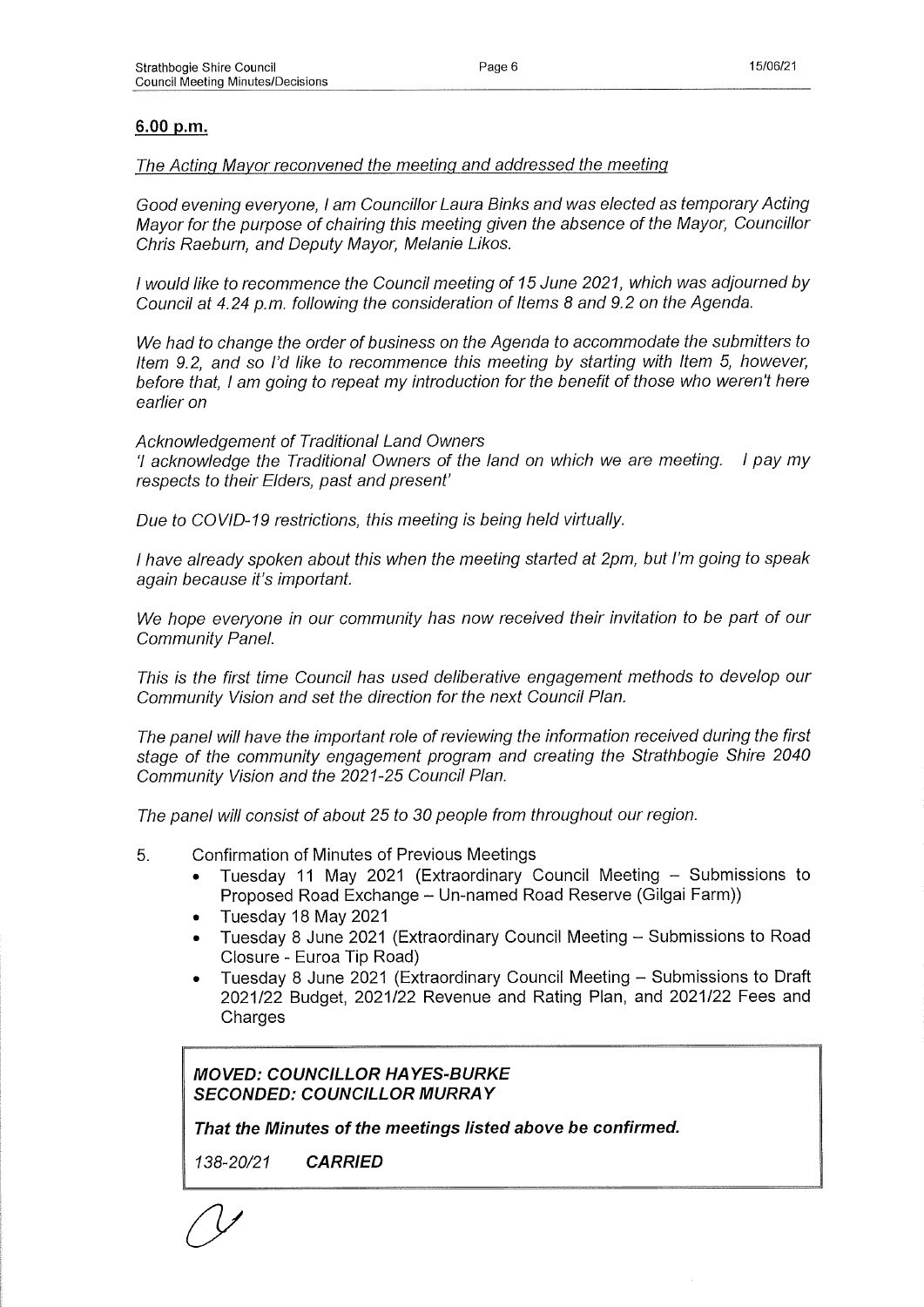#### 6. Petitions

Council received a petition from resident of Branjee Road, Euroa, with 19 signatories. The petition reads:

*Petition for private property letterbox mail delivery in Branjee Road, Euroa. May 2021*

*Branjee Rd is 1.1km long. In recent years there have been 16 new houses and one currently being built.*

*There are also 10 vacant blocks available for building. The first half of Branjee Road (eastern end) has mail delivered to each individual property via Motorbike delivery. The second half (western end) (which has eight new houses and five vacant blocks), only receives mail to RMB boxes, via car.*

*There are several issues with this svstem:*

- *One section cannot receive mail on a Monday as the Roadside Mail Boxes must be on the right-hand side, the same side that the rubbish bins are required to be placed. This means the bins obstruct the mail delivery.*
- *The vehicle delivering mail to Roadside Mail Boxes must drive on the right-hand side of the road to make deliveries in this section of the road, which is illegal, it has been observed on several occasions when the mail vehicle has attempted to move back to the left-hand side of the road, there have been near misses of a collisions from cars travelling/passing along the left hand side of the road.*
- *There is a privacy and security issue where the Roadside Mail Boxes are clumped together in threes or fours, particularly if there is a rental property in the cluster. Also there have been occasions when hand delivered letters have been placed into an incorrect RMB box because there has been a Roadside Mail Box outside a property, that* was *not for the property. The only alternative, if not happy with the privacy and security of your mail or parcel delivery is to pay to have a PO Box at the Post Office.*

*We the undersigned request Australia Post to have mail delivery direct in all of Branjee Rd, Euroa.*

The CEO advised that Council officers would action this by writing to Australia Post on behalf of the residents.

7. Reports of Mayor and Councillors and Delegates

The Acting Mayor again raised the community engagement process and the formation of a community panel, and hoped community members would become involved in the process.

#### Cr Hourigan

Attended ARTC / DoT meeting, and asked parties to participate in a meeting with Euroa Connect, which has taken place.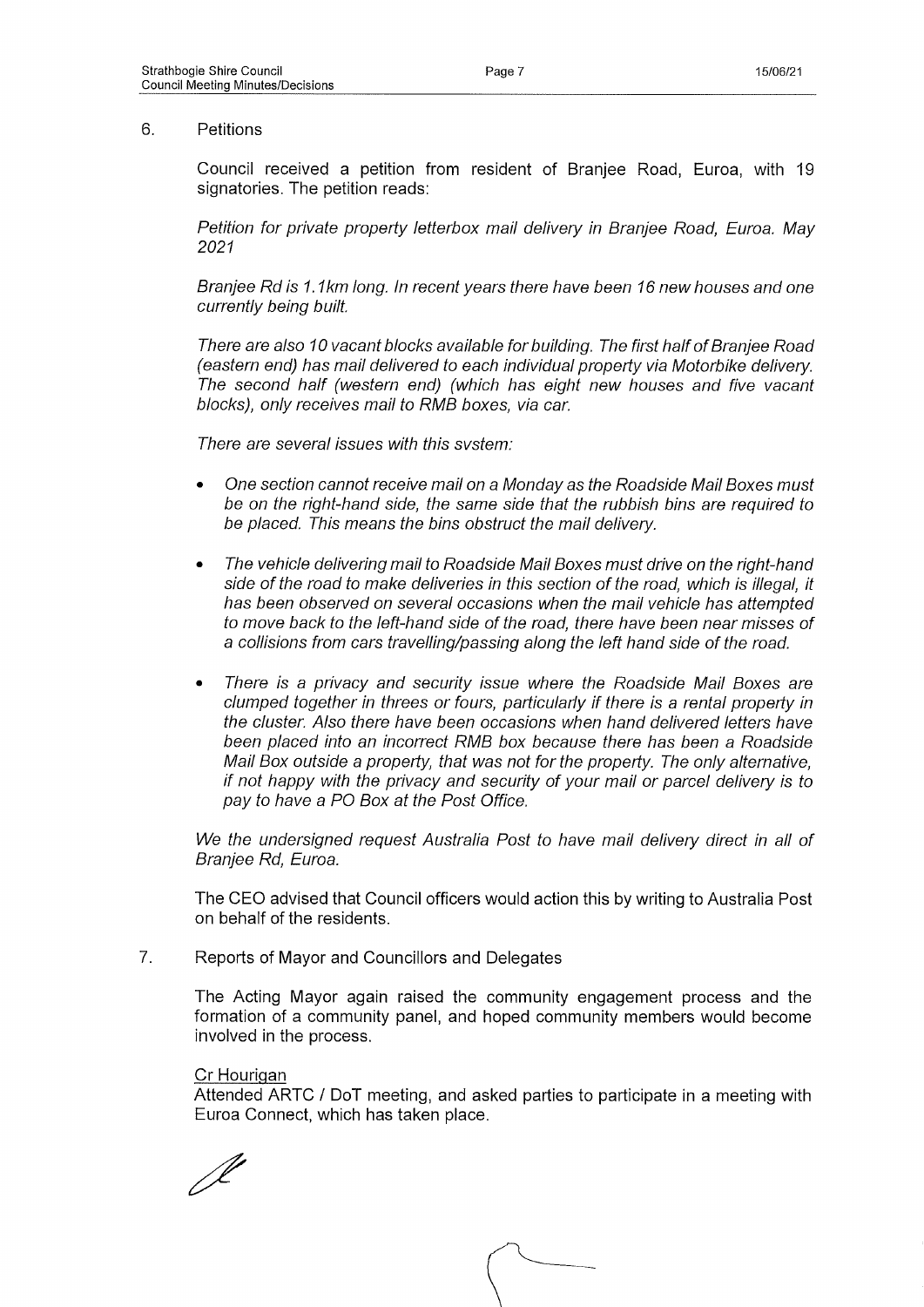**Development of land for a commercial building; eleven (11) lot subdivision; reduction of car parking reguirements ~ 272-278 High Street. Nagambie**

Author: Manager Planning and Investment

Responsible Director: Director Community and Planning

## *EXECUTIVE SUMMARY*

- The proposal is for subdivision and development of a two-storey commercial building comprising 11 tenancies and associated carparking on the subject site 272-278 High Street, Nagambie.
- The proposal includes a waiver of a proportion of car parking requirements (20 spaces on site) and extensive landscaping of the public realm. A detailed assessment of the carparking can be found within the relevant section of this report.
- All power connections to the development will be via underground cables from the nearest source infrastructure. Vehicular access to the proposed site will be via crossover from Goulburn Street.
- The proposal includes common property for access and carparking provisions. A total of 31 Car spaces provided on site.
- The application is considered a Section 1 use under the Commercial Zone. A planning permit is still required for subdivision, buildings and works and car parking reduction.
- The application was advertised pursuant to Section 52 with one (1) objection received.
- The application has not been assessed within the 60-day statutory timeframe due to extended consultation with the applicant in relation to car parking requirements (73 days outside of the statutory timeframe).
- The proposal meets the objectives of the Planning Policy Framework and Local Planning Policy Framework.
- It is recommended that Council resolve to Issue a Notice of Decision to Grant a planning permit in accordance with the Officer's recommendation.

| Application is for:        | Building and works to construct a commercial building, eleven<br>(11) lot subdivision with common property, reduction of car<br>parking requirements |
|----------------------------|------------------------------------------------------------------------------------------------------------------------------------------------------|
| Applicant's/Owner's Name:  | Spiire                                                                                                                                               |
| Date Received:             | 4 November 2020                                                                                                                                      |
| <b>Statutory Days:</b>     | $133$ days                                                                                                                                           |
| <b>Application Number:</b> | P2020-141                                                                                                                                            |
|                            | <b>Ben Yates</b>                                                                                                                                     |
| Planner: Name, title &     | <b>Contract Planner</b>                                                                                                                              |
| department                 | Planning and Investment                                                                                                                              |
|                            | 272-278 High Street, Nagambie VIC 3608                                                                                                               |
| Land/Address:              | Lots 1-5 TP140281, Lots 103 TP139950                                                                                                                 |

## *APPLICATION DETAILS*

*O '*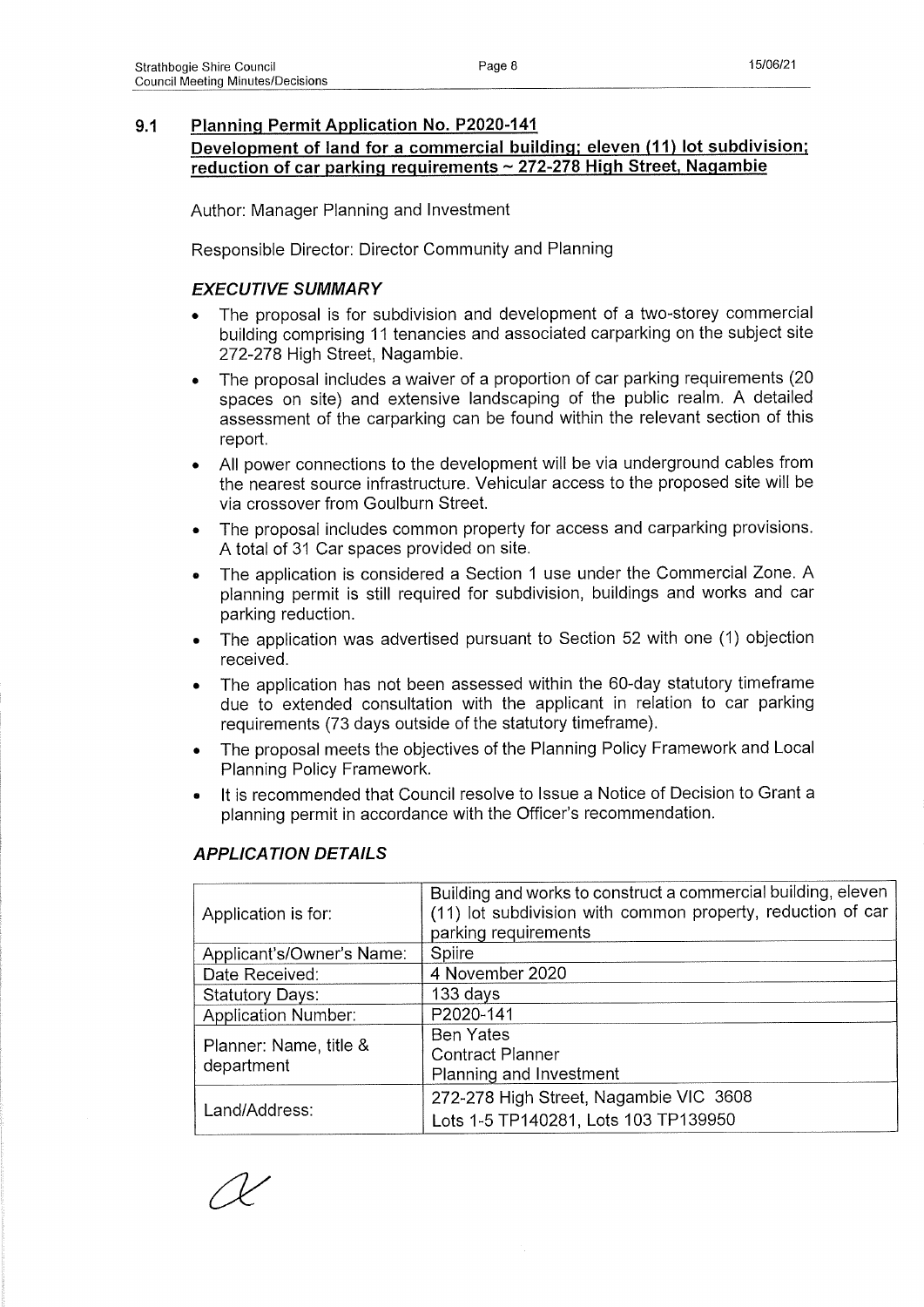Development of land for a commercial building; eleven (11) lot subdivision; reduction of car parking reguirements ~ 272-278 High Street, Nagambie (cont.)

| Zoning:                                                                | Clause 34.01 Commercial 1 Zone                                                                                                                                                                                                                                                                                                            |
|------------------------------------------------------------------------|-------------------------------------------------------------------------------------------------------------------------------------------------------------------------------------------------------------------------------------------------------------------------------------------------------------------------------------------|
| Overlays:                                                              | None                                                                                                                                                                                                                                                                                                                                      |
| Is a CHMP required?                                                    | Not within an area of Aboriginal cultural heritage sensitivity<br>- No CHMP required                                                                                                                                                                                                                                                      |
| Is it within an Open Potable<br><b>Catchment Area?</b>                 | <b>No</b>                                                                                                                                                                                                                                                                                                                                 |
| Under what clause(s) is a<br>permit required? (include<br>description) | Clause 34.03-4 Commercial 1 Zone - Subdivision<br>Clause 34.01-4 Commercial 1 Zone - Construct or carry out<br>works<br>Clause 52.29 Land Adjacent to a Road is a Road Zone,<br>Category 1 - subdivision land adjacent to a road in a Road<br>Zone, Category 1<br>Clause 52.06-3 Car Parking $-$ reduction of car parking<br>requirements |
| Restrictive covenants on<br>the title?                                 | <b>None</b>                                                                                                                                                                                                                                                                                                                               |
| Current use and<br>development:                                        | Vacant                                                                                                                                                                                                                                                                                                                                    |

*The applicant addressed Council in support of the application.*

## *MOVED: COUNCILLOR HOURIGAN SECONDED: COUNCILLOR HAYES-BURKE*

## *That Council:*

*Having caused notice of Planning Application No. P2020-141 to be given under section 52 of the Planning and Environment Act 1987, and having considered all the matters required under Section 60 of the Planning and Environment Act 1987, decides to issue a Notice of Decision to Grant a Permit under the provisions of Clause 34.01, Clause 34.03 Commercial 1 Zone, Clause 52.29 and Clause 52.06 Car Parking, of the Strathbogie Planning Scheme in respect of the land known as Lots 1-5 TP140281 and Lots 1-3 TP139950, for subdivision, buildings and works and reduction in carparking requirement in accordance with the endorsed plans, subject to the following conditions:*

## *Conditions:*

## *LA YOUT NOT ALTERED*

*1. The buildings and works detailed on any endorsed plans must not be altered without the written consent of the Responsible Authority.*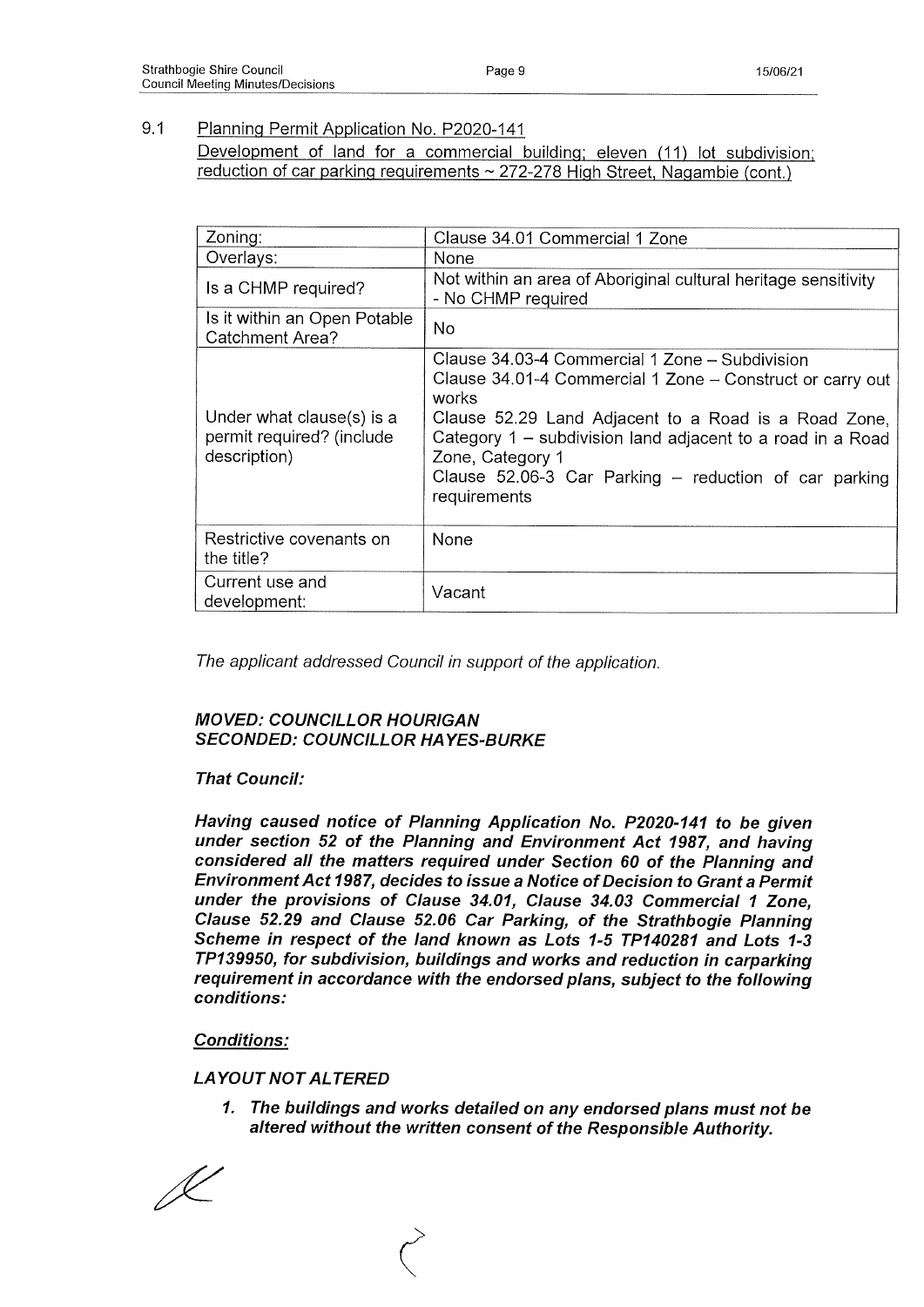Development of land for a commercial building; eleven (11) lot subdivision; reduction of car parking reguirements ~ 272-278 High Street, Nagambie (cont.)

#### *AMENDED PLANS*

- *2. Before the development commences, amended plans to the satisfaction of the Responsible Authority must be submitted to and approved by the Responsible Authority. When approved, the plans will be endorsed and will then form part of this permit. The plans must be generally in accordance with the plans submitted with the application but modified to include:*
	- *а. Bicycle parking in accordance with Table 1 to clause 52.34-5. Bicycle parking should be located at the High Street frontage and to the rear of the building, for ease of access for staff and visitors, and to make use of passive surveillance from the public realm. A minimum of 11 spaces to be provided across the development.*
- *3. Prior to the commencement of works, Amended Landscape Plans must be submitted to the responsible Authority for approval to the satisfaction of the Responsible Authority. Once approved these plans will be endorsed and form part of the permit. These plans must be amended to include landscaping on the eastern boundary and southern boundary to soften the visual bulk.*

#### **SUBDIVISION**

- *3. The owner of the land must enter into agreements with the relevant authorities for the provision of water supply, drainage, sewerage facilities, electricity and gas services to each lot shown on the endorsed plan in accordance with the authority's requirements and relevant legislation at the time.*
- *4. All existing and proposed easements and sites for existing or required utility services and roads on the land must be set aside in the plan of subdivision submitted for certification in favour of the relevant authority for which the easement or site is to be created.*
- *5. The plan of subdivision submitted for certification under the Subdivision Act 1988 must be referred to the relevant authority in accordance with Section 8 of that Act.*
- *б. The owner of the land must enter into an agreement with:*
	- *A telecommunications network or service provider for the provision of telecommunications services to each lot shown on the endorsed plan in accordance with the provider's requirements and relevant legislation at the time; and*
	- *A suitably qualified person for the provision of fibre ready telecommunications facilities to each lot shown on the endorsed plan in accordance with any industry specifications or any standards set by the Australian Communications and Media Authority, unless the applicant can demonstrate that the land is in an area where the National Broadband Network will not be provided by optical fibre.*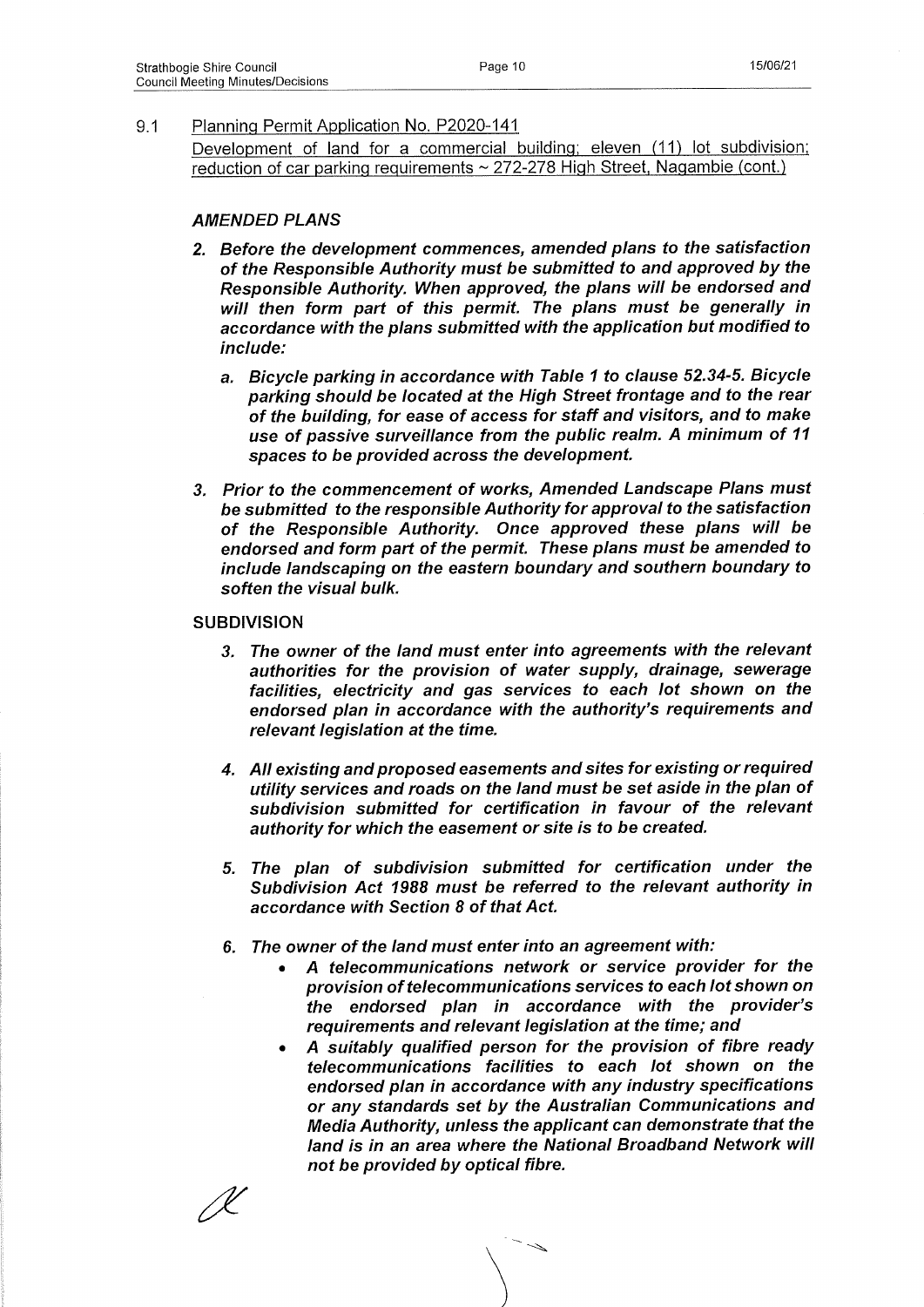Development of land for a commercial building; eleven (11) lot subdivision; reduction of car parking reguirements ~ 272-278 High Street, Nagambie (cont.)

- **7.** *Before the issue of a Statement of Compliance for any stage of the subdivision under the Subdivision Act 1988, the owner of the land must provide written confirmation from:*
	- *A telecommunications network or service provider that all lots are connected to or are ready for connection to telecommunications services in accordance with the provider's requirements and relevant legislation at the time; and*
	- *A suitable qualified person that fibre ready telecommunication facilities have been provided in accordance with any industry specifications or any standards set by the Australian Telecommunications and Media Authority, unless the applicant can demonstrate that the land is in an area where the National Broadband Network will not be provided by optical fibre.*

#### ENGINEERING

#### *Urban Vehicle Crossing Requirements*

- *8. Before the use begins and/or the building(s) is/are occupied vehicular crossings shall be constructed in accordance with the endorsed plan(s) to the satisfaction of the Responsible Authority, and shall comply with the following:*
	- *a. standard vehicular crossings shall be constructed at right angles to the road to suit the proposed driveways, and any existing redundant crossing shall be removed and replaced with concrete (kerb and channel);*
	- *b. any proposed vehicular crossing shall have satisfactory clearance to any side-entry pit, power or Telecommunications pole, manhole cover or marker, or street tree. Any relocation, alteration or replacement required shall be in accordance with the requirements of the relevant Authority and shall be at the applicant's expense;*
	- *c. crossings shall be at least 9 metres apart.*

#### *Parking and Traffic Management Plan*

- *9. Before the use starts, a traffic and parking management plan to the satisfaction of the Responsible Authority must be submitted to and approved by the responsible authority. When approved, the plan will be endorsed and will then form part of the permit. Traffic and parking operations on and adjacent to the site must conform to this endorsed plan. Relevant digital and hard copy plans must be submitted to Council. The plan must include:*
	- *a. the location of all areas on- and/or off-site to be used for staff and patron parking*
	- *b. owner's permission and any required planning permission for parking on other land*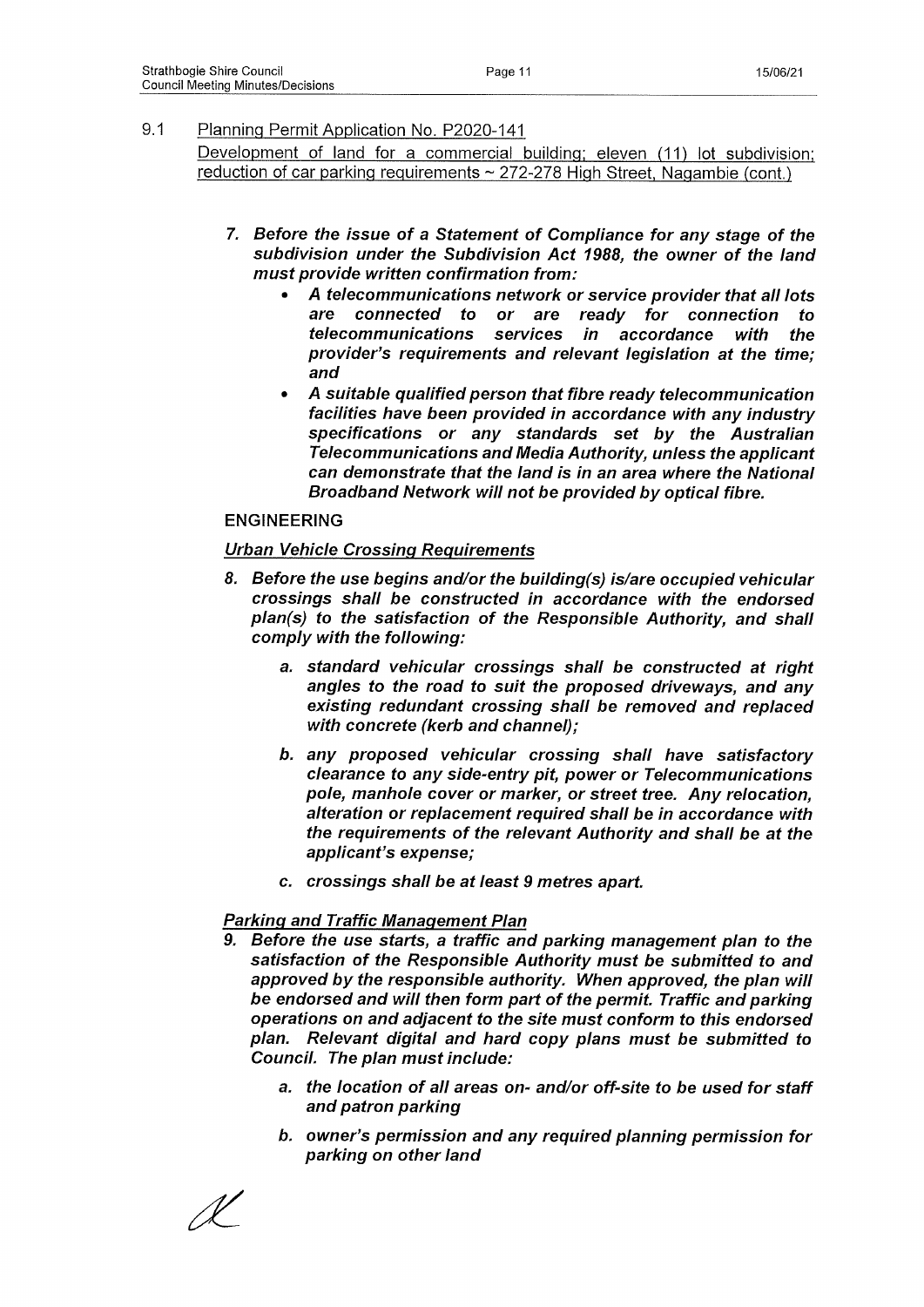Development of land for a commercial building; eleven (11) lot subdivision; reduction of car parking reguirements ~ 272-278 High Street. Nagambie (cont.)

- *c. specification of staff numbers adequate to enable efficient operation of car parking areas both on- and off-site*
- *d. the number and location of all on- and off-site security staff*
- *e. (the means by which the direction of traffic and pedestrian flows to and from car parking areas will be controlled both onand off-site*
- *f. measures to discourage patron car parking in (specify location)*
- *g. measures to preclude staff parking in designated patron car parking areas*
- *h. staffing and other measures to ensure the orderly departure and arrival of patrons especially any large groups departing at closing time*
- *i. servicing of the drainage and maintenance of car parking areas.*

#### *Car Park Construction requirements*

- *10. Before construction works start associated with the provision of carparking, detailed layout plans demonstrating compliance with Australian Standards 2800.1, AustRoads Publication 'Guide to Traffic Engineering Practice : Part 11 Parking' and to the satisfaction of the relevant authority, must be submitted to and approved by the responsible authority. The plans must be drawn to scale with dimensions.*
	- *a. Before the use or occupation of the development starts, the area(s) set aside for parking of vehicles and access lanes as shown on the endorsed plans must be:*
	- *b. surfaced with an all-weather seal coat / surfaced with crushed rock or gravel and treated to the satisfaction of the Responsible Authority to prevent dust;*
	- *c. constructed and completed to the satisfaction of the Responsible Authority;*
	- *d. drained in accordance with an approved drainage plan;*
	- *e. line-marked to indicate each car space and all access lanes;*
	- *f. properly illuminated with lighting designed, baffled and located to the satisfaction of the Responsible Authority to prevent any adverse effect on adjoining land;*
	- *g. measures taken to prevent damage to fences or landscaped areas of adjoining properties and to prevent direct vehicle access to an adjoining road other than by a vehicle crossing;*
	- *h. Provision of traffic control signage and or structures as required;*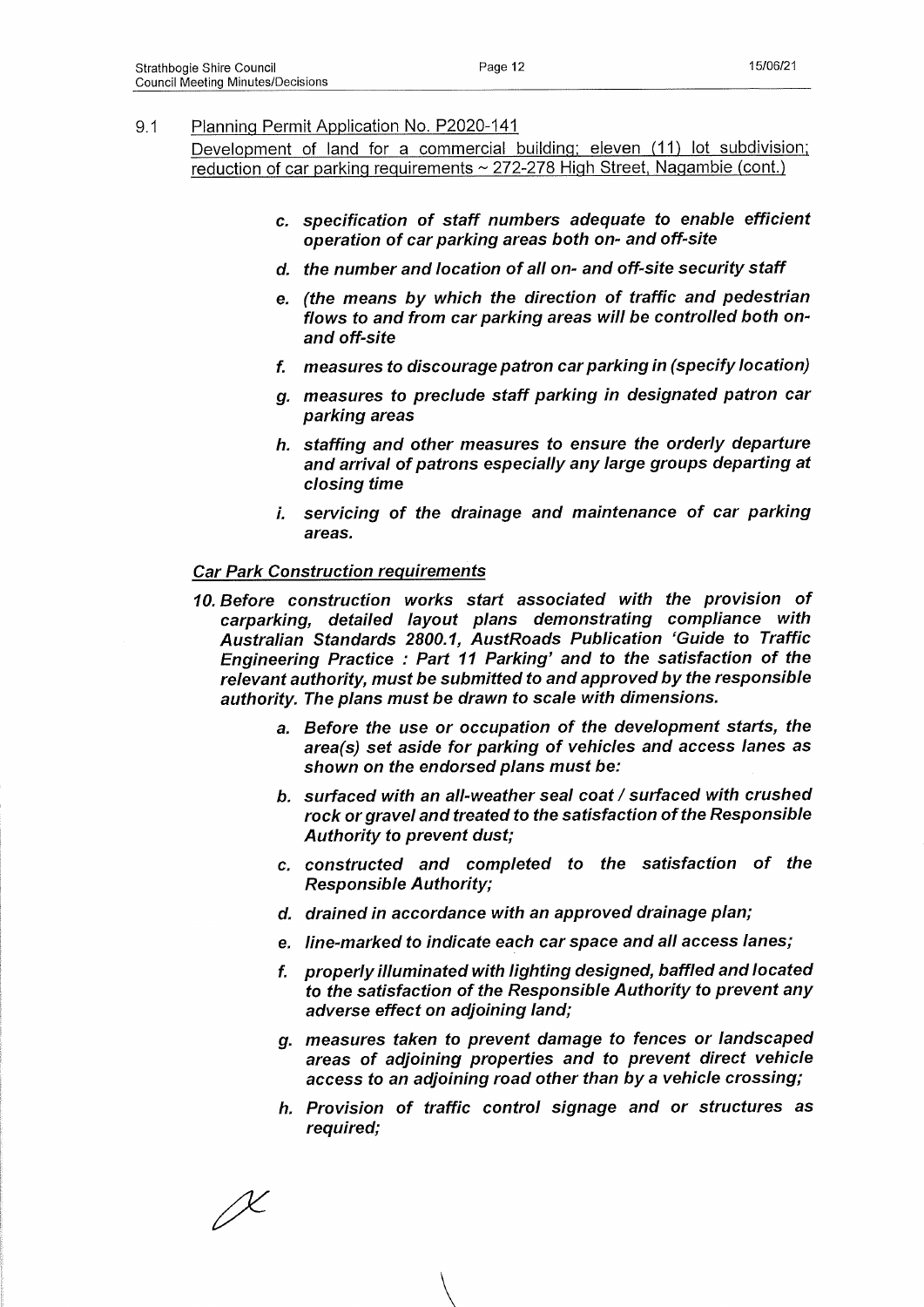Development of land for a commercial building; eleven (11) lot subdivision; reduction of car parking reguirements ~ 272-278 High Street, Nagambie (cont.)

> *Provision of signage directing drivers to the area(s) set aside for car parking. Such signs are to be located and maintained to the satisfaction of the Responsible Authority. This sign must not exceed 0.3 square metres.*

*To the satisfaction of the responsibility authority:*

- *The areas must be constructed, and drained to prevent diversion of flood or drainage waters, and maintained in a continuously useable condition to the satisfaction of the Responsible Authority.*
- *Car spaces, access lanes and driveways must be kept available for these purposes at all times.*

#### *Urban Drainage* **-** *Works*

*11. All stormwater and surface water discharging from the site, buildings and works must be conveyed to the legal point of discharge drains to* the satisfaction of the Responsible Authority/ Goulburn Murray Water. *No effluent or polluted water of any type may be allowed to enter the stormwater drainage system.*

*A qualified engineer is to prepare Stormwater Impact Assessment Report [SIAR] and/ or Stormwater Management Assessment Report [SMAR] in accordance with the requirements of clause 11 of the Infrastructure Design Manual.*

*Appropriate steps must be taken to retain all silt and sediment on site during the construction phase (including existing dwelling and shed removal) to the satisfaction of the Responsible Authority and must be carried out in accordance with the following EPA guidelines and policies: -*

- *Environmental Guidelines for Major Construction Sites (EPA publication No. 480, December 19985); and*
- *Construction Techniques for Sedimentation Pollution Control (EPA publication No. 275, May 1991)*

*For Common Access, the drainage system must be constructed before commencement of the use and development as per the approved plans*

## *Drainage Discharge Plan*

*12. Before any of the development starts or before the plan of subdivision is certified under the Subdivision Act 1988, a properly prepared drainage discharge plan with computations to the satisfaction of the responsible authority must be submitted to and approved by the Responsible Authority. When approved, the plans will be endorsed and will then form part of the permit. The information submitted must show the details listed in the council's Infrastructure Design Manual (IDM) and be designed in accordance with the requirements of that* **^** *manual.*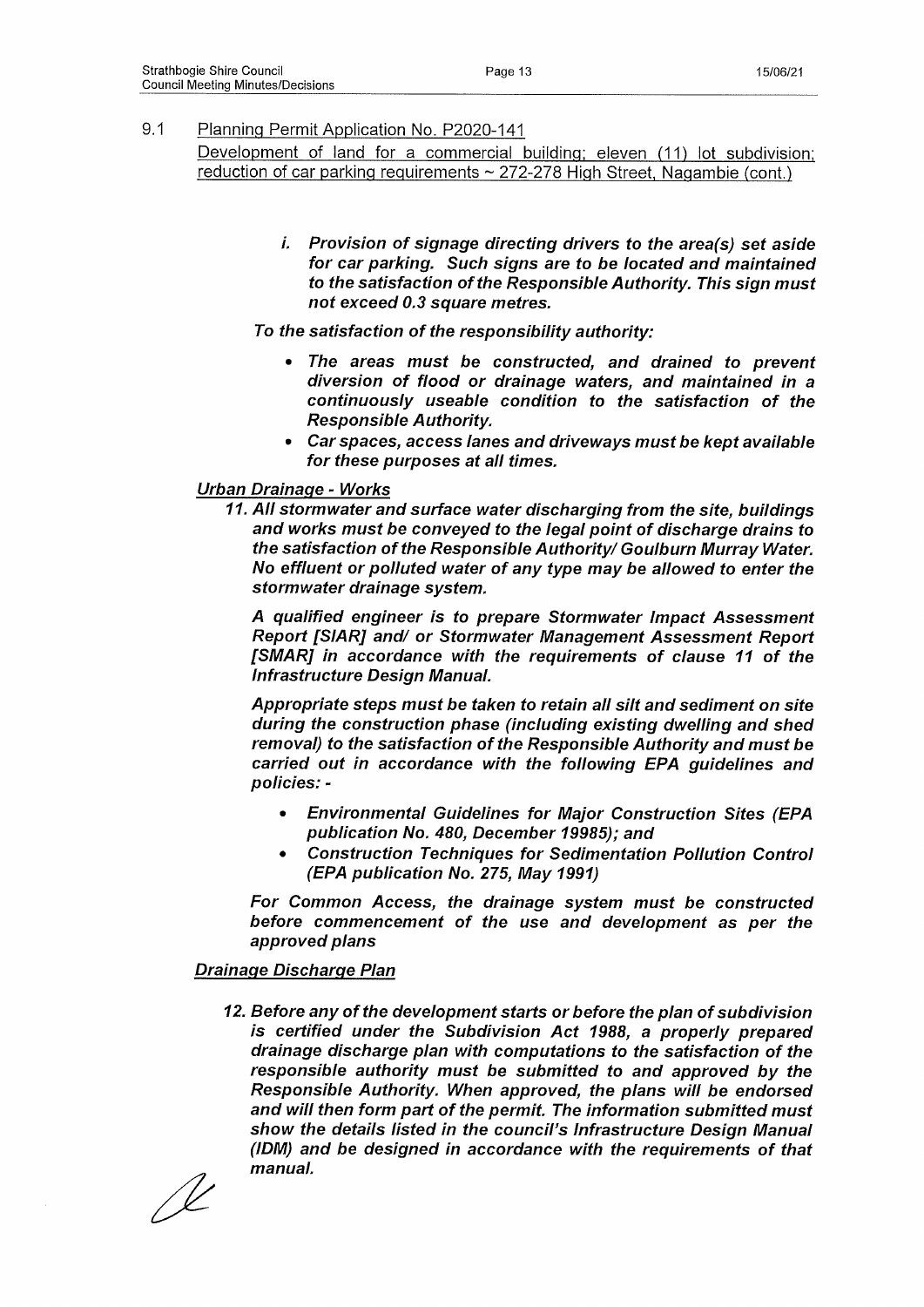Development of land for a commercial building; eleven (11) lot subdivision; reduction of car parking reguirements ~ 272-278 High Street. Nagambie (cont.)

*The information and plans must include:*

- *a. details of how the works on the land are to be drained and/or retarded.*
- *b. computations including total energy line and hydraulic grade line for the existing and proposed drainage as directed by Responsible Authority*
- *c. location of the overland flow paths within the development*
- *d. underground pipe drains conveying stormwater to the legal point of discharge for each allotment*
- *e. measures to enhance stormwater discharge quality from the site and protect downstream waterways Including the expected discharge quality emanating from the development (output from MUSIC or similar) and design calculation summaries of the treatment elements;*
- *f. documentation demonstrating approval from the relevant authority for the legal point of discharge.*
- *g. the details of the incorporation of water sensitive urban design in accordance with clause 20.3.1 of the Infrastructure Design Manual.*
- *h. maintenance schedules for treatment elements.*

*Before the use begins and/or the building(s) is/are occupied or issue of a Statement of Compliance all works constructed or carried out must be in accordance with those plans, to the satisfaction of the Responsible Authority.*

#### *Council Assets*

*13. Before the development starts or subdivision works commences, the owner or developer must submit to the Responsible Authority a written report and photos of any prior damage to public infrastructure. Listed in the report must be the condition of kerb & channel, footpath, seal, street lights, signs and other public infrastructure fronting the property and abutting at least two properties either side of the development. Unless identified with the written report, any damage to infrastructure post construction will be attributed to the development. The owner or developer of the subject land must pay for any damage caused to the Councils assets/Public infrastructure caused as a result of the development or use permitted by this permit.*

#### *DEPARTMENT OF TRANSPORT*

- *14. No access will be permitted from High Street or High Street Service Road. Access will only be permitted via Goulburn Street.*
- *15. Prior to the development coming into use, the existing access to High Street Service Road must be closed and area must be reinstated to the satisfaction of and at no cost to Head, Transport for Victoria.*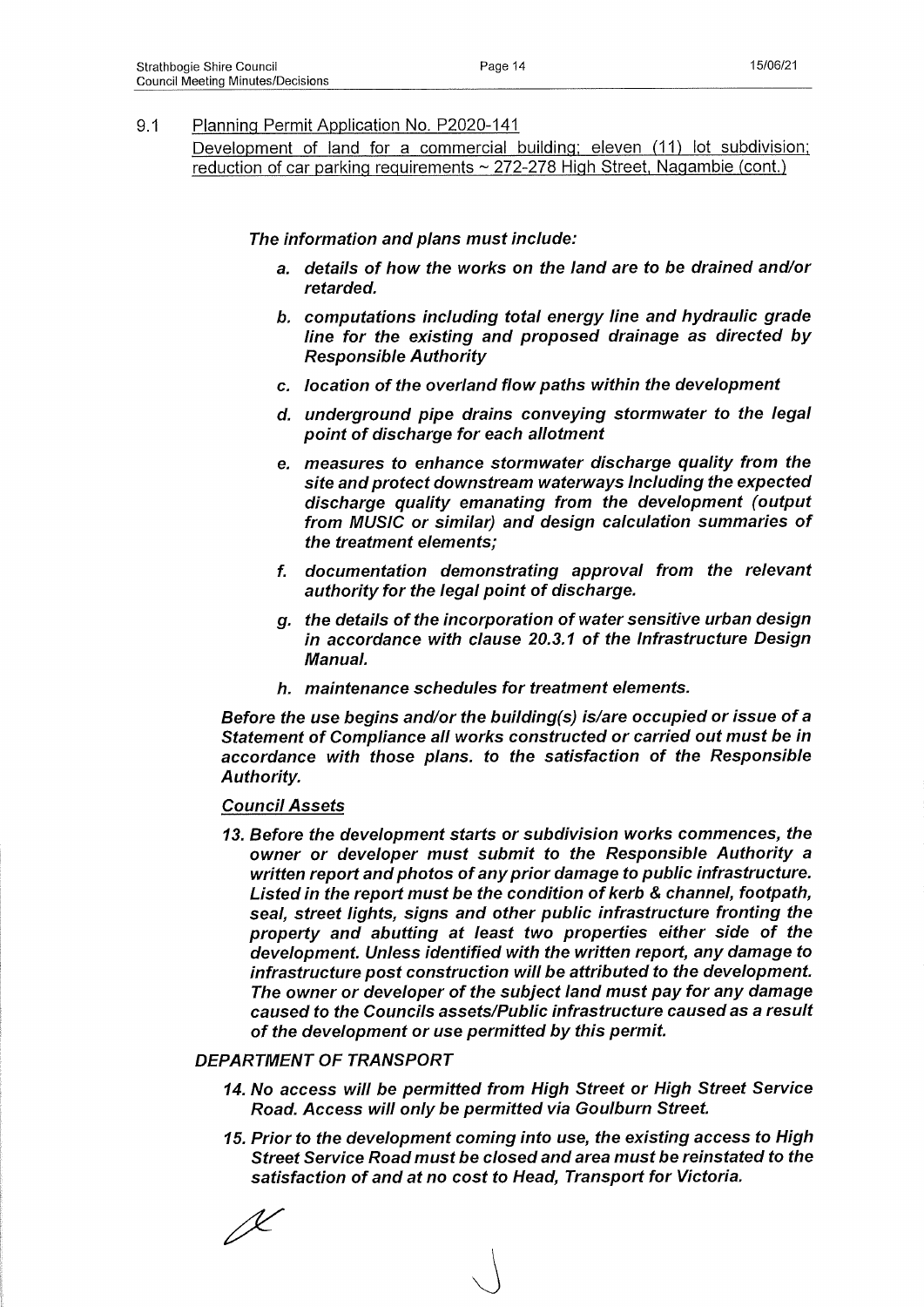Development of land for a commercial building; eleven (11) lot subdivision; reduction of car parking reguirements ~ 272-278 High Street, Nagambie (cont.)

#### *GOULBURN VALLEY WATER*

- *16. Payment of new customer contribution charges for water supply to the development, such amount being determined by the Corporation at the time of payment.*
- *17. Provision of separate water supply meters to each tenement within the development, located at the property boundary and to the satisfaction of Goulburn Valley Region Water Corporation.*
- *18. Any existing water service that crosses any of the proposed allotment boundaries within the proposed development must be disconnected and re-located at the developer's expense, to be wholly within one allotment only, including notification of the proposed lot to be serviced by the existing water meter, to the satisfaction of the Goulburn Valley Region Water Corporation.*
- *19. Payment of new customer contributions charges for sewerage services to the development, such amount being determined by the Corporation at the time of payment.*
- *20. Provision of sewerage connection points and/or combined sewer drains with an inspection opening to each allotment within the development, at the developer's expense, in accordance with standards of construction adopted by and to the satisfaction of the Goulburn Valley Region Water Corporation.*
- *21. In the case of multi-tenement development, the works required are to be carried out in accordance with AS 3500.2 - 'Sanitary plumbing and drainage' and include disconnection of any existing house connection drain to the satisfaction of the Corporation's Property Services Section.*
- *22. A notation is to be placed on the plan of subdivision to note that pursuant to Section 12(2) of the Subdivision Act 1988, there exists "implied easements" over all of the allotments and the common property within the development.*

*Alternatively, the developer is to provide a two-metre-wide sewerage easement over the common portion of the house connection drain, in favour of the benefiting land, to the satisfaction of the Goulburn Valley Region Water Corporation.*

- *23. The plan of subdivision lodged for certification is to be referred to the Goulburn Valley Region Water Corporation pursuant to Section 8(1) of the Subdivision Act, 1988.*
- *24. Before the development begins, a construction management plan must be submitted to the Responsible Authority to be endorsed. The plan must detail:*
	- *a. The hours of construction including days of the week.*
	- *b. The name and contact details of an onsite manager to be the point of contact during construction.*

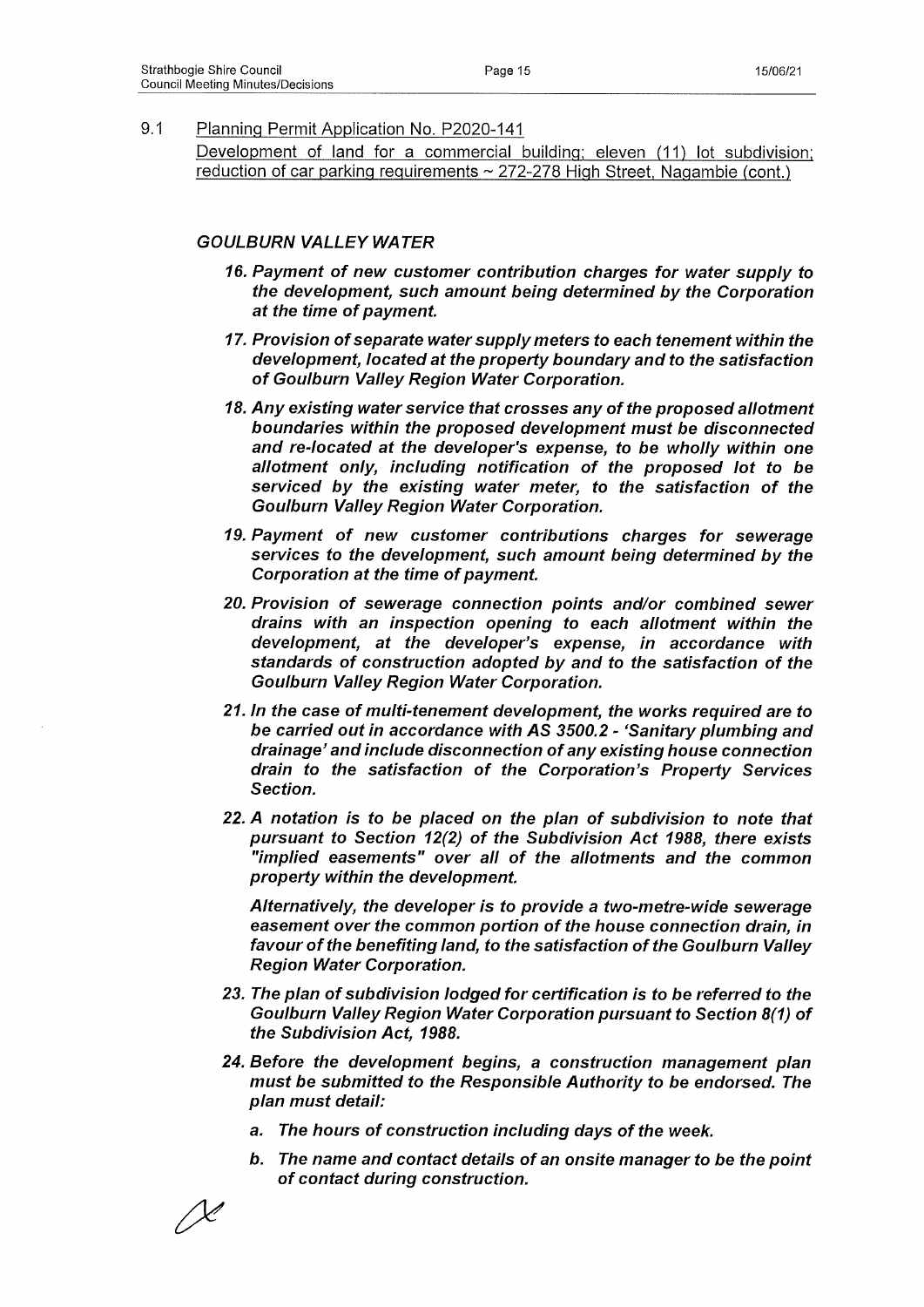Development of land for a commercial building; eleven (11) lot subdivision; reduction of car parking requirements ~ 272-278 High Street, Nagambie (cont.)

**c.** *Traffic management measures for ingress and egress during construction to ensure road safety*

#### *AUSNET SERVICES*

- *25. The plan of subdivision submitted for certification must be referred to AusNet Electricity Services Pty Ltd in accordance with Section 8 of the subdivision Act 1988.*
- *26. The applicant must* 
	- *a. Enter into an agreement with AusNet Electricity Services Pty Ltd for the extension, upgrading or rearrangement of the electricity supply to lots on the plan of subdivision. A payment to cover the cost of such work will be required.*
	- *b. Provide electricity easements internal and external to the subdivision in favour of AusNet Electricity Services Pty Ltd to service the lots on the plan of subdivision and/or abutting lands as required by AusNet Electricity Services Pty Ltd. The provision of reserves for electricity substations may also be required.*

#### *GOULBURN BROKEN CATCHMENT MANAGEMENT AUTHORITY*

*27. The finished floor level of the proposed commercial development must be*

*constructed at least 300 millimetres above the general surrounding ground*

*level, or higher level deemed necessary by the Responsible Authority.*

#### *GENERAL*

- *28. The amenity of the area must not be detrimentally affected by the development, through the:*
	- *a. Appearance of any building, works or materials;*
	- *b. Transport of materials, goods or commodities to or from the land;*
	- *c. Emission of noise, artificial light, vibration, smell, fumes, smoke, vapour, steam, soot, ash, dust, wastewater, waste products, grit or oil;*
	- *d. Presence of vermin, and;*
	- *e. Others as appropriate*

#### *ASSETS*

*29. All stormwater and surface water discharging from the site, buildings and works must be conveyed to the legal point of discharge drains to the satisfaction of the Responsible Authority/Goulburn Murray Water or dissipated within the site boundaries. No effluent or polluted water of any type may be allowed to enter the stormwater drainage system.*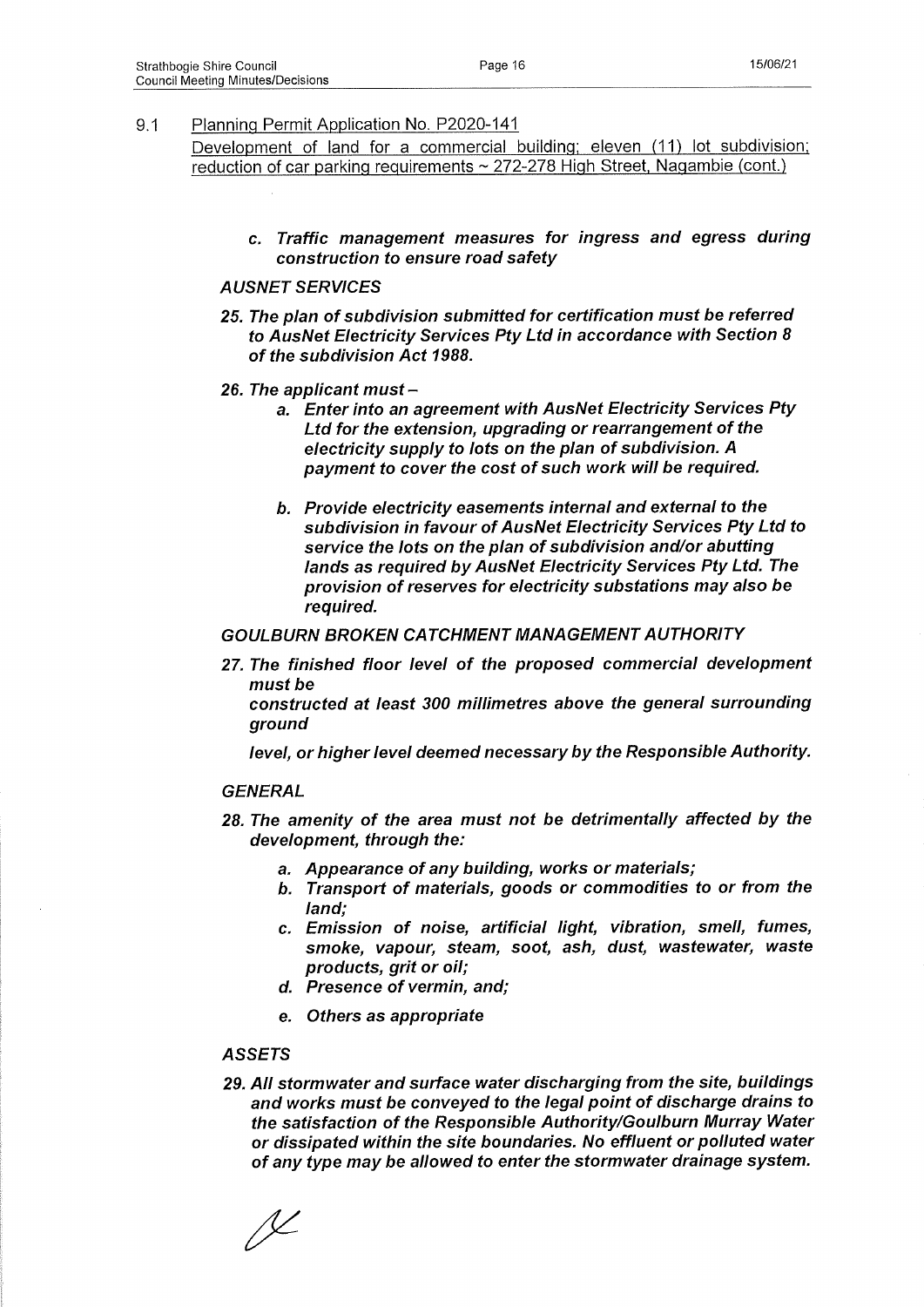Development of land for a commercial building; eleven (11) lot subdivision; reduction of car parking reguirements ~ 272-278 High Street. Nagambie (cont.)

- *30. Appropriate steps must be taken to retain all silt and sediment on site during the construction phase to the satisfaction of the Responsible Authority and must be carried out in accordance with the following EPA guidelines and policies:* 
	- *o Environmental Guidelines for Major Construction Sites (EPA publication No. 480, December 19985); and*
	- *o Construction Techniques for Sedimentation Pollution Control (EPA publication No. 275, May 1991)*

#### *PERMIT EXPIRY*

*31. This permit will expire if one of the following circumstances applies:*

- *(a) the approved development does not start within 2 years of the date of this permit; and*
- *(b) the approved development is not completed within 4 years of the date of this permit.*
- *(c) the subdivision is not started (Certification) within two (2) years of the date of this permit;*
- *(d) the subdivision is not completed (Statement of Compliance) within five (5) years of the date of Certification under the Subdivision Act 1988.*

*The Responsible Authority may extend the periods referred to if a request is made in writing:*

**•** *before the permit expires; or*

*• within six months afterwards if the use or development has not yet started; or*

*• within 12 months after the permit expiry date, where the development allowed by the permit has lawfully started before the permit expires.*

#### *Planning notes:*

*This Permit does not authorise the commencement of any building construction works. Before any such development may commence, the Applicant must apply for and obtain appropriate Building approval.*

*This Permit does not authorise the creation of a new access way/crossover. Before any such development may commence, the Applicant must apply for and obtain appropriate approval from Council.*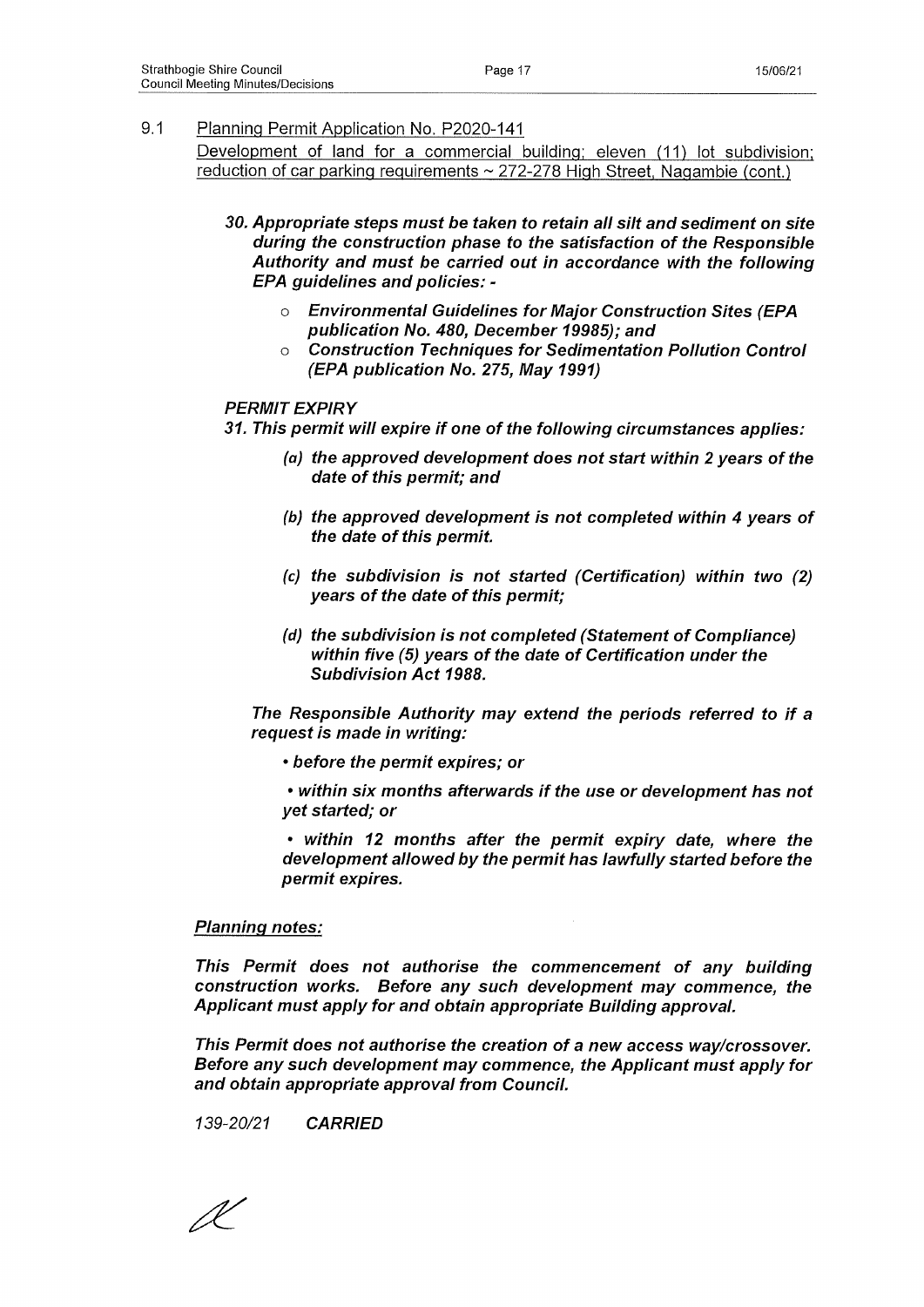## **9.3 Planning Applications Received and Planning Applications Determined -1 to 30 May 2021**

Responsible Officer: Manager Planning and Investment

Responsible Director: Director Community & Planning

## *EXECUTIVE SUMMARY*

This report provides listings of all Planning Applications Received (Attachment 1) and Planning Applications Determined (Attachment 2) for the period 1 to 31 May 2021 are provided for information.

It is noted that there were fifteen (15) planning applications received, and (13) thirteen planning applications determined, during this period.

*MOVED: COUNCILLOR MURRAY SECONED: COUNCILLOR HOURIGAN*

*That Council:*

- *1. Note that there were fifteen (15) new planning applications received, and thirteen (13) planning applications determined, during this period; and*
- *2. Note the report.*

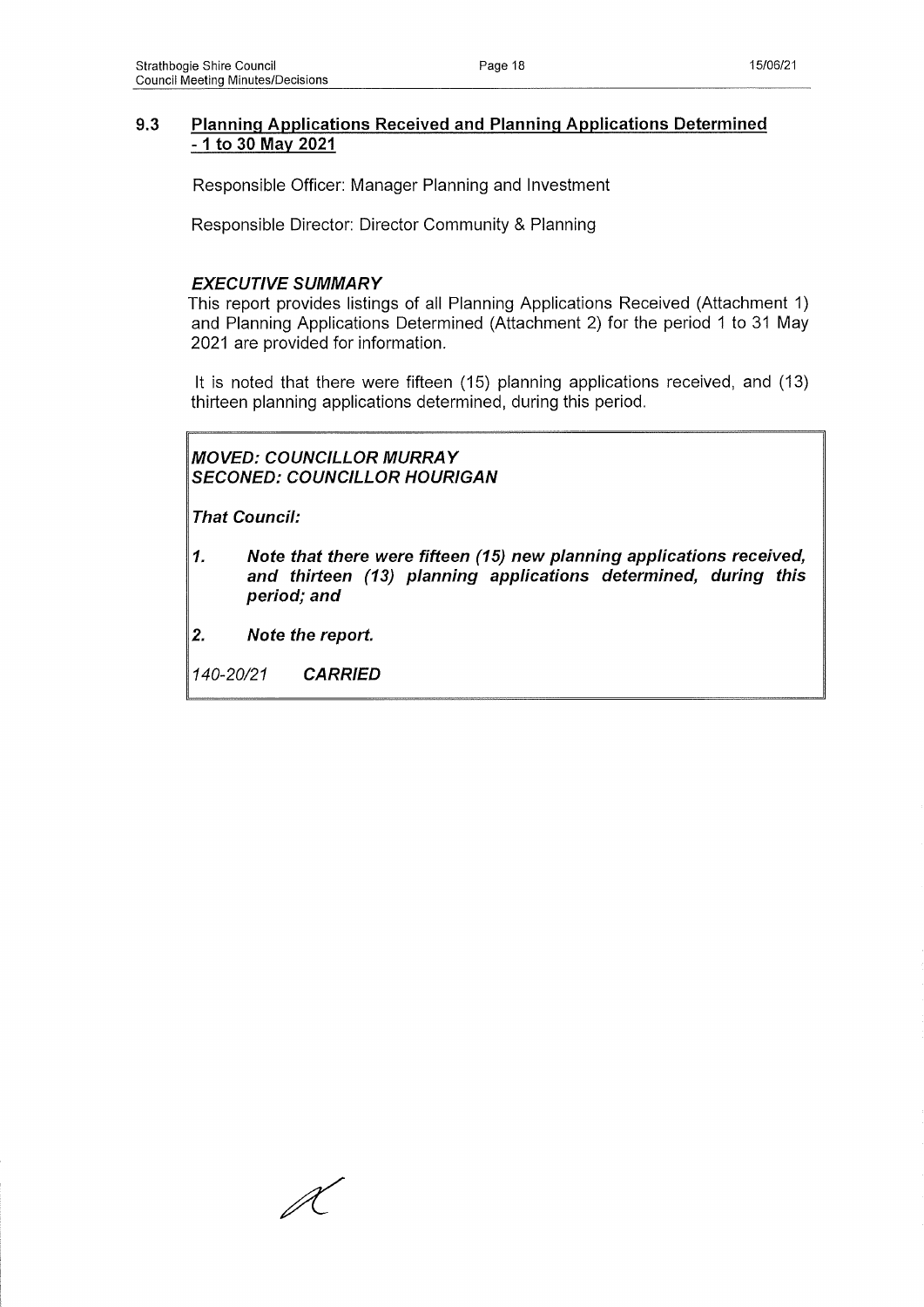## **9.4 Tender for Contract No. 20/21-47: Provision of Road Maintenance Service - Panel of Suppliers**

Authors: Procurement and Tender Officer & Manager Operations

Responsible Director: Director Corporate Operations

## *EXECUTIVE SUMMARY*

Council has conducted a competitive process to create what is known as a Provision of Road Maintenance Service  $-$  Panel of Suppliers for a three (3) years period, commencing 21 June 2021.

A Panel of Suppliers Arrangement creates a more efficient and competitive process when goods or services under the value of \$50,000 need to be procured. This is because the due diligence around expertise and quality systems has already been undertaken. It also means a maximum schedule of rates has been locked in.

Officers will be required to seek quotes from approved Panel of Supplier members through a further competitive process as projects arise. This process will be in accordance with the Purchasing provision in Council's Procurement Policy. Experience tells us that this further competitive process often leads to a reduction in cost from the maximum rates schedule provided when the Panel of Suppliers Arrangement was created.

At the closure of the advertising process, eleven (11) submissions to be considered for inclusion on the Panel were received. These have now been independently assessed and evaluated by a panel of Council Officers, with the results summarised in the tables within this report. It is recommended that a Panel of Suppliers Arrangement be issued to eleven (11) suppliers.

The public tender process for this Panel of Suppliers has been undertaken to meet Council's compliance requirements under the Local Government Act for potential spends on services over \$150,000. This Panel of Suppliers will provide Strathbogie Shire Council a 'go-to' list of preferred suppliers that meet market driven pricing, the required skillset, demonstrated experience and quality management systems, along with valuing and rewarding local content.

This report seeks Council's authorisation to constitute this Panel of Suppliers and authorise the Chief Executive Officer to execute the agreements.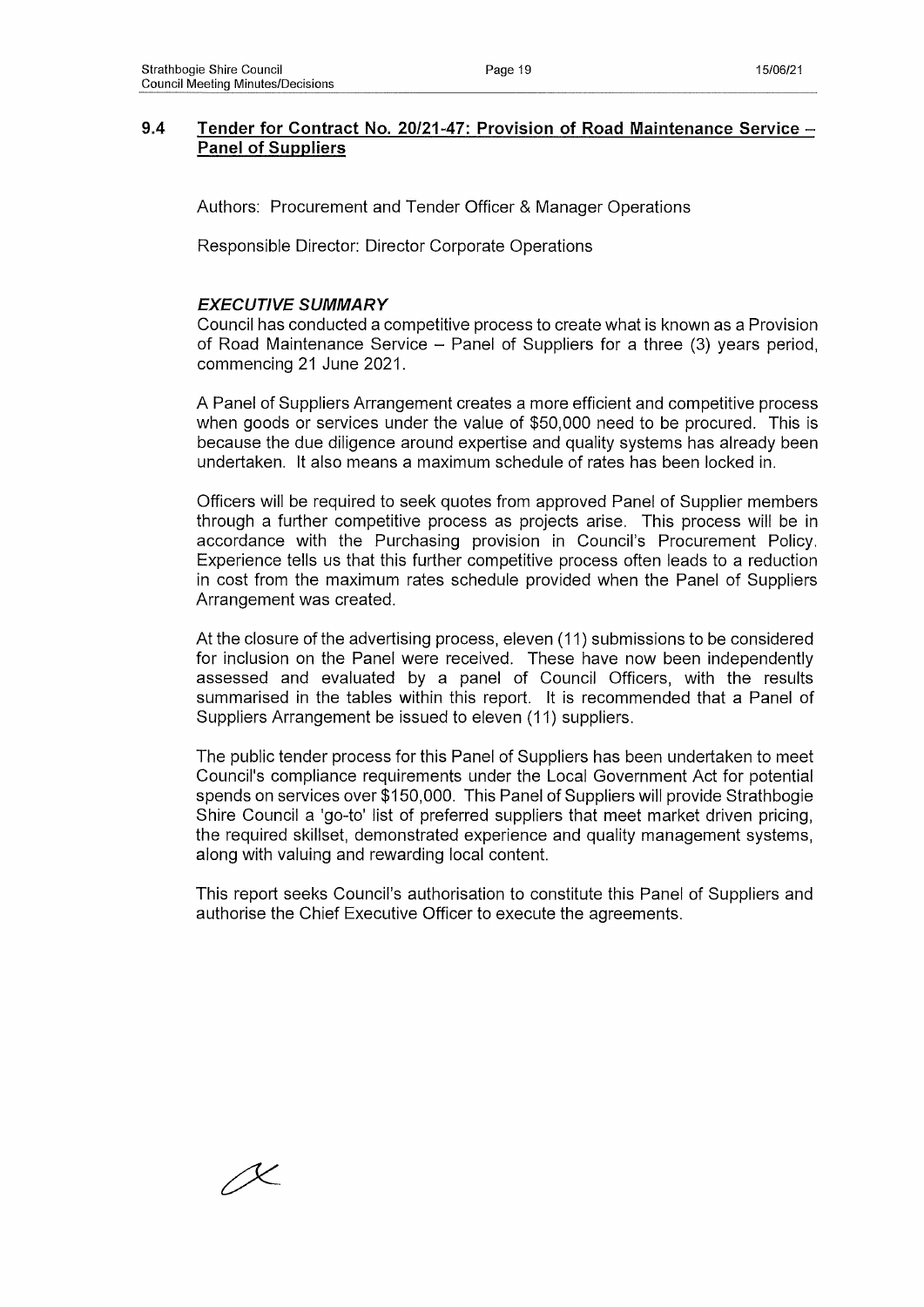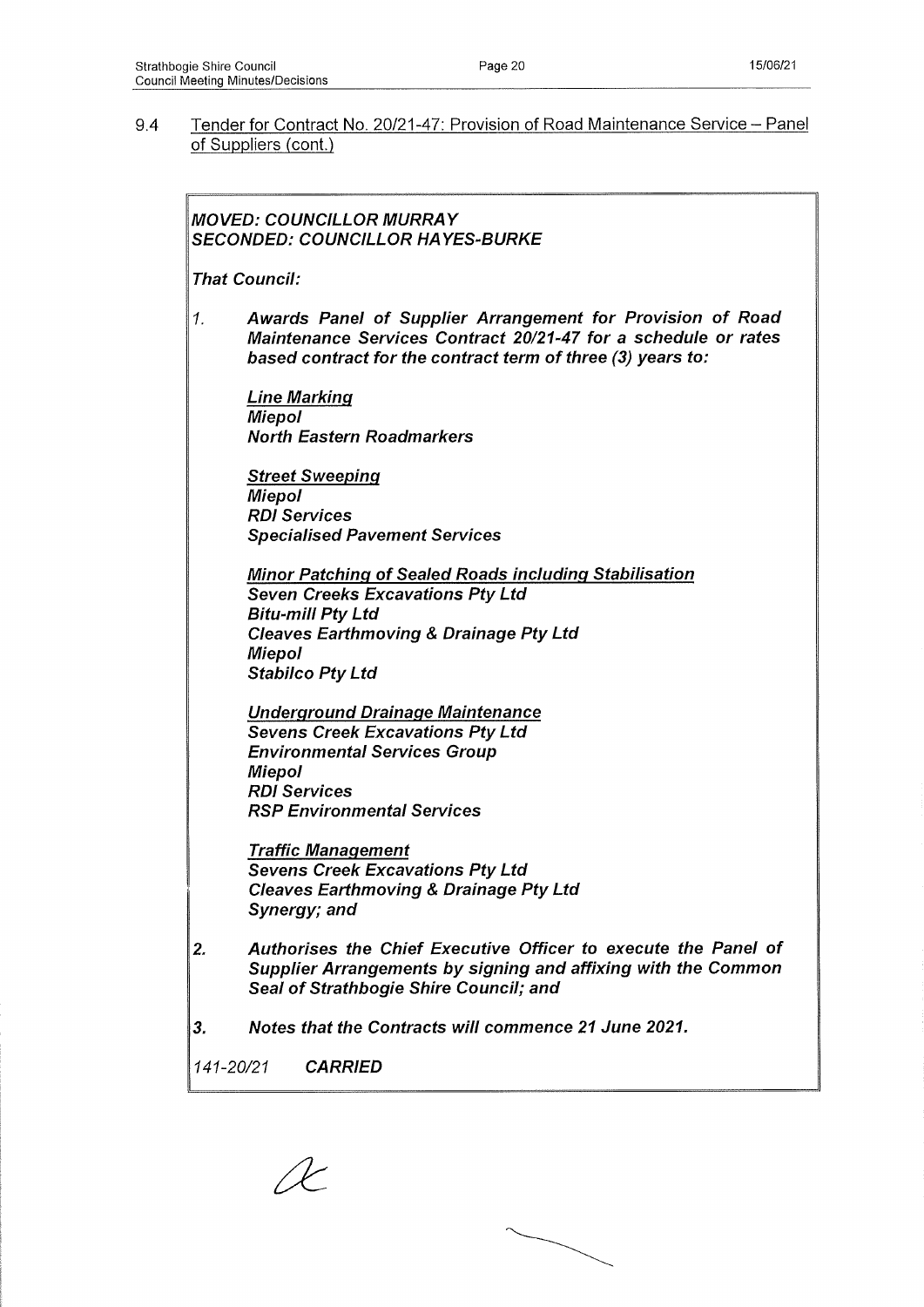## **9.5 Tender for Contract No. 20/21-26: Supply and Delivery of Road Maintenance Discharge Truck**

Author: Manager Operations

Responsible Director: Director Corporate Operations

## *EXECUTIVE SUMMARY*

As part of the Strathbogie Shire Council's approved 2020/21 plant replacement program, Council invited tenders from 23 suppliers through the Municipal Association of Victoria's (MAV) Contract for Trucks NPN04-13 using the MAV Vendorpanel portal.

Council Officers sought quotations for the supply and delivery of one Road Maintenance Discharge Truck.

Request for submissions commenced on Wednesday 28 October 2020. At closing of the formal quotation period on 5pm Wednesday 11 November 2021, one (1) supplier had submitted a quotation. This submission was evaluated by the Tender Evaluation Panel to have met the tender specifications.

This report seeks Council approval to award the tender to Daimler Trucks and Bus Australia Pacific Pty Ltd for a total cost \$313,326.52, excluding GST.

## *MOVED: COUNCILLOR HOURIGAN SECONDED: COUNCILLOR DICKINSON*

*That Council:*

- *1. Receives and notes the outcome of the tender assessment process for Contract No 20/21-26 - Supply and Delivery of Road Maintenance Discharge Truck;*
- *2. Awards the tender for Contract No 20/21-26 to Daimler Trucks and Bus Australia Pacific Pty Ltd via the Municipal Association of Victoria's Contract for Trucks - NPN04-13 for supply of Fuso Fighter 1627 XLWB, 5550mm, Hi GCM, AUTO Air model Mitsubishi Fuso Model* **#** *FM67FM2RFAM including the FLOCON Road Maintenance body to specification - 4.83 cubic metres, for a total cost \$313,326.52 excluding GST;*
- *3. Authorises the Chief Executive Officer to approve the purchase order for the amount of \$313,326.52 (plus GST);*
- *4. Authorises the Chief Executive Officer to execute the Contract by signing and affixing with the Common Seal of Strathbogie Shire Council; and*
- *5. Notes that the Road Maintenance Discharge Truck Delivery will occur between six to eight months of order of the order confirmation.*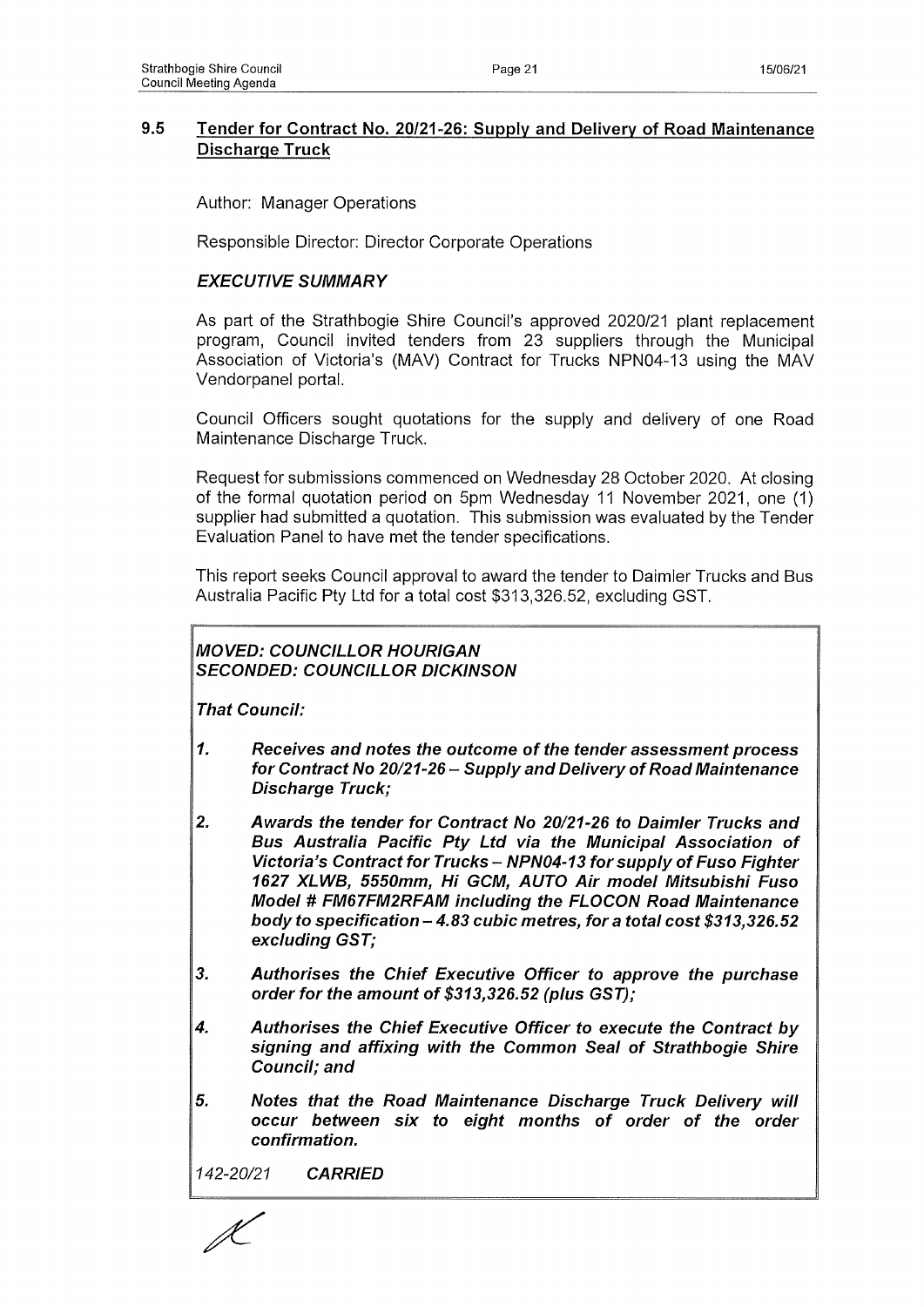## **9.6 Strathbogie Shire Council Road Management Plan Review**

Author: Manager Asset Planning

Responsible Director: Director Community and Planning

## *EXECUTIVE SUMMARY*

The Strathbogie Shire Council Road Management Plan (RMP) is a document which describes road assets within road reserves for which Council is responsible.

The document sets inspection intervals and response times as well as stating management systems that Council will implement to ensure that responsibilities within the *Road Management Act 2004* are met.

Under the *Road Management Act 2004* and in accordance with the *Road Management (General) Regulations 2016,* Council must review and publish its Road Management Plan every four years. In line with the general Council election held in October 2020, the Plan is now due for renewal.

An internal review of the Plan has been undertaken following a series of workshops and discussions over the past three months. In summary proposed amendments to the plan include:

- Identification of stakeholders
- Diagram to assist with determining who is responsible for the road
- Figures to describes the most common operational demarcation scenario found for the arterial road network
- Provision of clearer explanations and additional definitions.

It is now recommended that public comment and input be sought for the draft *Road Management Plan 2021 -* 2025 in accordance with Council's Community Engagement Policy.

The provisions relating to community consultation for a review of the RMP are set out in *the Local Government Act 1989* (the 1989 Act), which are still relevant given that the new *Local Government Act 2020* does not contain provisions around road management by councils.

This means that a formal section 223 consultation process is required under the 1989 Act, with submitters being provided with 28 days to make a written submission and also the opportunity for submitters to ask for an opportunity to make a verbal presentation to a Committee of Council, which is recommended to be the entire Council.

A meeting date of 10<sup>th</sup> August 2021 for this Committee is proposed. It should be noted that this meeting will not be required should there be no written submissions received and the reviewed RMP would be referred directly to Council for adoption.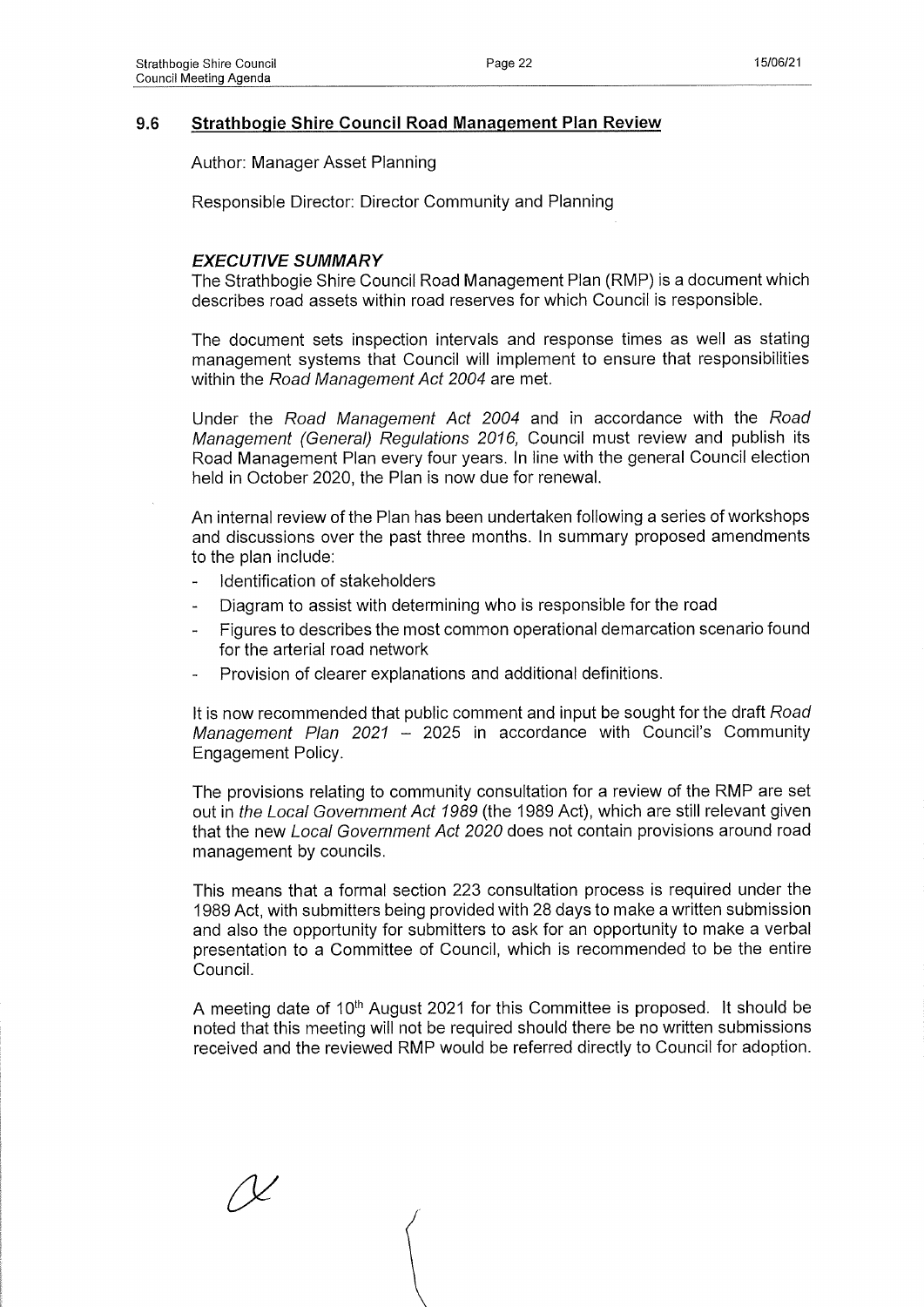#### 9.6 Strathbogie Shire Council Road Management Plan Review (cont.)

*MOVED: COUNCILLOR HOURIGAN SECONDED: COUNCILLOR DICKINSON*

*That Council:*

- *1. Endorse the draft Road Management Plan 2021 2025;*
- *2. Seek community input in the draft Road Management Plan by placing it on public exhibition for a period of 28 days in accordance with section 223 of the Local Government Act 1989;*
- *3. Use a variety of communication platforms from 18 June until 16 July 2021 to seek public input in accordance with Council's Community Engagement Policy, ensuring the community understands submitters can request an opportunity to present a verbal submission to a Committee of Council in support of their written submission;*
- *4. Appoint the entire Council to be the Committee of Council to consider any written submissions and to hear any supporting verbal submissions;*
- *5. Set the Committee of Council meeting to be held on 10th August 2021 at the Euroa Community Conference Centre commencing at 5:00pm;*
- *6. Note that the Committee of Council meeting will not be required should there be no written submissions received during the public exhibition period; and*
- *7. Note that should no written submissions be received, the final Road Management Plan 2021 - 2025 will be presented to Council for adoption at a future Council meeting.*

 $\mathbb{X}^{\prime}$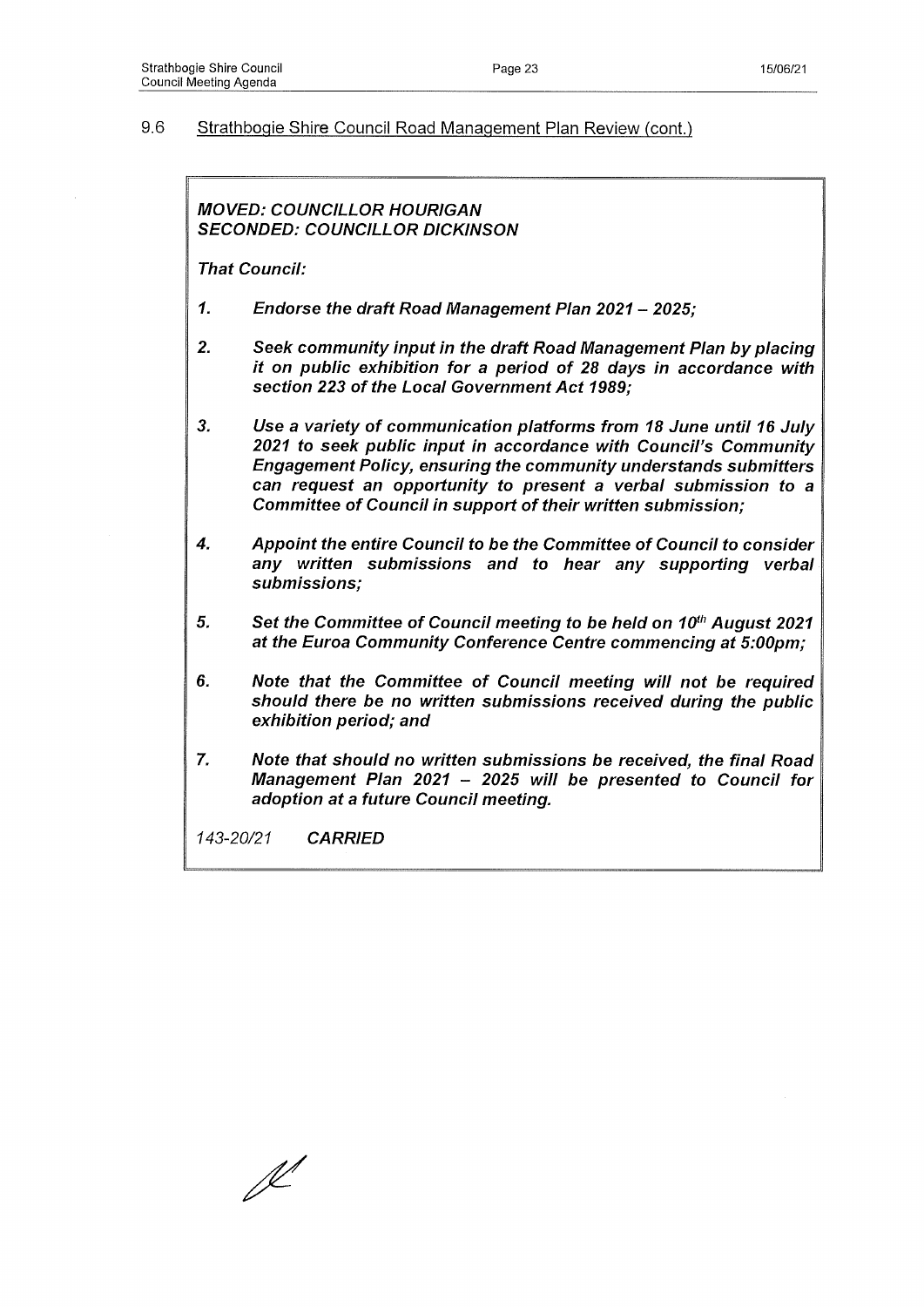## **9.7 Request for Variation to Request For Quotation Strathbogie Recreation Reserve Pavilion Upgrade Stage 1**

Author: Manager Project Delivery

Responsible Director: Director Community and Planning

## *EXECUTIVE SUMMARY*

This report seeks Council approval for a variation to the Request for Quotation (RFQ) awarded to NEAD Architectural & Design Pty Ltd for the design of stage 1 of the upgrade to Strathbogie Recreation Reserve Pavilion.

The need for a variation, with a value of \$12,600 excluding GST, is required to further develop this project from concept design to fully developed plans in readiness for tendering & construction.

The initial RFQ was awarded for a total price of \$19,000 excluding GST. The approved notional budget for this project was \$20,000, however savings from other projects means that the additional funding can be found within the existing capital works budget.

This report is coming to Council due to the quantum of the value of the variation. In doing so, Council achieves maximum public transparency around the project costs.

*MOVED: COUNCILLOR MURRAY SECONDED: COUNCILLOR HAYES-BURKE*

*That Council endorse a variation to the Request for Quote Strathbogie Recreation Reserve Pavilion Upgrade for the sum of \$12,600.00 excluding GST with NEAD Architectural & Design Pty Ltd for the completion of Stage 1 of the Strathbogie Recreation Reserve Pavilion Upgrade.*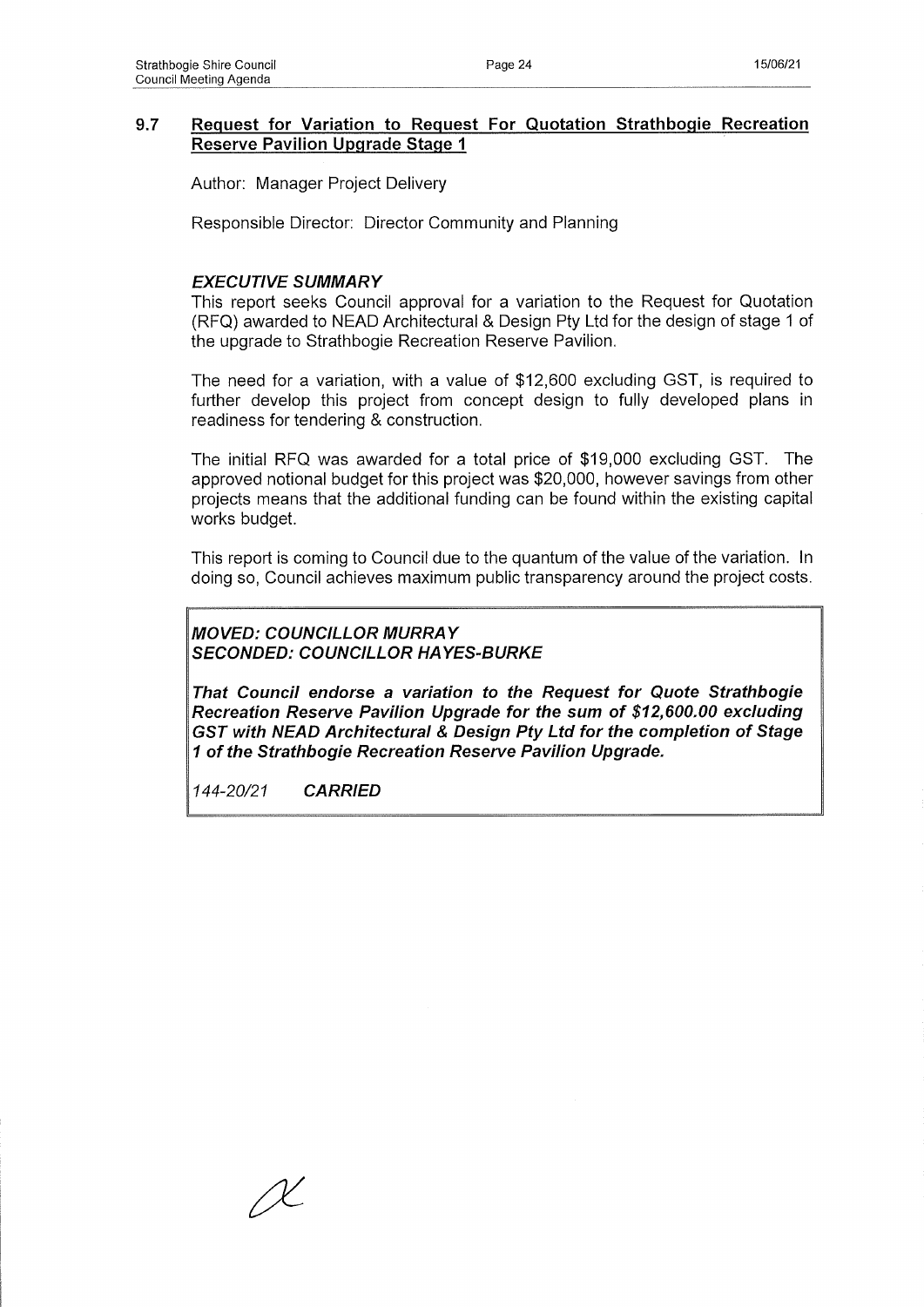## **9.8 Strathbogie Shire Council Audit and Risk Committee - Unconfirmed Minutes of the Meeting held on Wednesday 14 April 2021**

Author: Director Corporate Operations

Responsible Director: Director Corporate Operations

## *EXECUTIVE SUMMARY*

This report presents the draft unconfirmed Minutes of the Strathbogie Shire Council Audit and Risk Committee meeting held on:

Wednesday 14 April 2021.

Items considered by the Committee at its 14 April 2021 meeting were:

- Budget documents 2021/22 including :
	- **o** Revenue and Rating Plan
	- **o** Budget 2021/22
	- **o** Fees and Charges 2021/22
	- **o** Financial Plan 2021/22 to 2030/31
- Risk Report
- Investment and cash management policy
- Internal Audit program update
- Shared Services update

It is recommended that council notes the unconfirmed minutes of the Audit and Risk Committee meeting held on Wednesday 14 April 2021.

*MOVED: COUNCILLOR HOURIGAN SECONDED: COUNCILLOR MURRAY*

*That Council:*

- *1. Notes the unconfirmed Minutes of the Audit and Risk Committee meeting held on Wednesday 14 April 2021.*
- *2. Notes that the unconfirmed Minutes will be signed by the Chair of the Committee, once accepted, at the next Committee meeting, and any substantive changes to the unconfirmed Minutes will be reported to the next Council meeting.*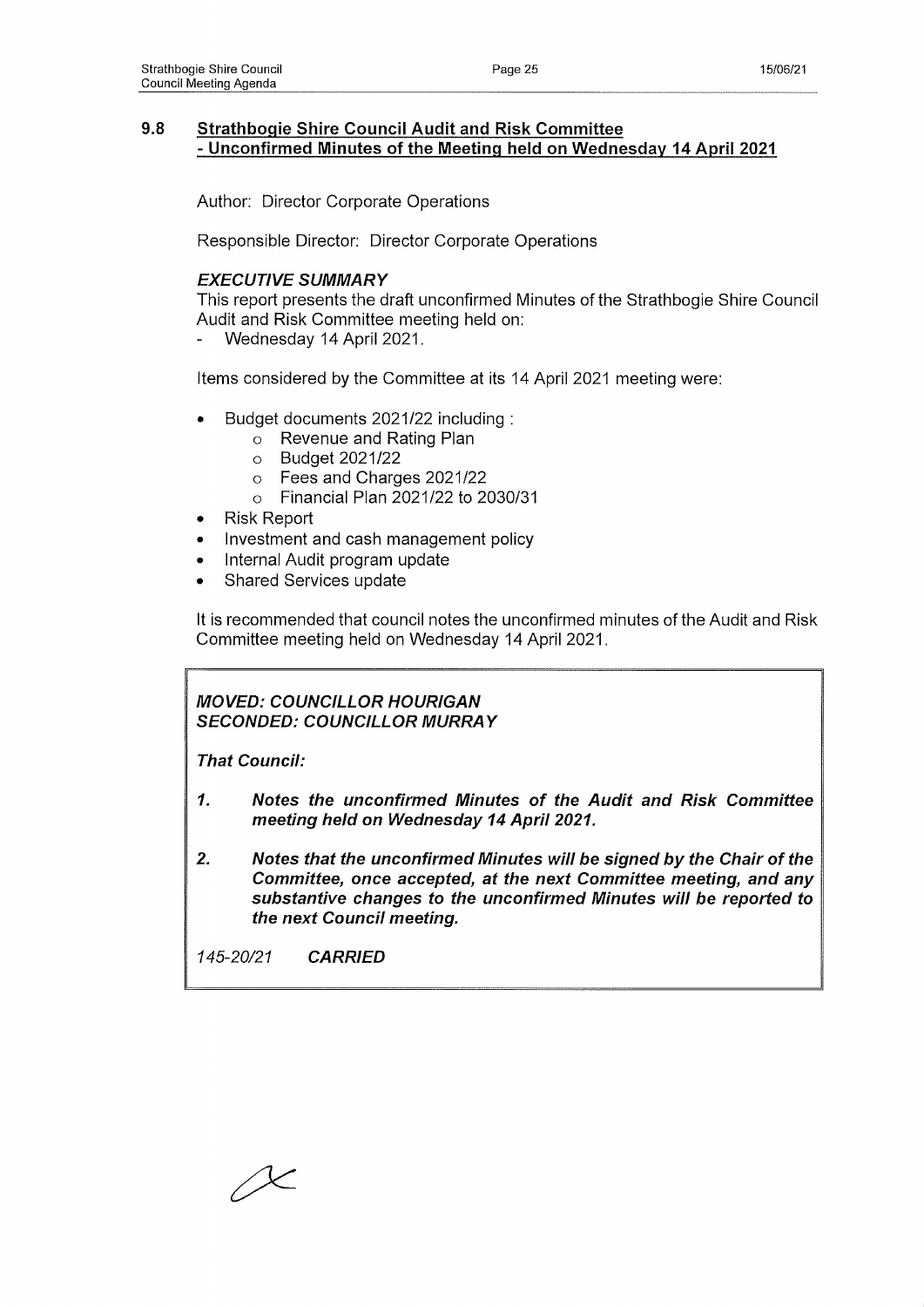## **9.9 Operational Management of Strathbogie Shire Aquatic Facilities**

Author: Coordinator Community Services and Inclusion

Responsible Director: Director Community and Planning

#### *EXECUTIVE SUMMARY*

In 2020 Strathbogie Shire Officers conducted an analysis of the management and operational model of the Shire's aquatic facilities and concluded the most appropriate model going forward was to contract out the management and operations of all four pools to a professional aquatic management organisation for the 2020/21 season. The maintenance, capital improvements and preparation of the pools was managed by the Strathbogie Shire Operations (Works) Department as per previous seasons.

This approach was endorsed by Council at the May 2020 Council Meeting and a procurement process was undertaken with a one-year contract awarded to Belgravia Health Leisure Group in November 2020.

The 2020/21 pool season under Belgravia Leisure's operational management has been a successful one with facilities vastly improved through the management of Belgravia and their expertise in this field and strong focus on safety and risk management at each pool.

There was a total of seven cold weather days in the season where each venue was closed due to the forecast temperature being less than 22 degrees. In addition, there was a five-day closure in February related to COVID-19 equating to 12 total closure days for the season. This contributed to labour savings over the season at each venue.

Over the 2020/21 a total of 1,098 residents activated their free season ticket to the local pools. Season pass attendances made up 58% (6,398) of total attendances (11,851). There were 6,401 paid swim entries, delivering a total of \$4,076 compared to the budget expectation of \$10,000. In summary, attendance figures are significantly lower than prior years, which is likely to be a result of Covid 19 related closures and inadequate manual tracking of membership users through the gates.

The Officer recommendation is to establish a longer, fixed term contract with a professional aquatic management organisation to deliver long term strategic goals and mutually beneficial outcomes for the community in line with Strathbogie Community Pools 10 Year Strategy.

It is also important to note that the Pools Advisory Committee, to which the Mayor Councillor Raeburn and Councillor Murray were appointed to as Council representatives at the November 2020 Statutory Council Meeting, will recommence meeting on a quarterly basis.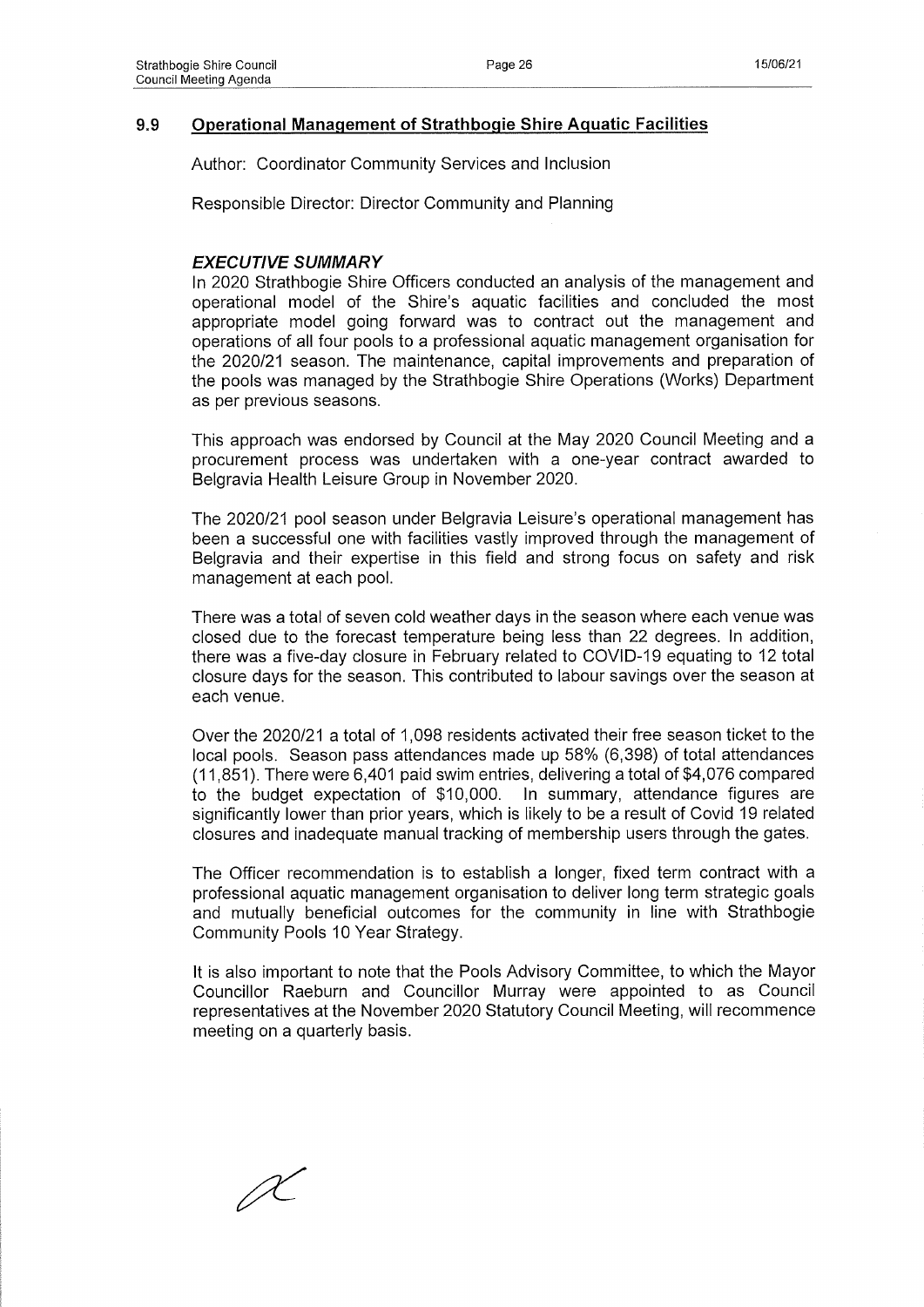## 9.9 Operational Management of Strathbogie Shire Aquatic Facilities (cont.)

## *MOVED: COUNCILLOR HAYES-BURKE SECONDED: COUNCILLOR HOURIGAN*

*That Council:*

- *1. Note the attendance and income figures for the 2020-21 pool season provided by Belgravia Pty Ltd; and*
- *2. Authorise Officers to proceed with a competitive tender process to source a provider to manage and operate Council's aquatic facilities for an initial three-year period with the option of two, one year extensions subject to satisfactory performance.*

 $\mathscr{R}$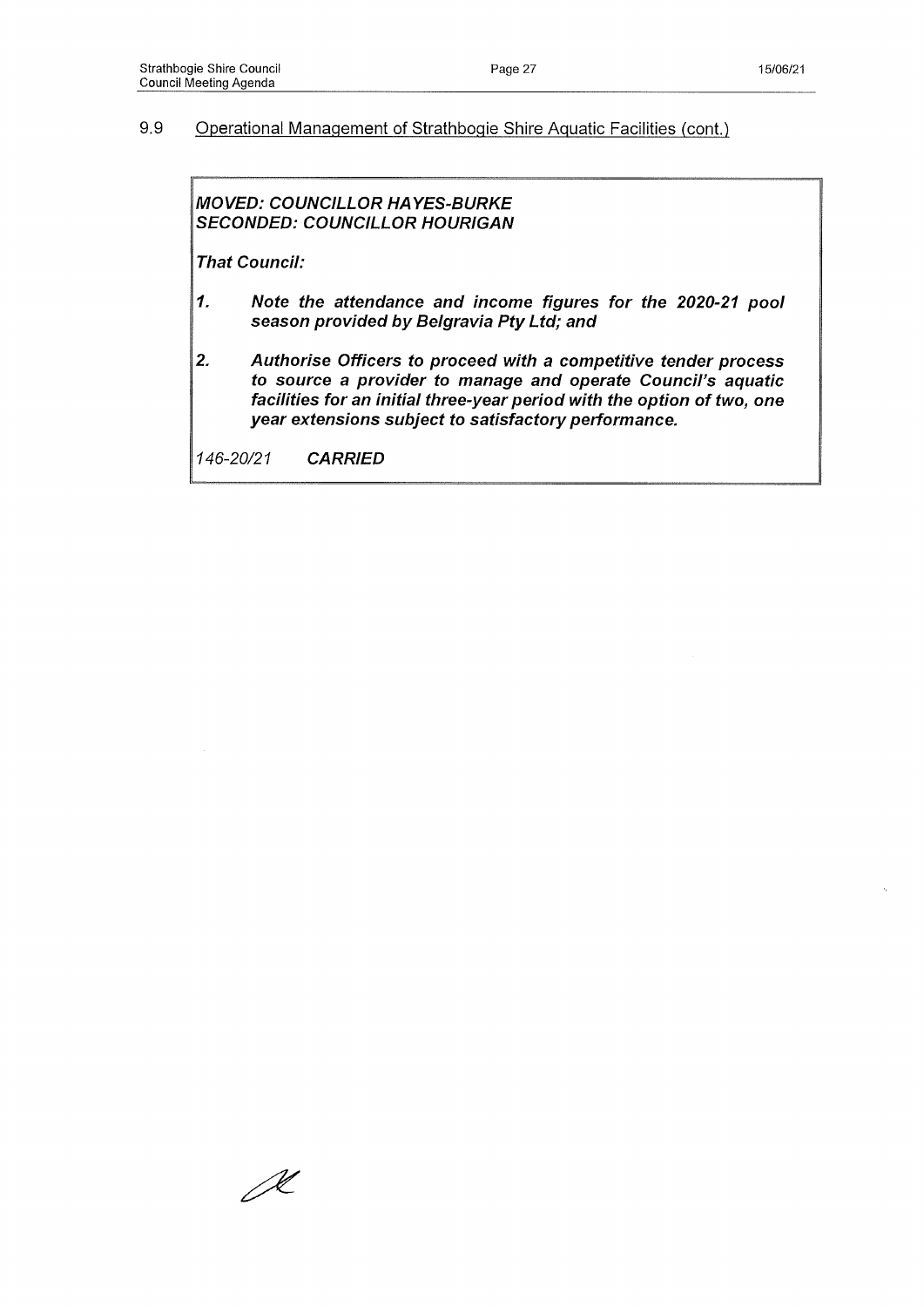## **9.10 Review of 2021-22 Sponsorship Program Guidelines**

Author: Manager Tourism and Community Services

Responsible Director: Executive Director Community and Planning

#### *EXECUTIVE SUMMARY*

This report is to inform Council of the guidelines associated with the 2021/2022 Sponsorship Program that provides both financial and in-kind support for our community for events where they align with the values and priorities of Council.

The Sponsorship Program provides an opportunity for groups to undertake events that complement the focus areas identified as priorities for the Strathbogie Shire Council, and an annual allocation of \$30,000 is provided for event sponsorship within the draft 2021/2022 Council budget.

Adoption of the guidelines is sought from Council.

*MOVED: COUNCILLOR DICKINSON SECONDED: COUNCILLOR MURRAY*

*That Council adopt the 2021-22 Sponsorship Program Guidelines, subject to amendments being made as put forward at the meeting by Councillor Hayes-Burke, and make them available on the Shire's website.*

*These amendments included:*

*Under 2: Features of an eligible application*

*Amend to: 'The event welcomes gender equity, inclusivity, access for all abilities and cultural diversity.'*

*Under 6: Funding conditions*

*Add dot point: 'An acknowledgement of Traditional Owners and/or a Welcome to Country to be given at all events receiving sponsorship from the Strathbogie Shire Council.'*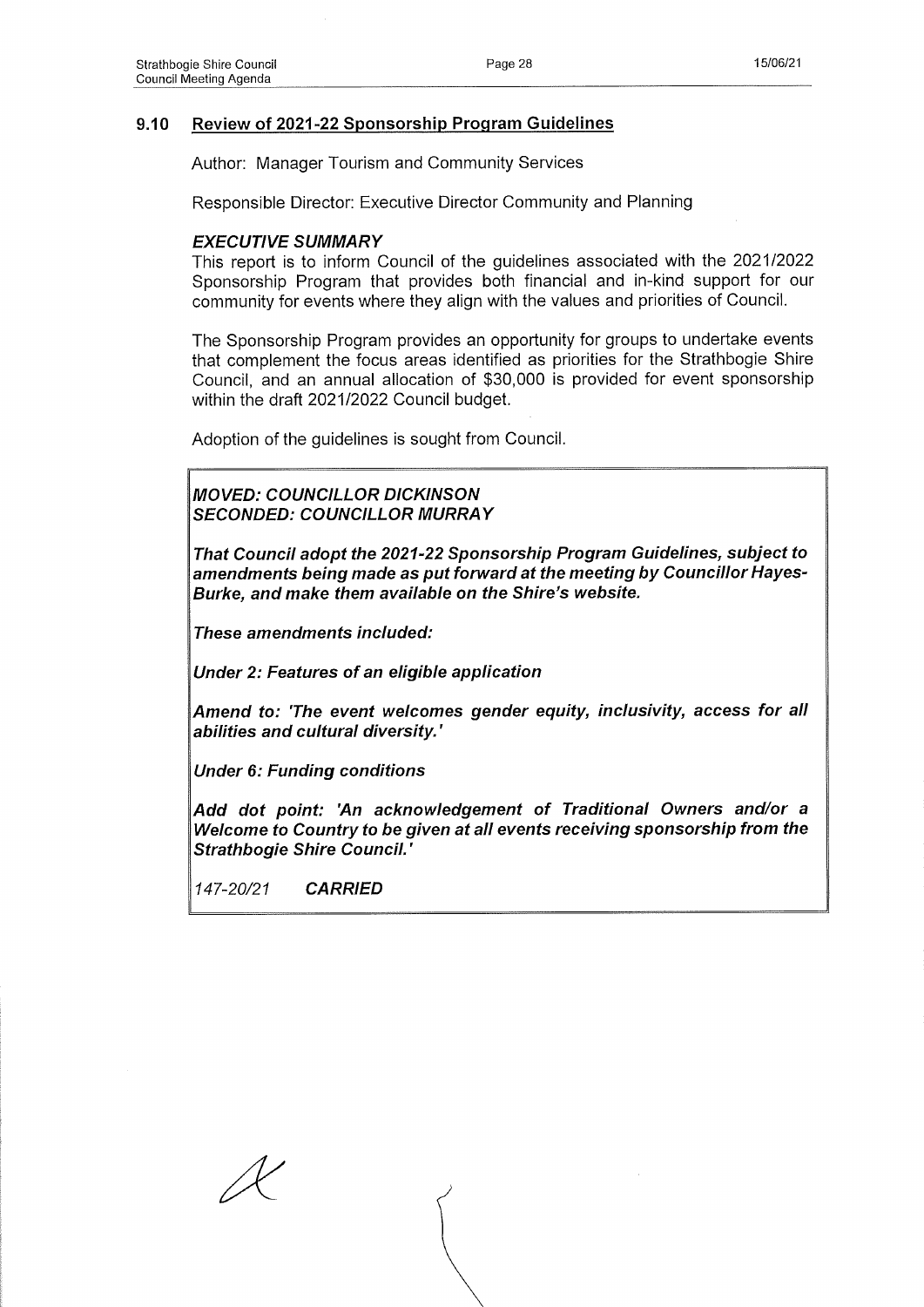## **9.11 Violet Town & District Early Childhood Centre - Application for Sponsorship**

Author: Manager Tourism and Community Services

Responsible Director: Executive Director Community and Planning

## *EXECUTIVE SUMMARY*

The Violet Town & District Early Childhood Centre have submitted a request for sponsorship of \$3,000 from Council to be used towards hosting Fanny Lumsden's Country Halls Tour in the Violet Town Community Complex on Saturday  $3<sup>rd</sup>$  July, 2021**.**

Proceeds from this event will go into supporting Violet Town & District Early Childhood Centre develop its programs (Childcare for under 3 years old, 3 & 4 year old Kindergarten, After School Care, School Holidays Care), improve physical environment, access resources and equipment, support local residents to get Early Childhood Education Qualifications and allow them to provide children with experiences and opportunities through excursions and incursions.

Although the event is to be held three days into the new financial year, it is recommended that the \$3000 sponsorship be funded from the current financial year's budget given the request has been received in the 2021-21 financial year. There is currently \$18,000 available in the budget for sponsorship as the Covid 19 pandemic has hampered community events.

This report seeks approval for the provision of this sponsorship request.

*MOVED: COUNCILLOR HAYES-BURKE SECONDED: COUNCILLOR MURRAY*

*That Council endorse the request for \$3,000 in sponsorship, to be funded from the 2020-21 budget allocation for community sponsorship, for the Violet Town & District Early Childhood Centre to be used towards hosting Fanny Lumsden's Country Halls Tour in the Violet Town Community Complex on Saturday 3rd July, 2021.*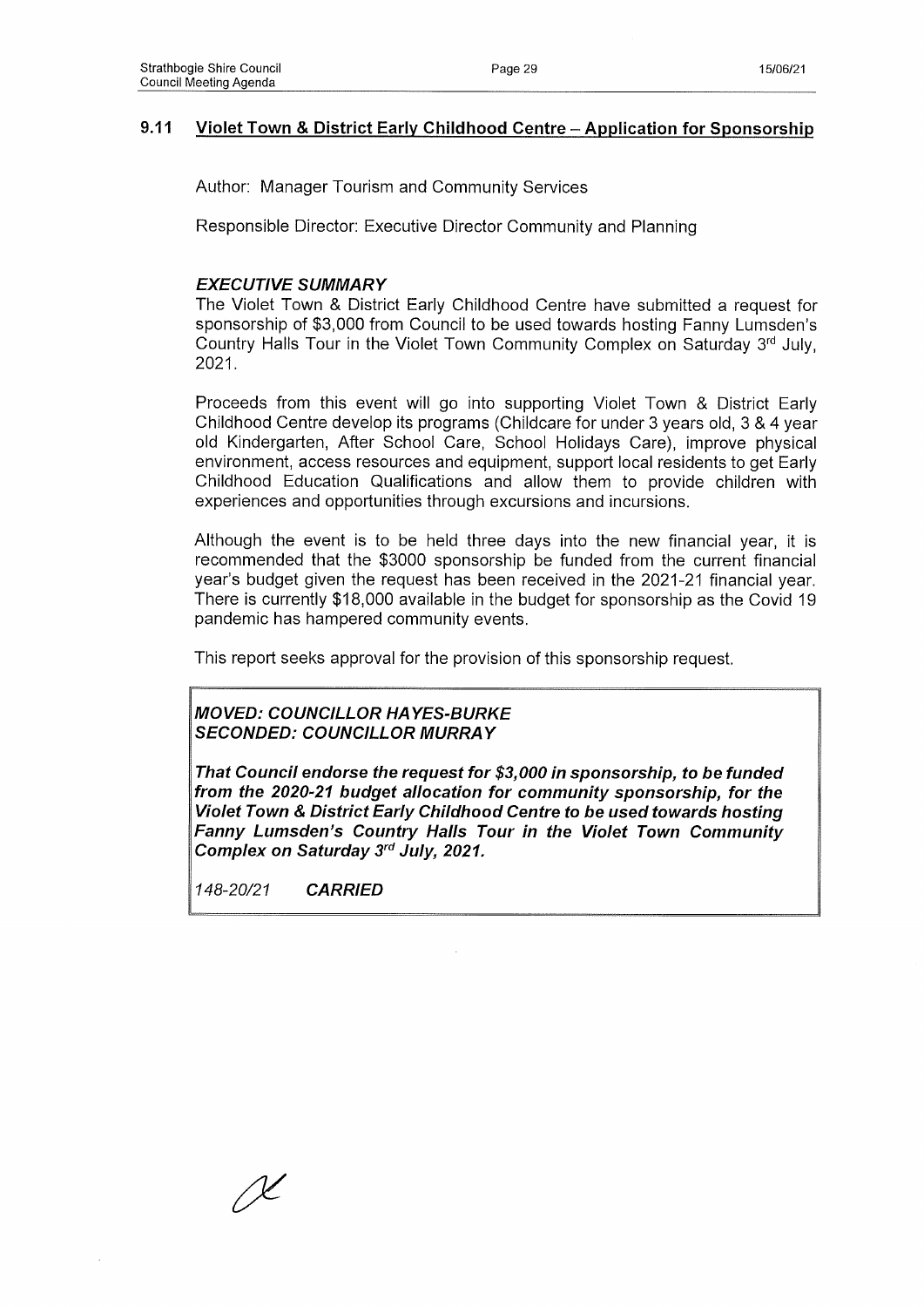## **9.12 Strathbogie Shire Council Audit and Risk Committee - Appointment of Two Independent External Members**

Author: Executive Manager Governance & Customer Service

Responsible Director: Director Corporate Operations

## *EXECUTIVE SUMMARY*

There are currently two vacancies on Council's Audit and Risk Committee following the end of the term of appointment for independent external members Mr Geoff Dobson and Ms Claire Taranto, the latter of which was Chair of the Committee, in May 2021.

The Audit and Risk Committee Charter requires the appointment of four (4) independent external members to help drive the important work undertaken by the Committee to provide independent oversight over Council finances, risk management and governance.

At its 12 March 2021 meeting, the Audit and Risk Committee endorsed the release of an Expression of Interest document outlining the roles, responsibilities and skill set required for independent members, along with the process for advertising of the two vacancies. The Committee also endorsed the interview panel membership of one Executive Leadership Team member, one external independent member and one Councillor.

The vacancies were widely advertised on Council's website, social media and newspapers between 17 to 31 March 2021.

In response, ten (10) applications were received from a wide variety of skills and work experience. The interview panel shortlisted these applications and conducted four (4) interviews.

Following this process, and after conducting referee checks, the panel have recommended that Mr Alistair Thomson and Mr Paul Ayton be appointed to the Audit and Risk Committee for a term of three (3) years.

*MOVED: COUNCILLOR DICKINSON SECONDED: COUNCILLOR MURRAY*

*That Council appoint Alistair Thomson and Paul Ayton to be independent external members of the Audit and Risk Committee for a three-year term ending in June 2024.*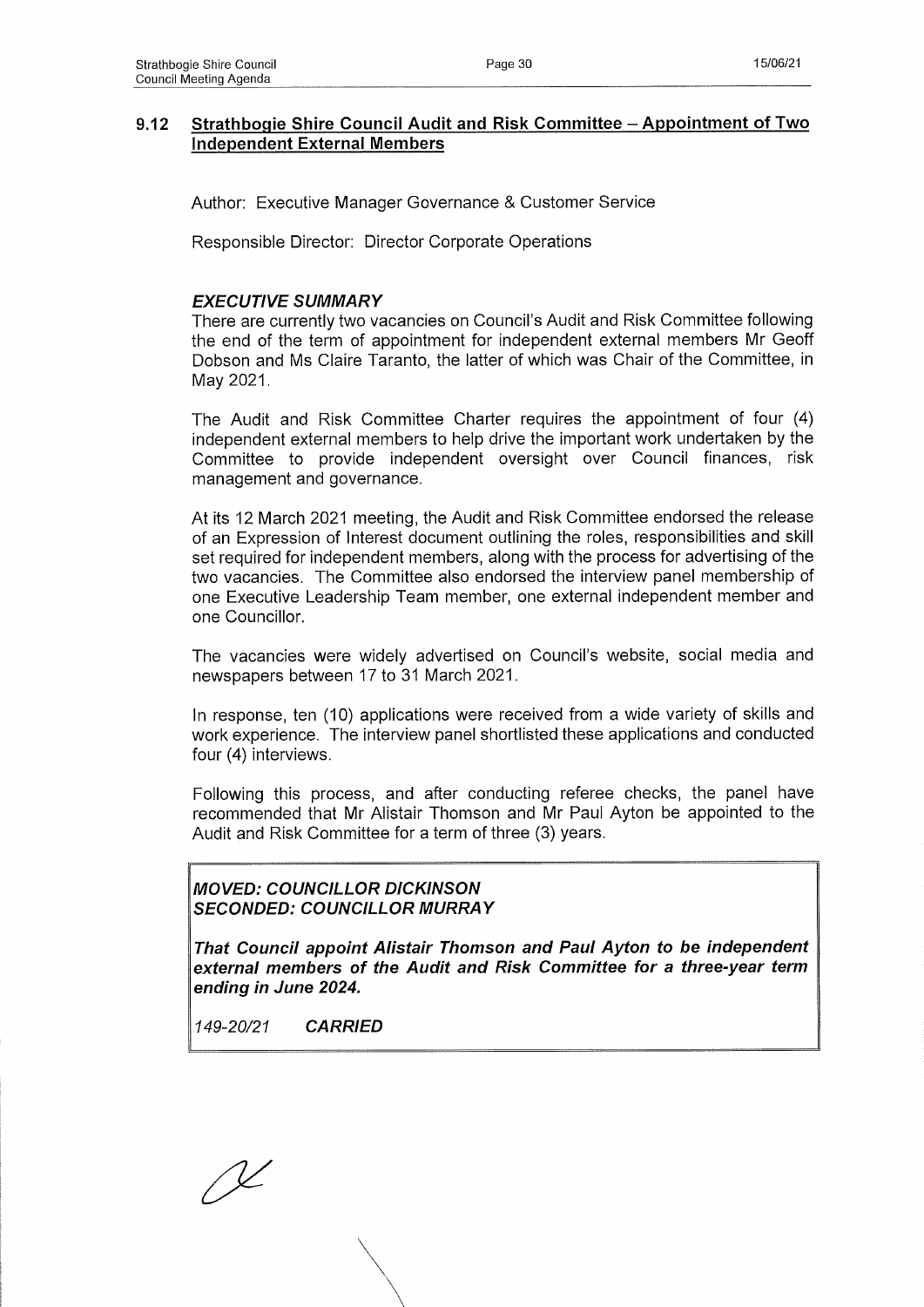## **9.13 Victorian Small Business Commission (VSBC) - Small Business Friendly Council Charter Agreement**

Author: Economic Development and Projects Coordinator

Responsible Director: Director Community and Planning

## *EXECUTIVE SUMMARY:*

The Victorian Small Business Commission (VSBC) have developed a Small Business Friendly Council Charter Agreement (Charter). This Charter outlines a commitment between local councils and the VSBC to work together to create a fair and competitive trading environment for Victorian small businesses.

A summary of this commitment includes:

- pay small business supplier invoices within 14 days
- support local businesses in managing the disruption caused by infrastructure projects
- streamline approval processes for people looking to open a business in the area
- help set up and support local business networks.

Currently, 55 of the 79 Victorian local councils have signed up to the initiative.

In an unofficial capacity, Council is already delivering a number of the above commitments to support small business in our municipality. It is recommended that Council become a signatory to the Small Business Friendly Council Charter Agreement.

*MOVED: COUNCILLOR HOURIGAN SECONDED: COUNCILLOR HAYES-BURKE*

*That Council become a signatory to the Small Business Friendly Council Charter Agreement.*

J<br>L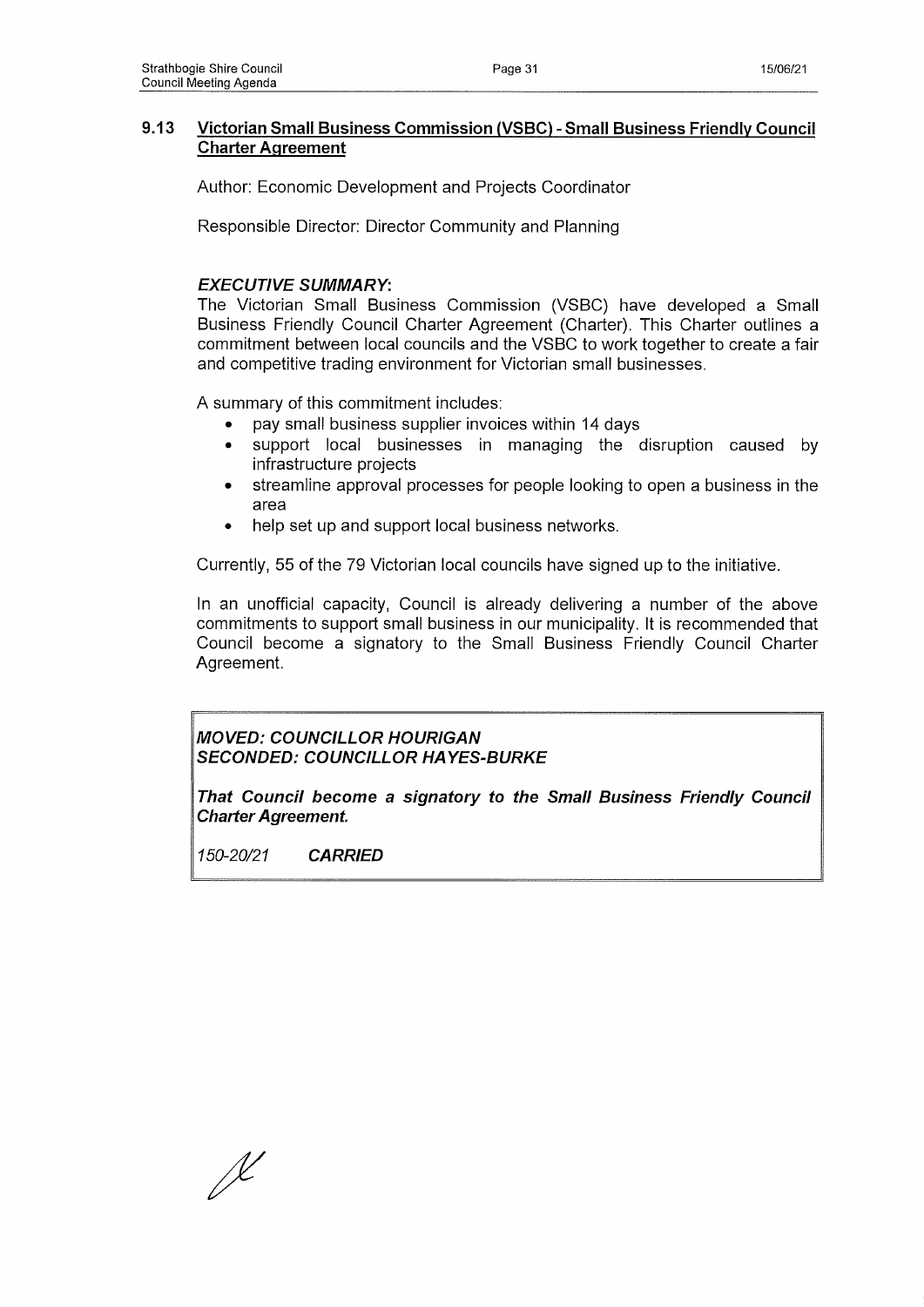## **9.14 Contract 20-21-55: Roads Rehabilitation Program 2020-21 - Variation to Contract**

Author: Manager Projects

Responsible Director: Director Community & Planning

#### *EXECUTIVE SUMMARY*

The Roads Rehabilitation Program is part of Strathbogie Shire's Capital Work Program for the Financial Year 2020-21. The project is required to maintain Council road assets to ensure that Strathbogie Shire region has safe and high-quality local roads.

At the December Council Meeting, Council approved the recommendation to award Contract No 20/21-55 for Roads Rehabilitation Program to GW & BR Crameri Pty Ltd, following a competitive tender process. The lumpsum contract was awarded for a total sum of \$593,913.00 plus GST.

Contract No 20/21-55 was fully executed on 18/02/2021 and GW & BR Crameri have commenced work, having completed over 60% of the project by 03/06/2021. However, latent ground conditions and other unforeseen conditions at the roadwork locations have necessitated additional works which are considered necessary to successfully complete the program. Total project cost including the proposed cost variation would become \$668,894.77 plus GST if approved. The new contract value would still be within \$800,000.00 budget allocated for Rehabilitation Program for the Financial Year 20/21. Having considered these, it is hereby recommended that Council support this variation.

*MOVED: COUNCILLOR MURRAY SECONDED: COUNCILLOR HOURIGAN*

*That Council accept the variation to increase the value of Contract No 20-21 55 Roads Rehabilitation Program 2020-21, from the original amount of \$595,913.00 plus GST to \$668,894.77 plus GST to cover additional works required to complete work.*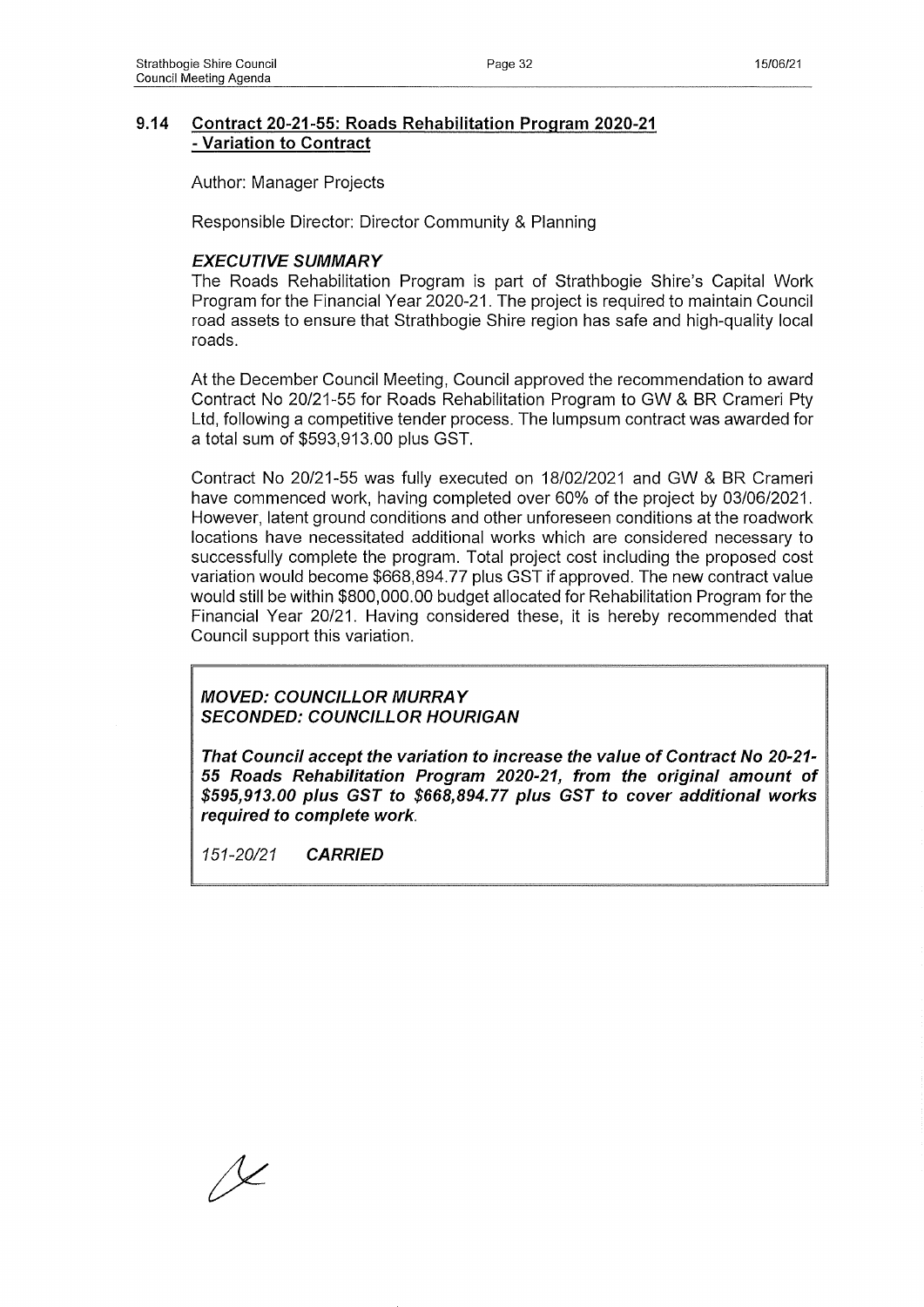## **9.15 Business Management System**

The June 2021 Business Management System Report includes reports as follows:-

- Building Department  $-$  April and May 2021 Statistics
- Planning Department Planning Application Approvals Development Cost (Capital Improved Value) - May 2021
- Customer Enquiry Analysis Report Report for May 2021
- Waste Management Reporting  $\sim$  Year to Date May 2021
- Actioning of Council Reports Resolutions Council Meeting 18 May 2021
- \* Outstanding Actions of Council Resolutions to 31 May 2021
- Review of Council Policies and Adoption of new Policies May / June 2021
- Records of Informal Council Briefings / Meetings

By reporting on a monthly basis, Council can effectively manage any risks that may arise. The Business Management System will also incorporate Council's corporate goals and objectives.

#### *DISCUSSION*

There has been a further reduction in outstanding requests from 2018-19 this month from 26 to 22, continuing the recent trend of attending to these long term outstanding matters.

The number of new requests received was down slightly from last month to 879 but there has been some gain in reducing the overall numbers of outstanding requests as some 899 requests were completed during May. This leaves 486 outstanding requests, down from just over 500 last month.

## *MOVED: COUNCILLOR HOURIGAN SECONDED: COUNCILLOR HAYES-BURKE*

*That the report be noted.*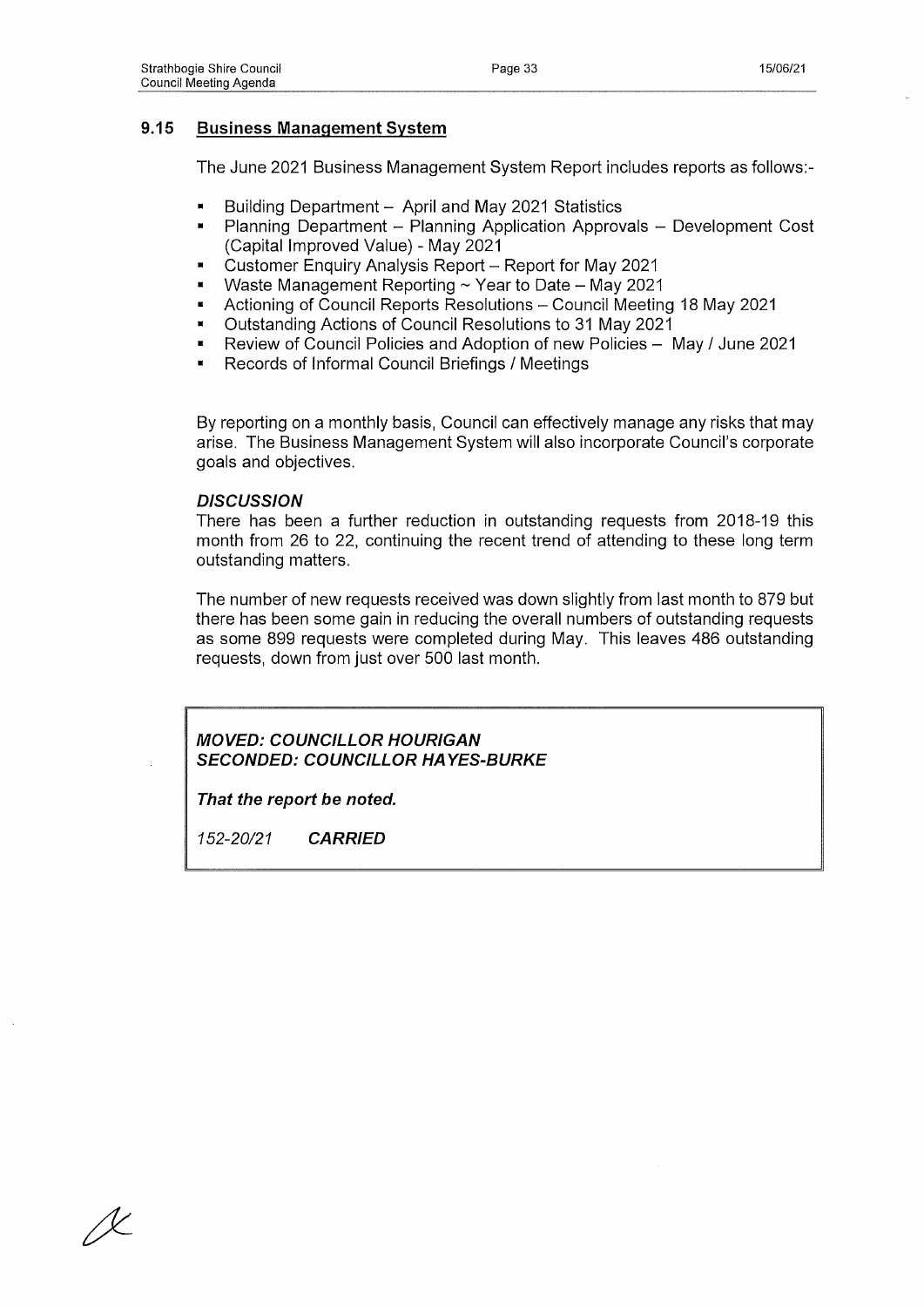- **10. NOTICES OF MOTION** Nil
- **11. NOTICES OF RESCISSION** Nil
- **12. URGENT BUSINESS** Nil
- **13. CONFIDENTIAL BUSINESS** Nil

## **NEXT MEETINGS**

Two Extraordinary Meeting of Strathbogie Shire Council are scheduled to be held on Tuesday 29 June 2021, as per details below -

## *4.00 p.m.*

Business:

• Receiving / Hearing of Submissions to Review of Mayoral and Councillor Allowances

## *5.00 p.m.*

Business:

- Adoption of  $-$ 
	- > Draft 2021/2022 Revenue and Rating Plan
	- > Draft 2021/2022 Budget
	- $\triangleright$  Draft 2021/2022 Fees and Charges
- Determination of Mayoral and Councillor Allowances

The next monthly Meeting of the Strathbogie Shire Council is scheduled to be held on Tuesday 20 July 2021, commencing at 6.00 p.m.

*It is also hoped to have these meetings held 'in person', however, due to any restrictions of the day, these meetings may be virtual.*

*THERE BEING NO FURTHER BUSINESS, THE MEETING CLOSED AT 7.51 P.M.*

Confirmed as being a true and accurate record of the Meeting

 $\ldots$  . . . .  $\frac{1}{\sqrt{2}}$ Chair